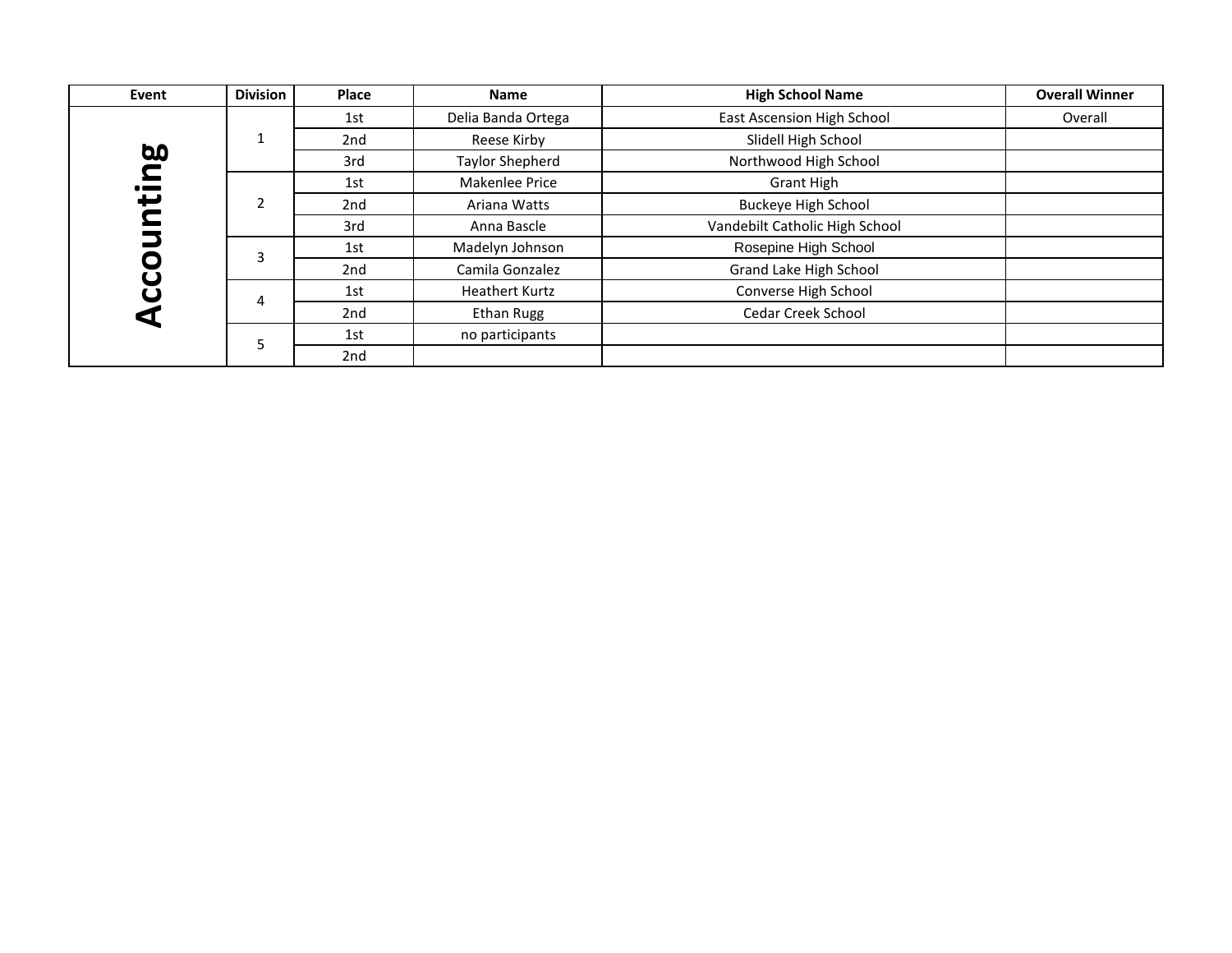| Event                            | <b>Division</b> | Place           | <b>Name</b>             | <b>High School Name</b>                  | <b>Overall Winner</b> |
|----------------------------------|-----------------|-----------------|-------------------------|------------------------------------------|-----------------------|
|                                  |                 | 1st             | <b>Matthew Truehart</b> | Mandeville High School                   | Overall               |
|                                  | 1               | 2 <sub>nd</sub> | Zachary Broussard       | Barbe High School                        |                       |
| ω                                |                 | 3rd             | Tejasvi Tyagi           | Baton Rouge High School                  |                       |
|                                  |                 | 4th             | Kyle Jackson            | Jesuit High School                       |                       |
|                                  |                 | 1st             | Ahebwa Muhumuza         | Episcopal High School                    |                       |
|                                  | $\overline{2}$  | 2nd             | London Frey             | Iowa High School                         |                       |
|                                  |                 | 3rd             | Carter Burdette         | Teurlings Catholic High School           |                       |
| Math<br><u>U</u>                 |                 | 4th             | Duke Stein              | Louisiana State University Lab School    |                       |
|                                  | 3               | 1st             | Carter Mayeux           | Catholic High School, Baton Rouge        |                       |
| $\overline{\mathbf{5}}$          |                 | 2 <sub>nd</sub> | Madeleine Sorrell       | Ascension Episcopal School               |                       |
|                                  |                 | 3rd             | Jason Wilson            | Northlake Christian School               |                       |
| $\overline{\boldsymbol{\sigma}}$ |                 | 4th             | Arun Cacodcar           | Episcopal School of Acadiana             |                       |
| ပ္ပ                              |                 | 1st             | Hoa Nguyen              | Vermilion Catholic High School           |                       |
|                                  | 4               | 2nd             | Melanie DeMarcay        | Academy of the Sacred Heart, New Orleans |                       |
|                                  |                 | 3rd             | Fraincisco Rubio        | Glenmora High School                     |                       |
| <b>RV</b><br>$\bullet$           |                 | 4th             | Kaitlyn Tillery         | St. Martin's Episcopal School-Metairie   |                       |
|                                  |                 | 1st             | Nathan Adams            | Hanson Memorial High School              |                       |
|                                  | 5               | 2nd             | Noa Nasoff              | Louise S. Mcgehee                        |                       |
|                                  |                 | 3rd             | Clay Roberson           | Delta Charter                            |                       |
|                                  |                 | 4th             | Amelia Kate Thompson    | Christ Episcopal School                  |                       |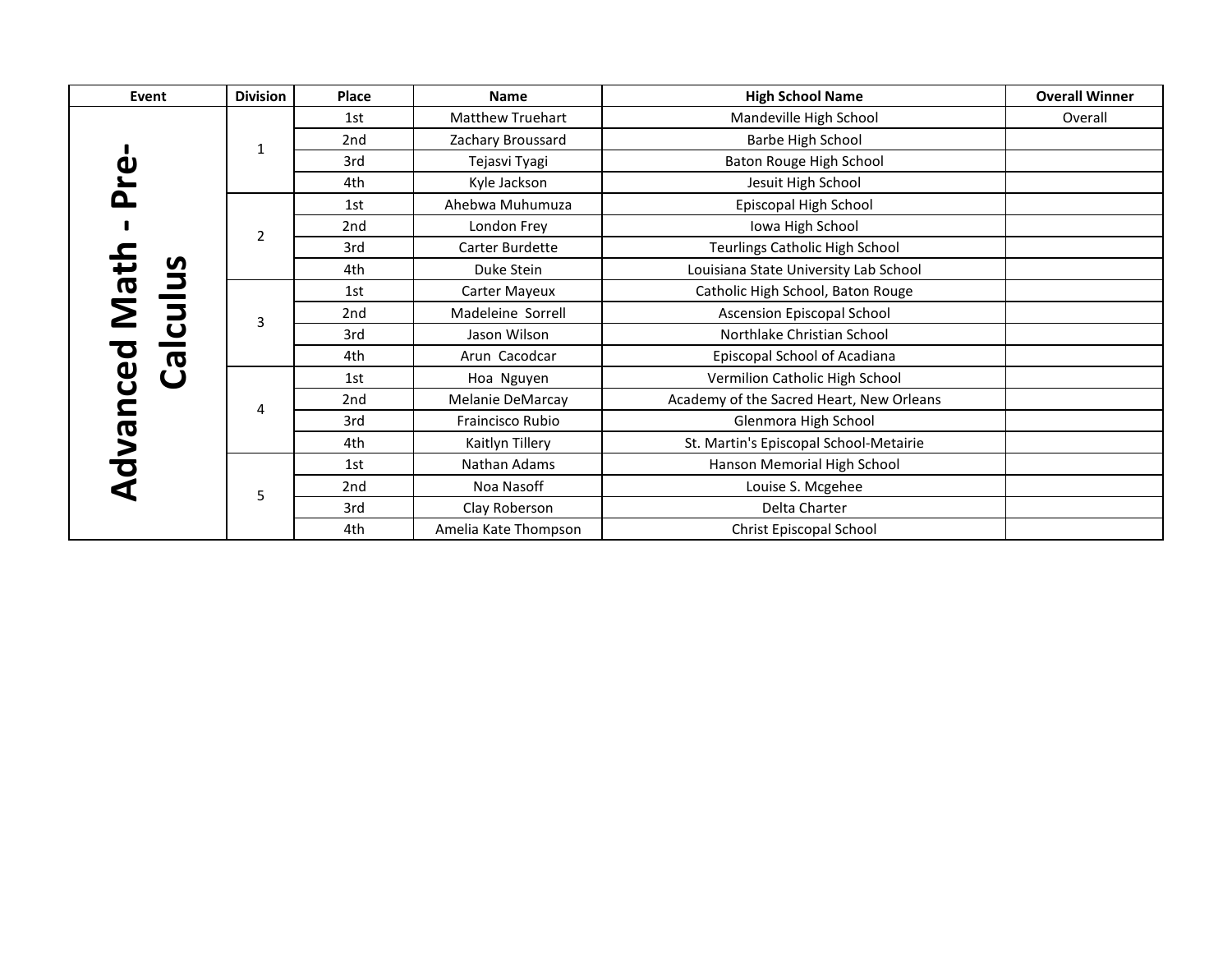|                         | Event                              | <b>Division</b> | Place           | <b>Name</b>                 | <b>High School Name</b>                  | <b>Overall Winner</b> |
|-------------------------|------------------------------------|-----------------|-----------------|-----------------------------|------------------------------------------|-----------------------|
|                         |                                    |                 | 1st             | April Wang                  | Barbe High School                        | Overall               |
|                         |                                    | $\mathbf{1}$    | 2 <sub>nd</sub> | Collin Mcclure              | Live Oak High School                     |                       |
|                         |                                    |                 | 3rd             | Evan Carter                 | <b>Brother Martin High School</b>        |                       |
|                         |                                    |                 | 1st             | Peter Verges                | St. Paul's School                        |                       |
| $\overline{\mathbf{a}}$ | 62<br>S                            |                 | 2nd             | <b>Chandler Pettis</b>      | Neville High School                      |                       |
|                         | S                                  |                 | 3rd             | Laura Ajlanil               | <b>Bolton High School</b>                |                       |
|                         | $\bullet$ and $\bullet$<br>ى       |                 | 4th             | <b>Trent Maddox Taunton</b> | Jena High School                         |                       |
|                         | <u>in</u>                          | 3               | 1st             | Erik Roy                    | <b>Bell City High School</b>             |                       |
| Φ                       | $\bullet$ and $\bullet$<br>ťŪ<br>t |                 | 2nd             | Kyle Oubre                  | Catholic High School, Baton Rouge        |                       |
| $\overline{\mathbf{C}}$ | $\boldsymbol{\sigma}$              |                 | 3rd             | Jay Parker                  | Ouachita Christian School                |                       |
|                         | ₩<br><b>S</b>                      |                 | 1st             | Jack Ensminger              | Cedar Creek School                       |                       |
| O                       | ட                                  | 4               | 2nd             | Liberty Haase               | Calvary Baprist Academy                  |                       |
| $\mathbf C$             |                                    |                 | 3rd             | <b>Brooke Habetz</b>        | Academy of the Sacred Heart, New Orleans |                       |
|                         |                                    |                 | 1st             | <b>Matthew Pitts</b>        | Grace Christian                          |                       |
|                         |                                    | 5               | 2nd             | <b>McCullen Pearce</b>      | Ascension Catholic High School           |                       |
|                         |                                    |                 | 3rd             | <b>Riley Trahan</b>         | Hanson Memorial High School              |                       |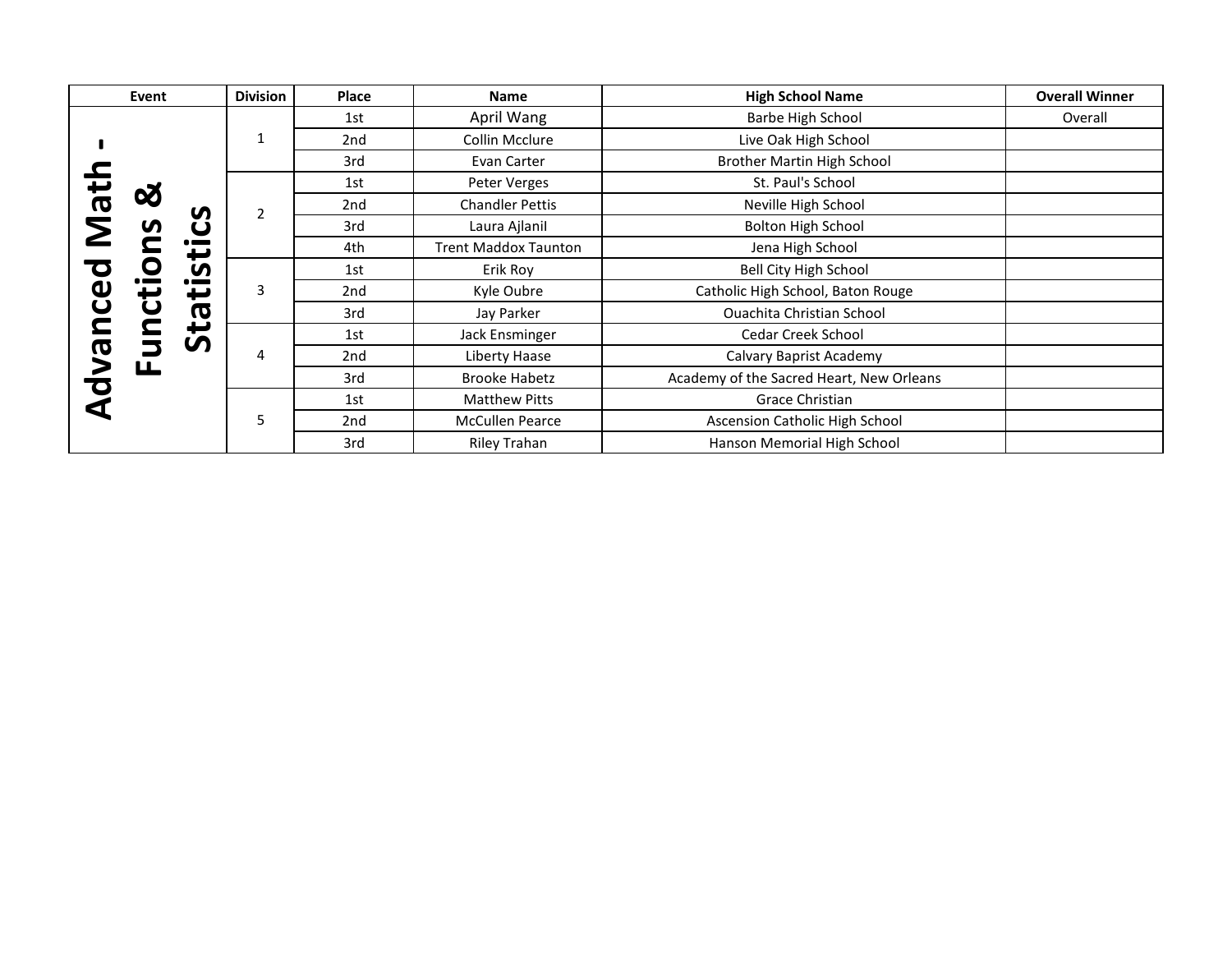| Event                                      | <b>Division</b> | <b>Place</b> | <b>Name</b>      | <b>High School Name</b>        | <b>Overall Winner</b> |
|--------------------------------------------|-----------------|--------------|------------------|--------------------------------|-----------------------|
|                                            |                 | 1st          | Katherine Foster | Sulphur High School            |                       |
|                                            |                 | 2nd          | Skyler Morris    | Thibodaux High School          |                       |
|                                            |                 | 3rd          | Preston Josephik | Ovey Comeaux High School       |                       |
|                                            |                 | 1st          | Matthew Choate   | Cecilia High School            | Overall               |
| ပ<br>ပ                                     | $\overline{2}$  | 2nd          | Mason Morgan     | Crowley                        |                       |
| Ĕ                                          |                 | 3rd          | Aden Werner      | <b>Buckeye High School</b>     |                       |
| $\boldsymbol{\omega}$                      |                 | 1st          | Lance Wilson     | Pine High School               |                       |
| $\bullet$ and $\bullet$<br>$\mathbf\omega$ | 3               | 2nd          | Austin James     | Rosepine High School           |                       |
| S                                          |                 | 3rd          | Nolan Axton      | D'Arbonne Woods Charter School |                       |
| ┶                                          |                 | 1st          | Audrey Hardy     | Lacassine High School          |                       |
| 5                                          | 4               | 2nd          | Lydia Procell    | Zwolle High School             |                       |
|                                            |                 | 3rd          | Victoria Breaux  | Hathaway High School           |                       |
|                                            |                 | 1st          | Anna Worthington | Dodson High School             |                       |
|                                            | 5               | 2nd          | Jorja Thornton   | Summerfield High School        |                       |
|                                            |                 | 3rd          | Waylon Hebert    | Gueydan                        |                       |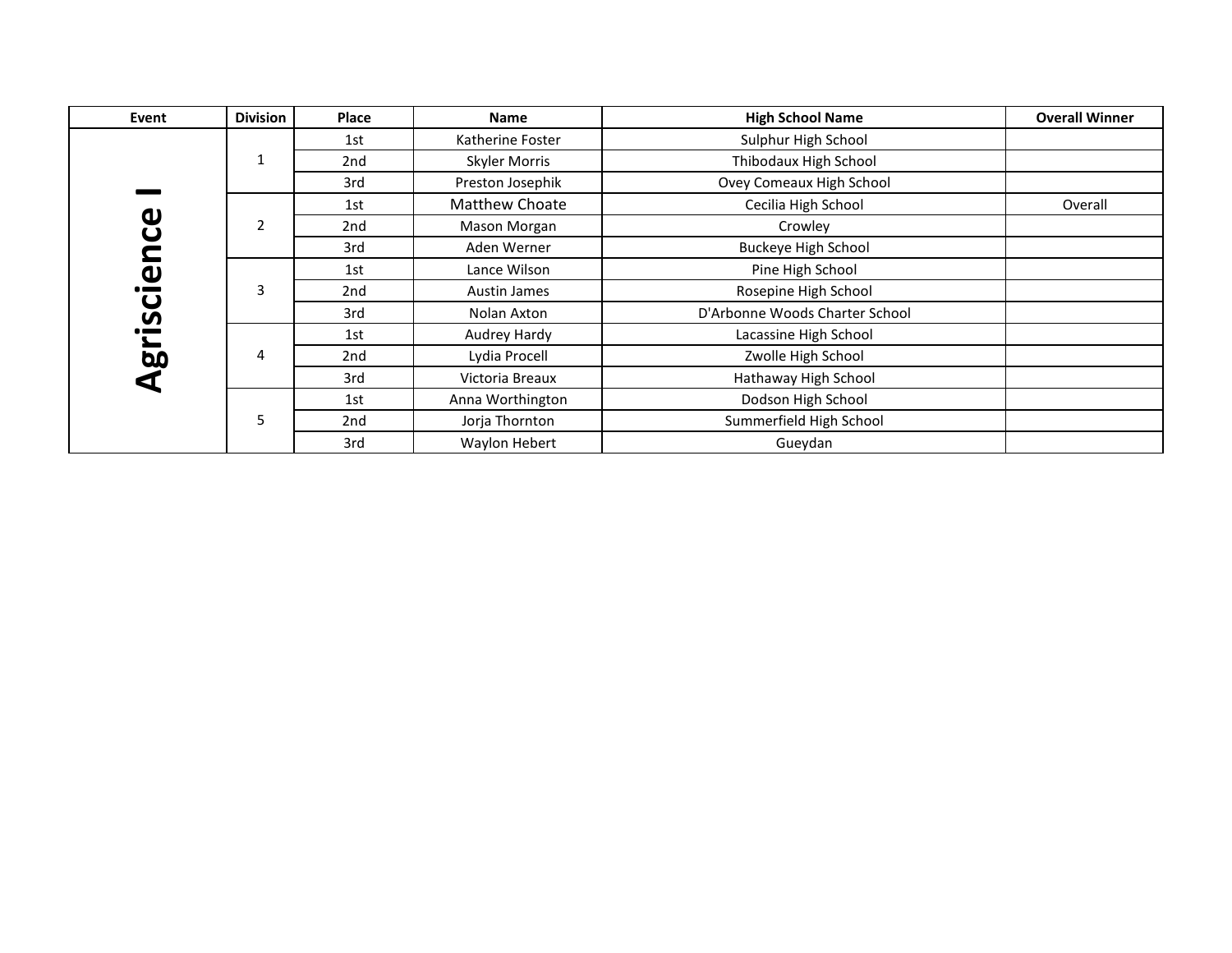| Event                                            | <b>Division</b> | <b>Place</b> | <b>Name</b>            | <b>High School Name</b>   | <b>Overall Winner</b> |
|--------------------------------------------------|-----------------|--------------|------------------------|---------------------------|-----------------------|
|                                                  |                 | 1st          | Carter Dietlein        | Southside High School     | Overall               |
|                                                  | $\mathbf{1}$    | 2nd          | Abbie Oliver           | Sam Houston High School   |                       |
|                                                  |                 | 3rd          | Alyssa Bailey          | Acadiana High School      |                       |
|                                                  |                 | 1st          | Jackson Hendrix        | Jennings                  |                       |
| $\boldsymbol{\mathsf{u}}$                        | $\overline{2}$  | 2nd          | James Scarbrough       | Tioga High                |                       |
| ں<br>2                                           |                 | 3rd          | <b>Ethan Flaherty</b>  | Cecilia High School       |                       |
|                                                  |                 | 1st          | Kayle Willey           | Port Barre                |                       |
| $\boldsymbol{\omega}$<br>$\bullet$ and $\bullet$ | 3               | 2nd          | Kendall Richardson     | Lakeside High School      |                       |
| $\mathbf\omega$                                  |                 | 3rd          | Owen Rozas             | LASAS                     |                       |
| S                                                |                 | 1st          | Neiel Miltersen Larsen | Midland                   |                       |
| $\overline{5}$                                   | 4               | 2nd          | Caroline Webb          | Lacassine High School     |                       |
|                                                  |                 | 3rd          | Matthea Whittington    | Zwolle High               |                       |
|                                                  |                 | 1st          | <b>Tayler Guidry</b>   | Gueydan                   |                       |
|                                                  | 5               | 2nd          | Adam Rhodes            | Hornbeck High School      |                       |
|                                                  |                 | 3rd          | Lane(Tim) Degeneres    | Johnson Bayou High School |                       |

| Event                 | <b>Division</b> | Place | Name                    | <b>High School Name</b>        | <b>Overall Winner</b> |
|-----------------------|-----------------|-------|-------------------------|--------------------------------|-----------------------|
|                       |                 | 1st   | Alex Gotte              | Sam Houston High School        | Overall               |
|                       | 1               | 2nd   | Fritz Guidry            | Pineville High School          |                       |
|                       |                 | 3rd   | Joseph Guidry           | Lafayette High School          |                       |
|                       |                 | 1st   | <b>Trace Bergeaux</b>   | Jennings                       |                       |
| $\boldsymbol{\omega}$ | 2               | 2nd   | William Cole Luper      | Franklinton High School        |                       |
| $\mathbf\omega$       |                 | 3rd   | Kayliegh Dubroc         | Eunice                         |                       |
| C                     |                 | 1st   | Kaden Victor            | Winnfield High School          |                       |
| $\boldsymbol{\omega}$ | 3               | 2nd   | Devin Davis             | D'Arbonne Woods Charter School |                       |
| $\mathbf \omega$      |                 | 3rd   | <b>Chloe Easterling</b> | Pine High School               |                       |
| S                     |                 | 1st   | <b>Brennan Fontenot</b> | Oberlin                        |                       |
|                       | 4               | 2nd   | Cayl Doise              | Elton                          |                       |
| 5<br>₫                |                 | 3rd   | Zachary Monroe          | Rapides High School            |                       |
|                       |                 | 1st   | Erin Wright             | Georgetown High                |                       |
|                       | 5               | 2nd   | Daylyn Shelly           | Hornbeck High School           |                       |
|                       |                 | 3rd   | <b>Gunnar Yocum</b>     | Calvin High School             |                       |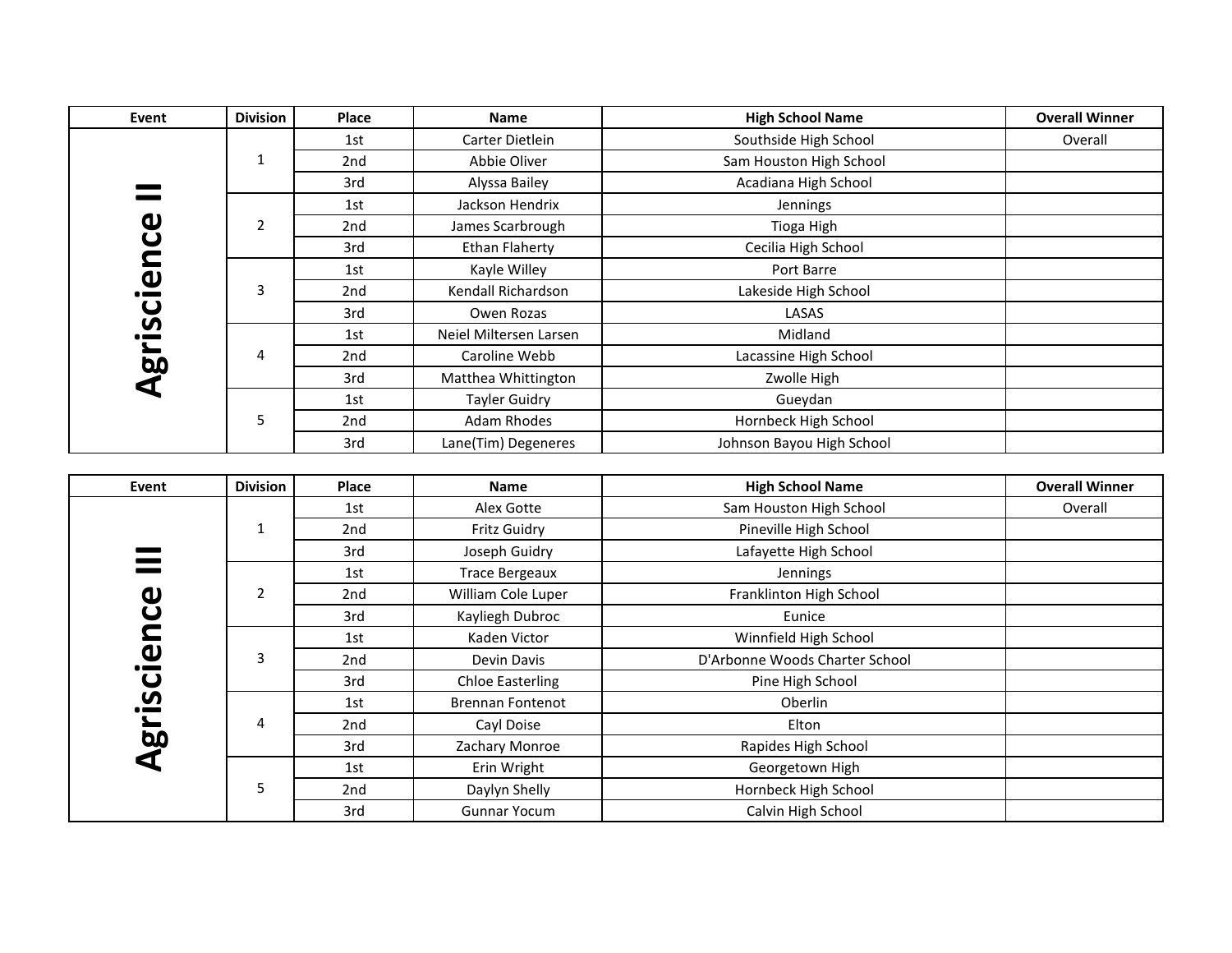| Event                   | <b>Division</b> | Place | <b>Name</b>           | <b>High School Name</b>            | <b>Overall Winner</b> |
|-------------------------|-----------------|-------|-----------------------|------------------------------------|-----------------------|
|                         |                 | 1st   | Anyalina Vertigan     | University View Academy            |                       |
|                         | $\mathbf{1}$    | 2nd   | Gavin Eisen           | Barbe High School                  |                       |
|                         |                 | 3rd   | Adam Guillett         | Natchitoches Central               |                       |
|                         |                 | 4th   | John Cedric Serio     | Ruston High School                 |                       |
|                         |                 | 1st   | Ayaan Sheikh          | St. Paul's School                  |                       |
|                         | $\overline{2}$  | 1st   | Lucas Rodriguez       | Archbishop Rummel High School      |                       |
|                         |                 | 3rd   | <b>Benjamin Ellis</b> | Northwest                          |                       |
|                         |                 | 4th   | Alex Hodges           | Jena High School                   |                       |
| თ<br>ე                  |                 | 1st   | Micah Anderson        | D'Arbonne Woods Charter School     |                       |
| $\overline{\mathbf{C}}$ | 3               | 2nd   | Josephine Goldenberg  | Metairie Park Country Day School   |                       |
| <u>lag</u>              |                 | 3rd   | Dominic Rhodes        | Early College Academy              |                       |
|                         |                 | 4th   | Grace Lovitt          | Rosepine High School               |                       |
|                         |                 | 1st   | Peter Yu              | Choudrant High School              |                       |
|                         | 4               | 2nd   | Quinn Mitchell        | Delhi Charter School               |                       |
|                         |                 | 3rd   | Avery Barnes          | Slaughter Community Charter School |                       |
|                         |                 | 4th   | <b>Mason Dugas</b>    | Lacassine High School              |                       |
|                         |                 | 1st   | <b>Boyd Phillips</b>  | Grace Christian                    | Overall               |
|                         | 5               | 2nd   | Eric Xiao             | St. John High School               |                       |
|                         |                 | 3rd   | Randi Jo Kelly        | Negreet High School                |                       |
|                         |                 | 4th   | Amyliana Williams     | Forest High School                 |                       |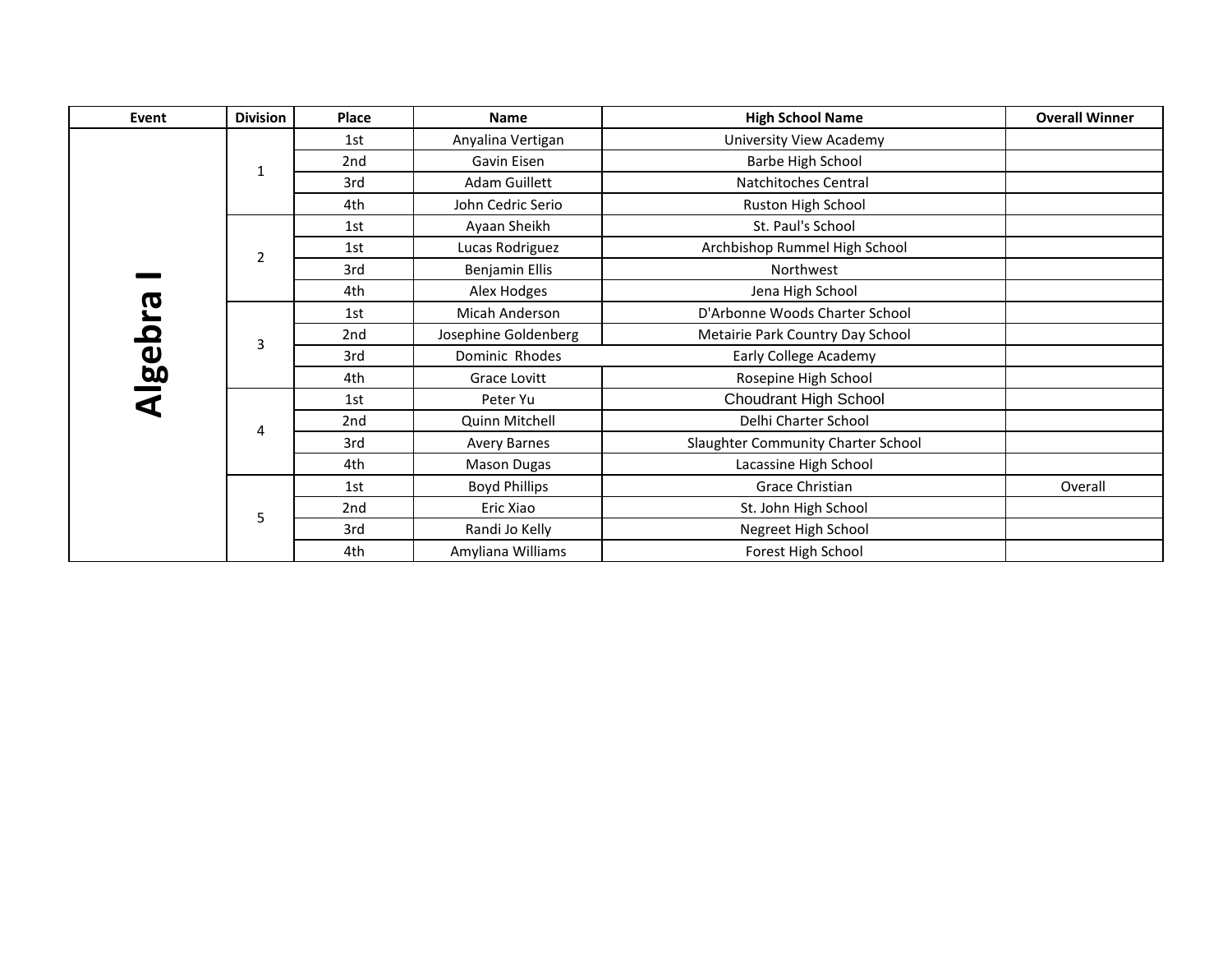| Event         | <b>Division</b> | Place           | <b>Name</b>            | <b>High School Name</b>                  | <b>Overall Winner</b> |
|---------------|-----------------|-----------------|------------------------|------------------------------------------|-----------------------|
|               |                 | 1st             | Vladimir Nogueira      | Benjamin Franklin High School            | Overall               |
|               | 1               | 2nd             | Chance Hebert          | Acadiana High School                     |                       |
|               |                 | 3rd             | Jodi Dunbar            | Ruston High School                       |                       |
|               |                 | 4th             | <b>Blaise Polk</b>     | Mandeville High School                   |                       |
|               |                 | 1st             | Joseph Mire            | St. Paul's School                        |                       |
|               | $\overline{2}$  | 2nd             | Jacob Deal             | Neville High School                      |                       |
|               |                 | 3rd             | Kylie Martin           | St. Thomas More Catholic High School     |                       |
|               |                 | 4th             | <b>Andrew Gourgues</b> | Lakeshore High School                    |                       |
| <u>ლ</u>      |                 | 1st             | Henri Miller           | De La Salle High School                  |                       |
| <b>Algebr</b> | 3               | 2 <sub>nd</sub> | Ishan Kunada           | Paul Breaux Middle School                |                       |
|               |                 | 3rd             | Caleb Lott             | Catholic High School, Baton Rouge        |                       |
|               |                 | 4th             | Arash Parsi            | Metairie Park Country Day School         |                       |
|               |                 | 1st             | Hayes Bridges          | Ceder Creek School                       |                       |
|               | 4               | 2nd             | Emma Gele              | Academy of the Sacred Heart, New Orleans |                       |
|               |                 | 3rd             | Tanner LaComb          | Elton                                    |                       |
|               |                 | 4th             | Gurleen Badwal         | Alexandria County Day                    |                       |
|               |                 | 1st             | Roan Horner            | Bishop Noland Episcopal Day School       |                       |
|               | 5               | 2nd             | Philip Watson          | Tensas Academy                           |                       |
|               |                 | 3rd             | Mason Murray           | Riverdale Academy                        |                       |
|               |                 | 4th             | Copeland Miller        | St. Edmund                               |                       |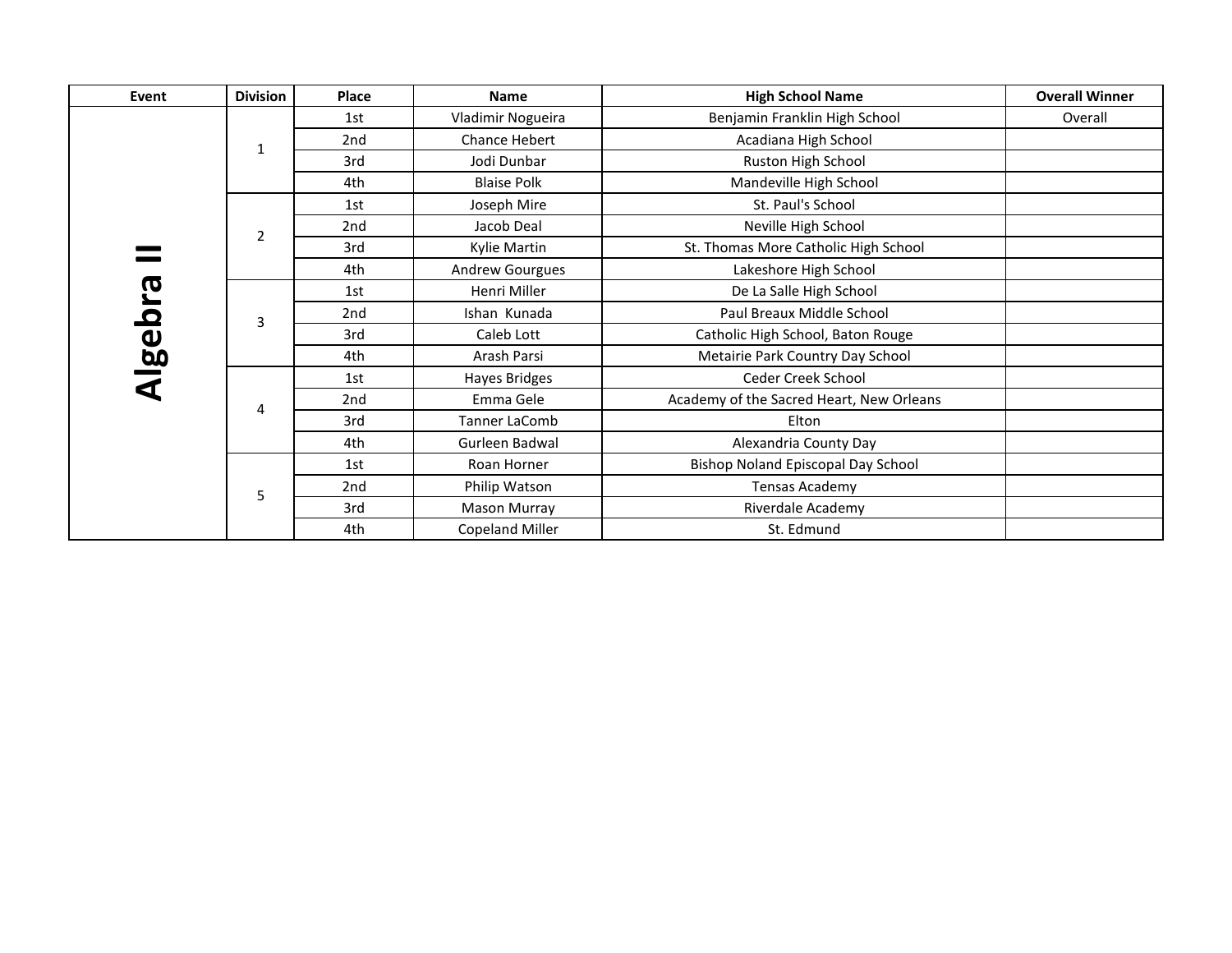| Event   | <b>Division</b> | <b>Place</b> | <b>Name</b>            | <b>High School Name</b>                   | <b>Overall Winner</b> |
|---------|-----------------|--------------|------------------------|-------------------------------------------|-----------------------|
|         |                 | 1st          | Joshua Peterman        | Benton HS                                 |                       |
|         | $\mathbf{1}$    | 2nd          | <b>Frances Kantrow</b> | Baton Rouge High School                   |                       |
|         |                 | 3rd          | Mason Fuller           | Dutchtown High School                     |                       |
|         |                 | 4th          | Katherine Bonin        | Mount Carmel Academy                      |                       |
|         |                 | 1st          | Stella Voorhies        | <b>Bolton High School</b>                 | Overall               |
|         | $\overline{2}$  | 2nd          | Dominic Muguira        | St. Paul's School                         |                       |
|         |                 | 3rd          | Emma Nguyen            | St. Mary's Dominican High School          |                       |
|         |                 | 4th          | <b>Ashlon Roberts</b>  | Iowa High School                          |                       |
| Biology |                 | 1st          | Nathaniel Vise         | LSMSA                                     |                       |
|         | 3               | 2nd          | Samantha Murphy        | Parkview Baptist School                   |                       |
|         |                 | 3rd          | <b>Cameron Magee</b>   | Pine High School                          |                       |
|         |                 | 4th          | Alexa Leftwich         | Berwick High School                       |                       |
|         |                 | 1st          | Sydney Harrel          | <b>Evangel Christian Academy</b>          |                       |
|         | 4               | 2nd          | Aaron Fletcher         | Rapides High School                       |                       |
|         |                 | 3rd          | Christopher Hayden     | Slaughter Community Charter School        |                       |
|         |                 | 4th          | Cooper Davis           | Choudrant High School                     |                       |
|         |                 | 1st          | Sommer Robinson        | Magnet Academy for Cultural Arts          |                       |
|         | 5               | 2nd          | Virginia Voitier       | First Baptist Christian School, Lafayette |                       |
|         |                 | 3rd          | Anna Perello           | Highland Baptist Christian School         |                       |
|         |                 | 4th          | Jackson Lester         | South Cameron High School                 |                       |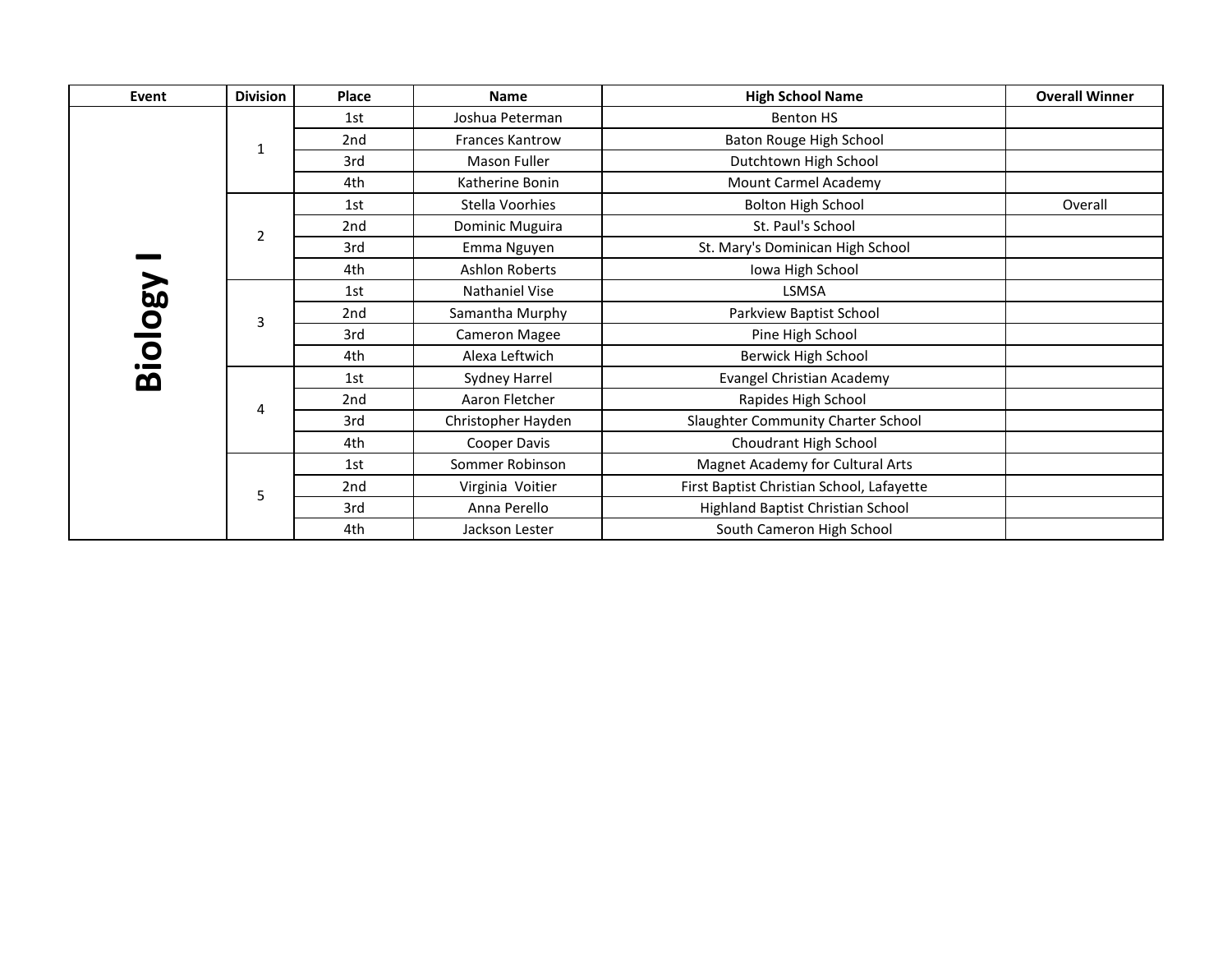| Event   | <b>Division</b> | Place | <b>Name</b>           | <b>High School Name</b>               | <b>Overall Winner</b> |
|---------|-----------------|-------|-----------------------|---------------------------------------|-----------------------|
|         |                 | 1st   | Yehjune Moon          | Baton Rouge High School               | Overall               |
|         | 1               | 2nd   | Maria Hargrave        | St. Joseph's Academy                  |                       |
|         |                 | 3rd   | Shreyash Singh        | Jesuit High School                    |                       |
|         |                 | 4th   | Landon Rosedale       | Pineville High School                 |                       |
|         |                 | 1st   | Carter Murphy         | St. Paul's School                     |                       |
|         | $\overline{2}$  | 2nd   | Karishma Nathaniel    | E.D. White Catholic High School       |                       |
|         |                 | 3rd   | Alaysha Dupont        | Rayne                                 |                       |
|         |                 | 4th   | Louis Catton          | Louisiana State University Lab School |                       |
| Biology |                 | 1st   | Charles Blem          | Episcopal School of Acadiana          |                       |
|         | 3               | 2nd   | Griffin McFarland     | LSMSA                                 |                       |
|         |                 | 3rd   | Georgia Lauve         | Parkview Baptist School               |                       |
|         |                 | 4th   | David Shepherd        | <b>Holy Savior Menard</b>             |                       |
|         |                 | 1st   | Devika Dua            | Cedar Creek School                    |                       |
|         | 4               | 2nd   | <b>Andrew Dickens</b> | Avoyelles Public Charter              |                       |
|         |                 | 3rd   | Paula Pham            | St. Frederick High School             |                       |
|         |                 | 4th   | Sarah Brown           | Catholic Of Pointe Coupee             |                       |
|         |                 | 1st   | Camille Cambre        | Christ Episcopal School               |                       |
|         | 5               | 2nd   | Haley Self            | Glenbrook School                      |                       |
|         |                 | 3rd   | Jackson Matney        | Grace Christian                       |                       |
|         |                 | 4th   | Carlie Horton         | Westminster Christian                 |                       |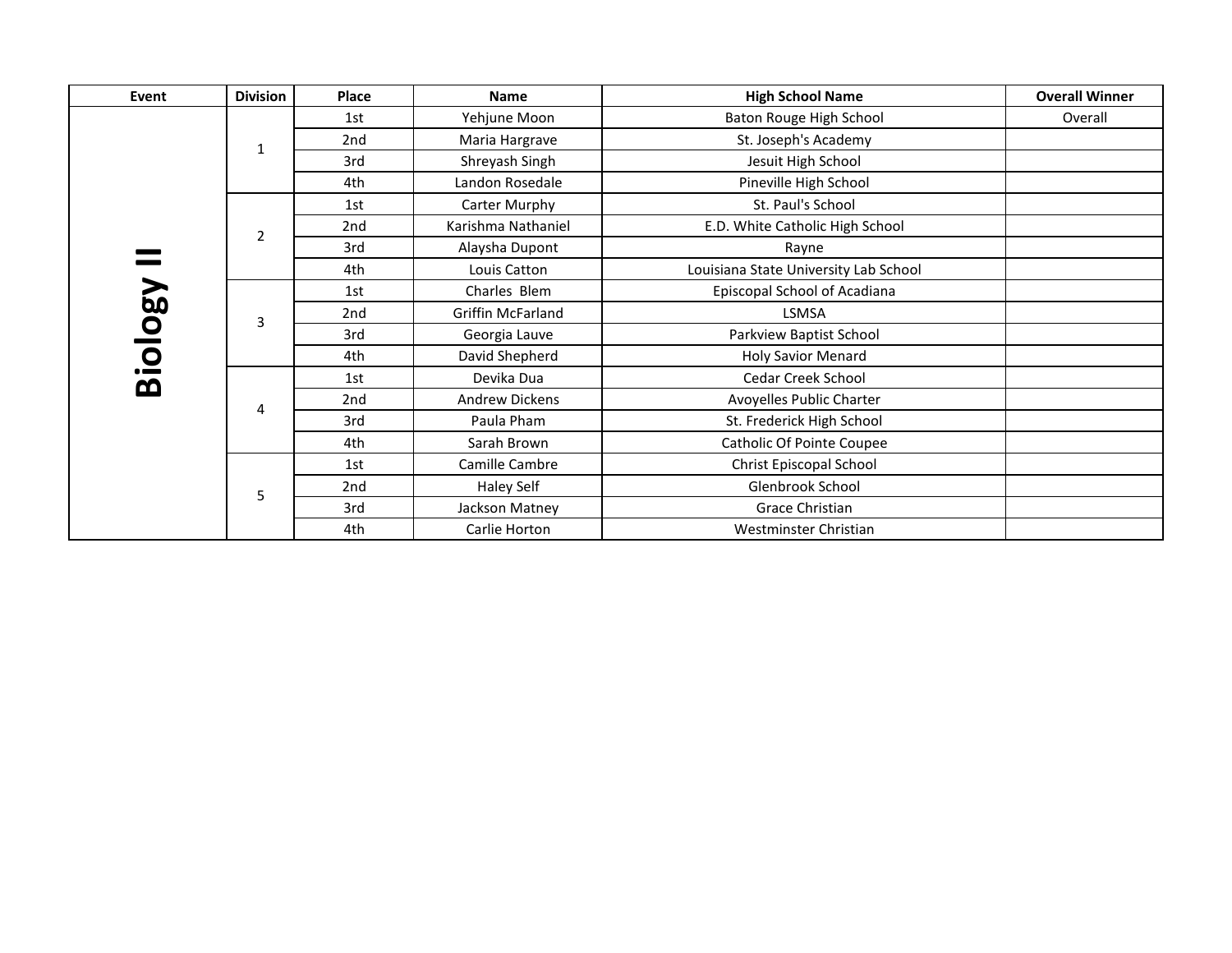|                | Event                          | <b>Division</b> | Place | <b>Name</b>             | <b>High School Name</b>           | <b>Overall Winner</b> |
|----------------|--------------------------------|-----------------|-------|-------------------------|-----------------------------------|-----------------------|
|                |                                |                 | 1st   | Alyssa Dufrene          | South Lafourche High School       |                       |
|                |                                | 1               | 2nd   | Tobie Sonnier           | New Iberia Senior High School     |                       |
|                |                                |                 | 3rd   | Elizabeth Western       | Central Lafourche High School     |                       |
|                | S                              |                 | 1st   | Tyler Ledet             | South Terrebonne High School      |                       |
| S.             | O                              | 2               | 2nd   | Ava McCoy               | <b>Grant High</b>                 |                       |
| S              | $\mathbf{e}$<br>$\bullet$      |                 | 3rd   | <b>Charles Cole</b>     | Opelousas                         |                       |
| $\mathbf u$    |                                | 3               | 1st   | Logan Popwell           | D'Arbonne Woods Charter School    | Overall               |
|                | $\bar{\mathbf{o}}$<br><b>G</b> |                 | 2nd   | Noah Fontenot           | <b>Ville Platte</b>               |                       |
| $\overline{a}$ | $\bullet$ and $\bullet$        |                 | 3rd   | Ethan Fitzgerald        | Catholic High School, Baton Rouge |                       |
|                | O<br>$\bullet$                 |                 | 1st   | Cole Bowman             | Quitman High School               |                       |
| <u>ლ</u>       |                                | 4               | 2nd   | Logan Buum              | Pickering High School             |                       |
|                | $\leq$                         |                 | 3rd   | Avis Derbigney          | Jeanerette High School            |                       |
|                |                                |                 | 1st   | <b>Matthes Crawford</b> | Prairie View Academy              |                       |
|                |                                | 5               | 2nd   | Kaidence Haines         | Reeves High School                |                       |
|                |                                |                 | 3rd   | Dalton Lourigan         | Mount Hermon High School          |                       |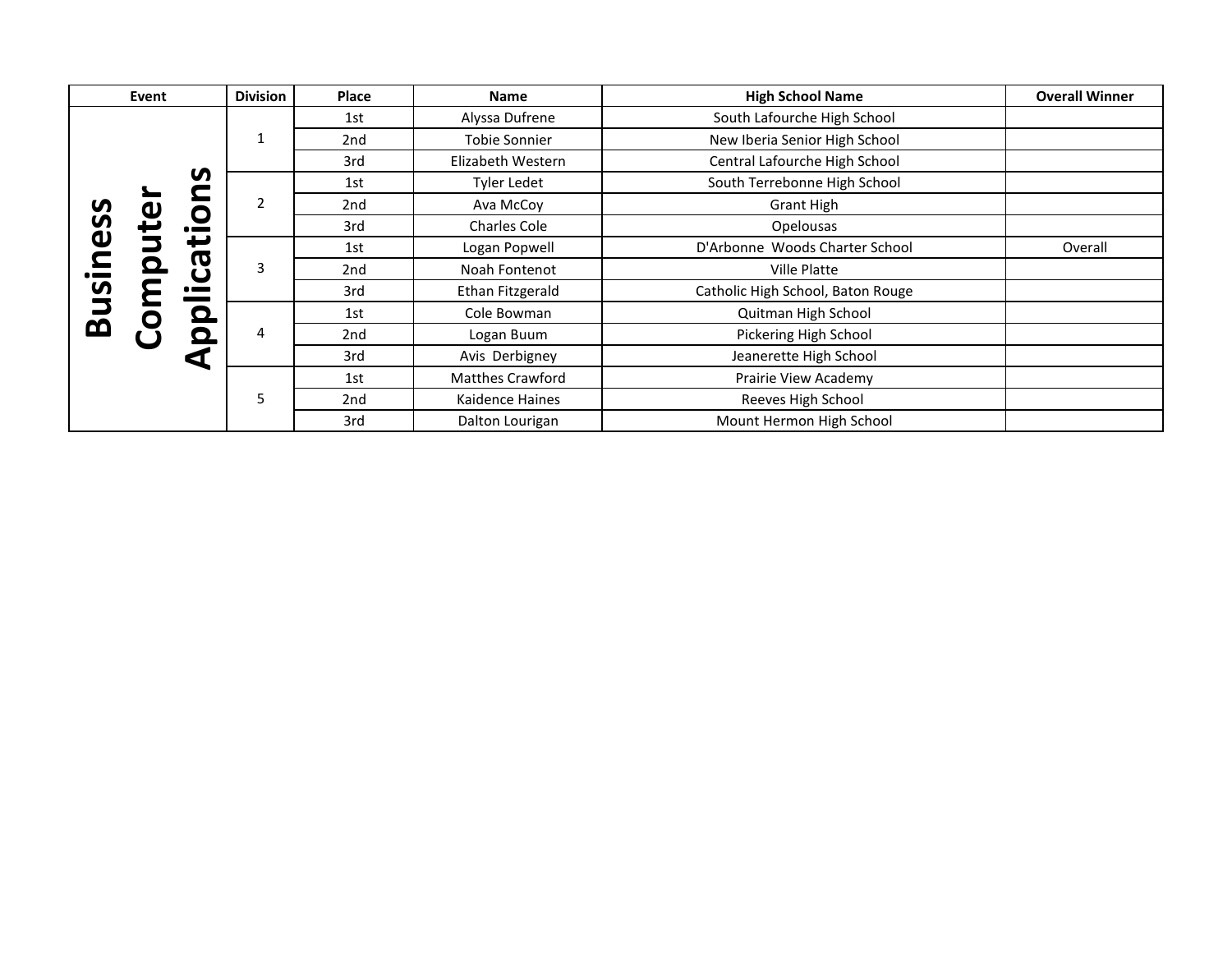| Event      | <b>Division</b> | <b>Place</b> | <b>Name</b>          | <b>High School Name</b>                   | <b>Overall Winner</b> |
|------------|-----------------|--------------|----------------------|-------------------------------------------|-----------------------|
|            |                 | 1st          | Nicholas Nobile      | Jesuit High School                        | Overall               |
|            | 1               | 2nd          | Addison Wilberg      | Brother Martin High School                |                       |
|            |                 | 3rd          | Alan Trahan          | Lafayette High School                     |                       |
|            |                 | 4th          | Jacob Duhon          | St. Amant High School                     |                       |
|            |                 | 1st          | Elizabeth Mobley     | St. Mary's Dominican High School          |                       |
|            | $\overline{2}$  | 2nd          | Abigail Shaw         | E.D. White Catholic High School           |                       |
| Snl        |                 | 3rd          | Nicholas Thai        | St. Michael The Archangel High School     |                       |
|            |                 | 4th          | Christian Radman     | Archbishop Hannan High School             |                       |
| <u>ing</u> |                 | 1st          | Jackson Robb         | Catholic High School, Baton Rouge         |                       |
|            | 3               | 2nd          | Laura Neck           | Parkview Baptist School                   |                       |
| <u>ලි</u>  |                 | 3rd          | Charlotte Cole       | Loyola College Prep                       |                       |
|            |                 | 1st          | Tristan Karno        | St. Martin's Episcopal School-Metairie    |                       |
|            | 4               | 2nd          | Reed Guarino         | Vermilion Catholic High School            |                       |
|            |                 | 3rd          | Zoe Graham           | <b>Cedar Creek School</b>                 |                       |
|            |                 | 1st          | Benjamin Bertoni     | Family Christian Academy                  |                       |
|            | 5               | 2nd          | Sander Mccomiskey    | Christ Episcopal School                   |                       |
|            |                 | 3rd          | <b>Rhett Morvant</b> | First Baptist Christian School, Lafayette |                       |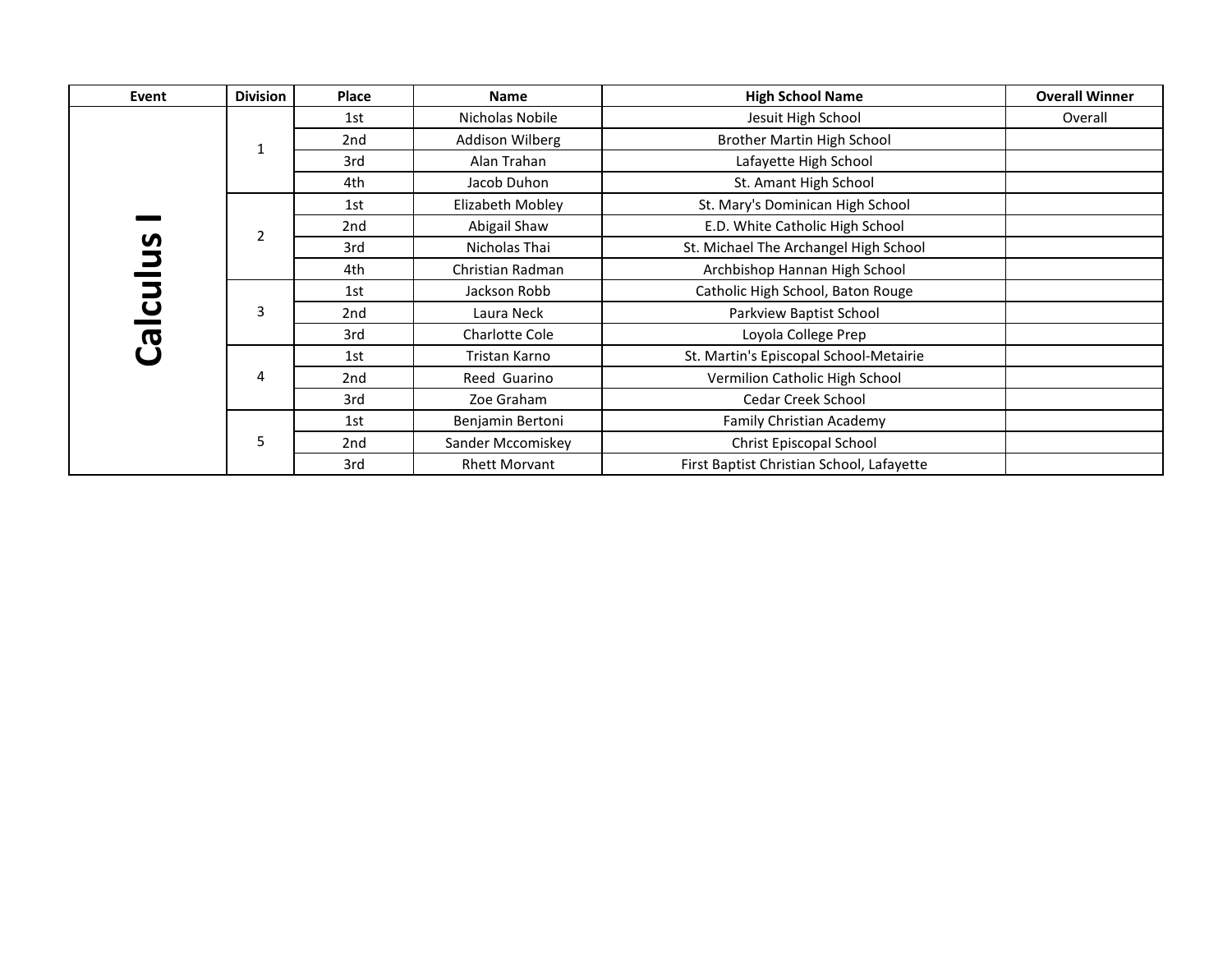| Event     | <b>Division</b> | Place | <b>Name</b>           | <b>High School Name</b>                        | <b>Overall Winner</b> |
|-----------|-----------------|-------|-----------------------|------------------------------------------------|-----------------------|
|           |                 | 1st   | Logan Millet          | <b>Brother Martin High School</b>              | Overall               |
|           | $\mathbf{1}$    | 2nd   | Philip Knieper        | Baton Rouge High School                        |                       |
|           |                 | 3rd   | Adam Cagnolatti       | Barbe High School                              |                       |
|           | $\overline{2}$  | 1st   | <b>William Coles</b>  | St. Paul's School                              |                       |
|           |                 | 1st   | <b>Aaron Cantrell</b> | <b>Holy Savior Menard</b>                      |                       |
|           | 3               | 2nd   | Shaan Jindal          | Catholic High School, Baton Rouge              |                       |
|           |                 | 3rd   | Jonathan Zink         | Metairie Park Country Day School               |                       |
| Calculus  | 4               |       | no participants       |                                                |                       |
|           | 5               | 1st   | <b>Bryson Martin</b>  | <b>Family Christian Academy</b>                |                       |
|           |                 | 2nd   | Paul Viallon, VI      | Ascension Catholic High School                 |                       |
|           |                 |       |                       |                                                |                       |
| Event     | <b>Division</b> | Place | <b>Name</b>           | <b>High School Name</b>                        | <b>Overall Winner</b> |
|           |                 | 1st   | Julia Jiang           | Barbe High School                              | Overall               |
|           | $\mathbf{1}$    | 2nd   | Cara Plaisance        | Central Lafourche High School                  |                       |
|           |                 | 3rd   | <b>Beau Dupuy</b>     | St. Amant High School                          |                       |
|           |                 | 4th   | Haley Labonia         | <b>Mount Carmel Academy</b>                    |                       |
|           | $\overline{2}$  | 1st   | Paul Toups            | E.D. White Catholic High School                |                       |
|           |                 | 2nd   | Dominic LeBoeuf       | Vandebilt Catholic High School                 |                       |
|           |                 | 3rd   | Luke Glorioso         | South Terrebonne High School                   |                       |
|           |                 | 4th   | Samuel Chachere       | St. Thomas More Catholic High School           |                       |
| Chemistry |                 | 1st   | Shri Daasan           | Patrick F. Taylor Science & Technology Academy |                       |
|           | 3               | 2nd   | Irene Kaiser          | Episcopal School of Acadiana                   |                       |
|           |                 | 3rd   | Rosie Shultz          | LSMSA                                          |                       |
|           |                 | 4th   | <b>Kate Preaus</b>    | D'Arbonne Woods Charter School                 |                       |
|           |                 | 1st   | Caroline Babin        | Academy of the Sacred Heart, New Orleans       |                       |
|           | 4               | 2nd   | Jacob Eaves           | <b>Catholic Of Pointe Coupee</b>               |                       |
|           |                 | 3rd   | Lawson Lillo          | Cedar Creek School                             |                       |
|           |                 | 4th   | Kirstyn Ardoin        | Sacred Heart                                   |                       |
|           |                 | 1st   | Hagen Kalynko         | <b>Berchmans Academy</b>                       |                       |
|           | 5               | 2nd   | <b>Reeves Hogg</b>    | St. Mary's                                     |                       |
|           |                 | 3rd   | Peyton Parrish        | Westminster Christian Academy Lafayette        |                       |
|           |                 | 4th   | Micah Shively         | Grace Christian                                |                       |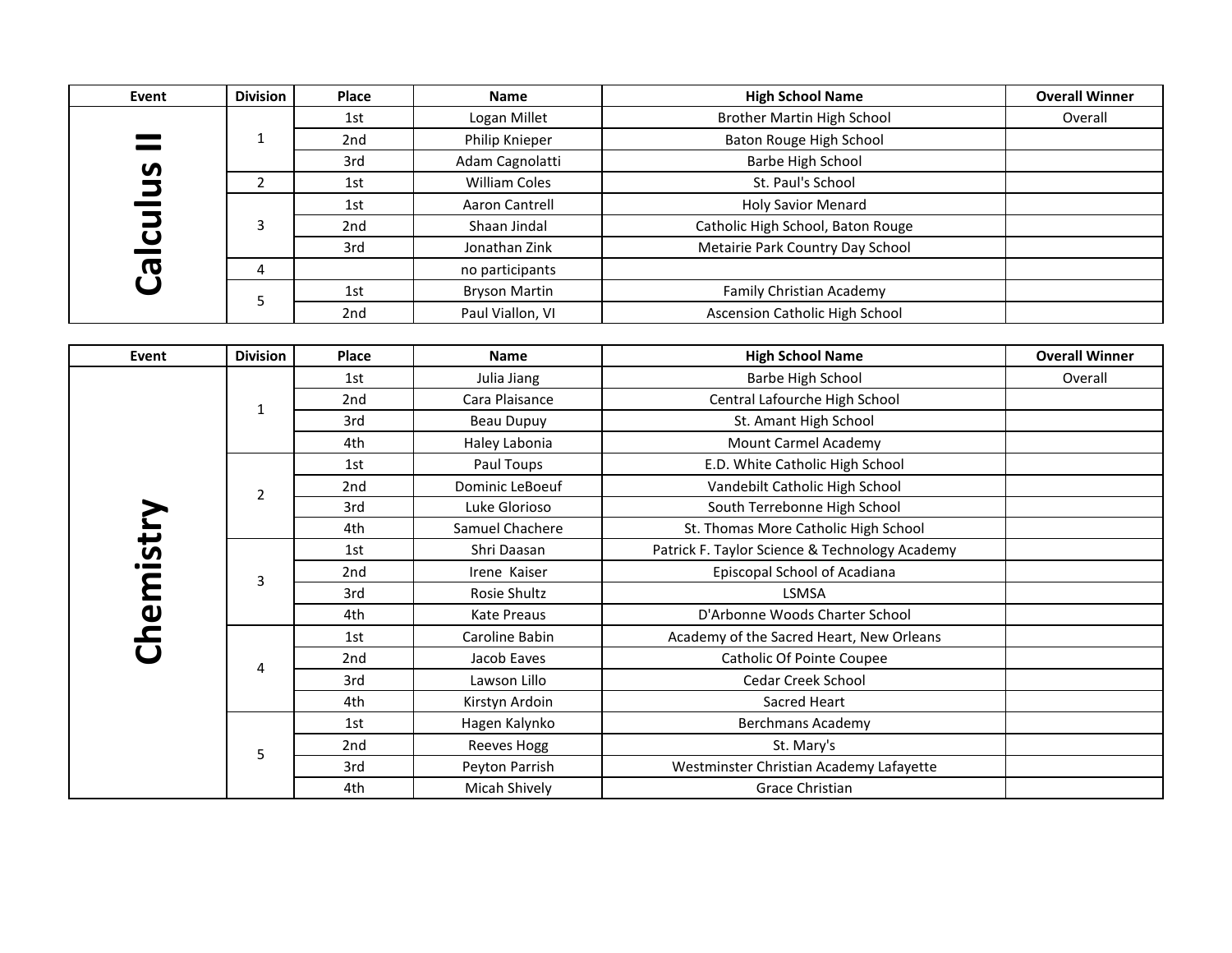| Event               | <b>Division</b> | <b>Place</b> | <b>Name</b>           | <b>High School Name</b>                  | <b>Overall Winner</b> |
|---------------------|-----------------|--------------|-----------------------|------------------------------------------|-----------------------|
|                     |                 | 1st          | Conlan Pausina        | Jesuit High School                       | Overall               |
|                     | $\mathbf{1}$    | 2nd          | Andrew Biehl          | Brother Martin High School               |                       |
|                     |                 | 3rd          | Max Domingue          | Lafayette High School                    |                       |
|                     |                 | 4th          | <b>Garrett Stroud</b> | Byrd High School                         |                       |
|                     |                 | 1st          | Noah Robert           | Louisiana State University Lab School    |                       |
|                     | $\overline{2}$  | 2nd          | Matthew Gomez         | St. Thomas More Catholic High School     |                       |
|                     |                 | 3rd          | Roycie Pitre          | Beau Chene High School                   |                       |
|                     |                 | 4th          | Elise Stricker        | St. Mary's Dominican High School         |                       |
|                     |                 | 1st          | Nya Harrison          | Ursuline Academy                         |                       |
|                     | 3               | 2nd          | <b>Carson Andrews</b> | D'Arbonne Woods Charter School           |                       |
|                     |                 | 3rd          | <b>Gavin Mcmanus</b>  | Central Private School                   |                       |
| Civics              |                 | 4th          | Stephan Champney      | Catholic High School, Baton Rouge        |                       |
|                     |                 | 1st          | William Seeber        | Houma Christian School                   |                       |
|                     | 4               | 2nd          | Katherine Wise        | Academy of the Sacred Heart, New Orleans |                       |
|                     |                 | 3rd          | John Paul Herrington  | Alexandria Country Day                   |                       |
|                     |                 | 4th          | <b>Bryce Sutton</b>   | Calvary Baptist Academy                  |                       |
|                     | 5               | 1st          | Sammy Mai             | Hanson Memorial High School              |                       |
|                     |                 | 2nd          | Justin Coupel         | <b>Ascension Catholic High School</b>    |                       |
|                     |                 | 3rd          | Brianna Bonin         | Northside Christian School               |                       |
|                     |                 | 4th          | Sarah Allesch         | Faith Training Christian Academy         |                       |
|                     |                 |              |                       |                                          |                       |
| Event               | <b>Division</b> | Place        | <b>Name</b>           | <b>High School Name</b>                  | <b>Overall Winner</b> |
|                     |                 | 1st          | Dylan Bracey          | Jesuit High School                       | Overall               |
|                     | $\mathbf{1}$    | 2nd          | Ashton South          | Dutchtown High School                    |                       |
|                     |                 | 3rd          | Thar Htoo             | Benjamin Franklin High School            |                       |
|                     |                 | 1st          | Jonathan Kelchner     | St. Paul's School                        |                       |
|                     | $\overline{2}$  | 2nd          | Shelby Krieger        | St. Scholastica Academy                  |                       |
|                     |                 | 3rd          | Logan Enloe           | North Desoto High School                 |                       |
| Computer<br>Science | 3               | 1st          | Andrew Curtis         | <b>Ascension Episcopal School</b>        |                       |
|                     |                 | 2nd          | Paul Lemoine          | D'Arbonne Woods Charter School           |                       |
|                     | 4               | 1st          | Olivia Moench         | Evangel Christian Academy                |                       |
|                     |                 | 2nd          | <b>Holly DeMarcay</b> | Academy of the Sacred Heart, New Orleans |                       |
|                     | 5               | 1st          | Ty Schexnayder        | St. Joseph                               |                       |
|                     |                 | 2nd          | Justin Maridiaga      | Lutheran High School                     |                       |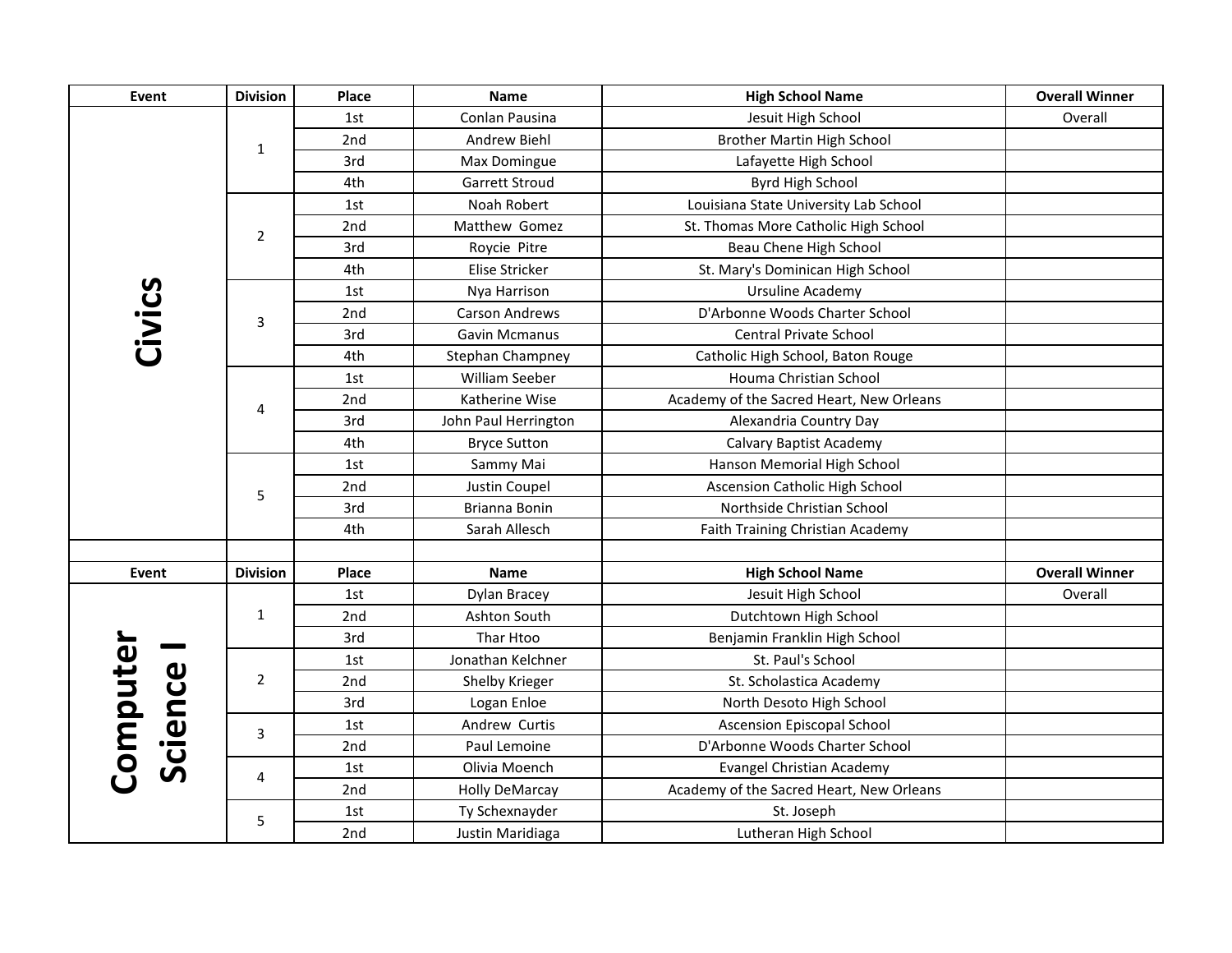| Event   | <b>Division</b> | <b>Place</b> | <b>Name</b>           | <b>High School Name</b>                        | <b>Overall Winner</b> |
|---------|-----------------|--------------|-----------------------|------------------------------------------------|-----------------------|
|         |                 | 1st          | Maxens Casetta        | Lafayette High School                          | Overall               |
|         | $\mathbf{1}$    | 2nd          | Anna Guidroz          | St. Joseph's Academy                           |                       |
|         |                 | 3rd          | <b>Ryan Ding</b>      | Baton Rouge High School                        |                       |
|         | $\overline{2}$  | 1st          | William Ditta         | St. Paul's School                              |                       |
|         |                 | 2nd          | Garrett Frazier       | <b>Buckeye High School</b>                     |                       |
|         |                 | 1st          | Ali Munshi            | Episcopal School of Acadiana                   |                       |
|         | Economics<br>3  | 2nd          | Andrew Coit           | De La Salle High School                        |                       |
|         | 4               | 1st          | Ezekiel Burford       | <b>Bowling Green School</b>                    |                       |
|         |                 | 1st          | Caroline Wise         | Academy of the Sacred Heart, New Orleans       |                       |
|         | 5               | 1st          | Logan Lewis           | First Baptist Christian School, Lafayette      |                       |
|         |                 | 2nd          | <b>Harley Harrell</b> | Hornbeck High School                           |                       |
|         |                 |              |                       |                                                |                       |
| Event   | <b>Division</b> | Place        | <b>Name</b>           | <b>High School Name</b>                        | <b>Overall Winner</b> |
|         |                 | 1st          | Emilija Majstorovic   | Byrd High School                               | Overall               |
|         | $\mathbf{1}$    | 2nd          | Kalais Lafrance       | Mount Carmel Academy                           |                       |
|         |                 | 3rd          | <b>Brian Howell</b>   | Baton Rouge High School                        |                       |
|         |                 | 4th          | Olivia Fackler        | Acadiana High School                           |                       |
|         | $\overline{2}$  | 1st          | Kaenan Marquette      | Lakeshore High School                          |                       |
|         |                 | 2nd          | Miya Williams         | <b>Teurlings Catholic High School</b>          |                       |
|         |                 | 3rd          | Ella Lawrence         | St. Michael The Archangel High School          |                       |
|         |                 | 4th          | Penelope Haley        | Archbishop Chapelle High School                |                       |
|         |                 | 1st          | Mary Walker           | Loyola College Prep                            |                       |
| English | $\overline{3}$  | 2nd          | Sarah Nguyen          | Patrick F. Taylor Science & Technology Academy |                       |
|         |                 | 3rd          | Avery Lee             | Parkview Baptist School                        |                       |
|         |                 | 4th          | Anna Beth Ellerman    | <b>Ouachita Christian School</b>               |                       |
|         |                 | 1st          | Denny Qiu             | Silliman Institute                             |                       |
|         | $\overline{4}$  | 2nd          | Charlotte Henagan     | <b>Ascension Christian High</b>                |                       |
|         |                 | 3rd          | Isabel Lovera         | St. Martin's Episcopal School-Metairie         |                       |
|         |                 | 4th          | Gavin Mckneely        | Oak Forest Academy                             |                       |
|         |                 | 1st          | Karsyn Vadnais        | St. John High School                           |                       |
|         | 5               | 2nd          | Amara Hardin          | <b>Grace Christian</b>                         |                       |
|         |                 | 3rd          | Aiden Joyner          | Clairborne Christian School                    |                       |
|         |                 | 4th          | Amelia Lewis          | Pitkin High School                             |                       |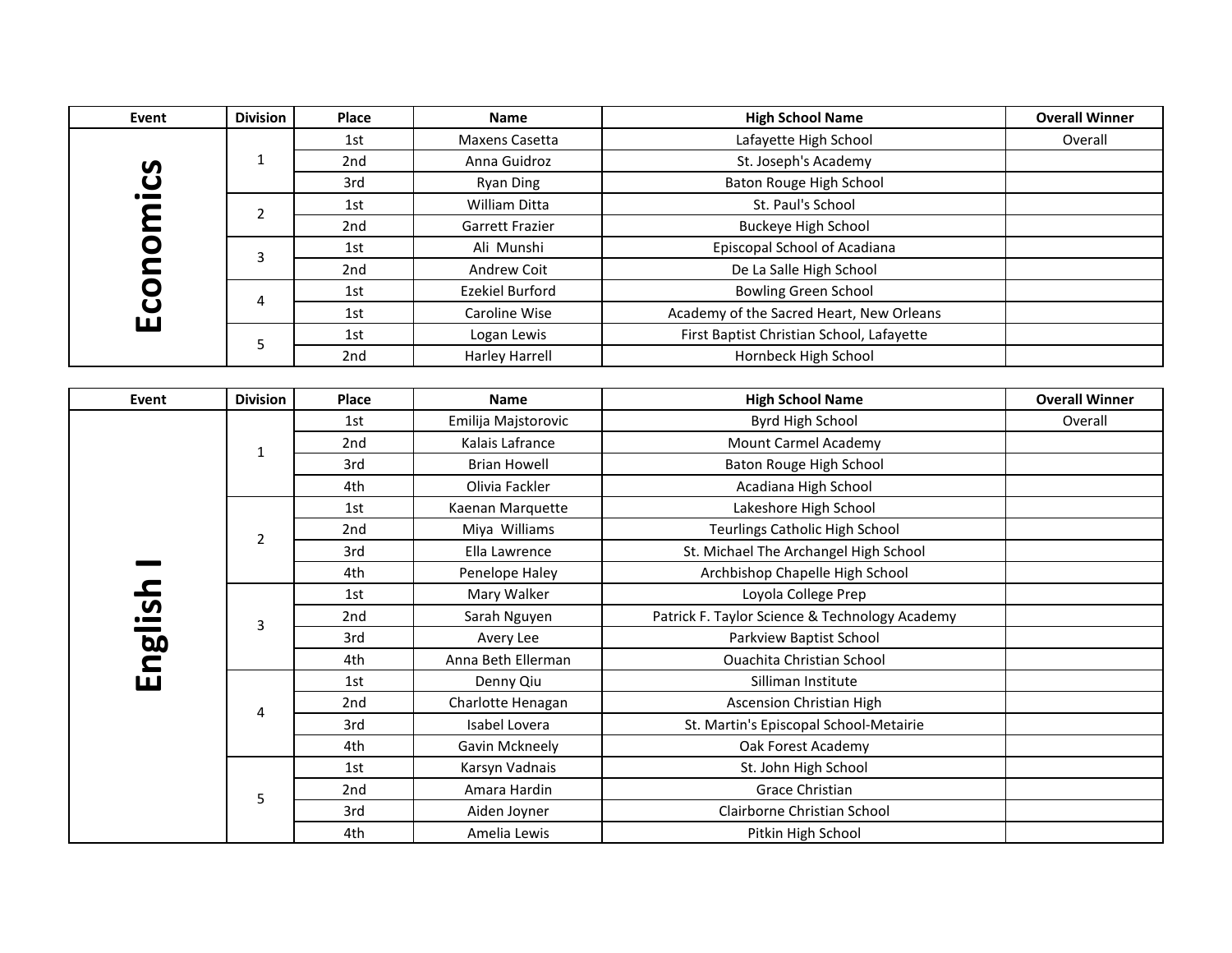| Event       | <b>Division</b> | Place | <b>Name</b>              | <b>High School Name</b>                        | <b>Overall Winner</b> |
|-------------|-----------------|-------|--------------------------|------------------------------------------------|-----------------------|
|             |                 | 1st   | Madelyn Wilson           | St. Joseph's Academy                           |                       |
|             | 1               | 2nd   | Caroline Garitty         | Mount Carmel Academy                           |                       |
|             |                 | 3rd   | Lisa Doan                | <b>Barbe High School</b>                       |                       |
|             |                 | 4th   | Kate Shaw                | Byrd High School                               |                       |
|             |                 | 1st   | Shawn Cooney             | St. Paul's School                              |                       |
|             | 2               | 2nd   | Lauren Ledet             | St. Louis Catholic High School                 |                       |
|             |                 | 3rd   | Noah Darby               | St. Thomas More Catholic High School           |                       |
|             |                 | 4th   | Max Trosclair            | E.D. White Catholic High School                |                       |
| <u>nsil</u> |                 | 1st   | Ethan Vu                 | Catholic High School, Baton Rouge              | Overall               |
|             | 3               | 2nd   | Quang Tran               | Patrick F. Taylor Science & Technology Academy |                       |
|             |                 | 3rd   | Aimee Dauenhauer         | St Charles Catholic High School                |                       |
| ngl         |                 | 4th   | Sarah Heebe              | Metairie Park Country Day School               |                       |
| ш           |                 | 1st   | Rosalie Thomas           | Academy of the Sacred Heart, New Orleans       |                       |
|             | 4               | 2nd   | <b>Bailey Anne Adams</b> | Cedar Creek School                             |                       |
|             |                 | 3rd   | Zachary Robinson         | Calvary Baptist Academy                        |                       |
|             |                 | 4th   | Melina Givens            | Oak Forest Academy                             |                       |
|             |                 | 1st   | Harlea Davis             | Riverfield Academy                             |                       |
|             | 5               | 2nd   | Kamryn Brasseaux         | Westminster Christian                          |                       |
|             |                 | 3rd   | Addie Credeur            | First Baptist Christian School, Lafayette      |                       |
|             |                 | 4th   | Elise Lemann             | Ascension Catholic High School                 |                       |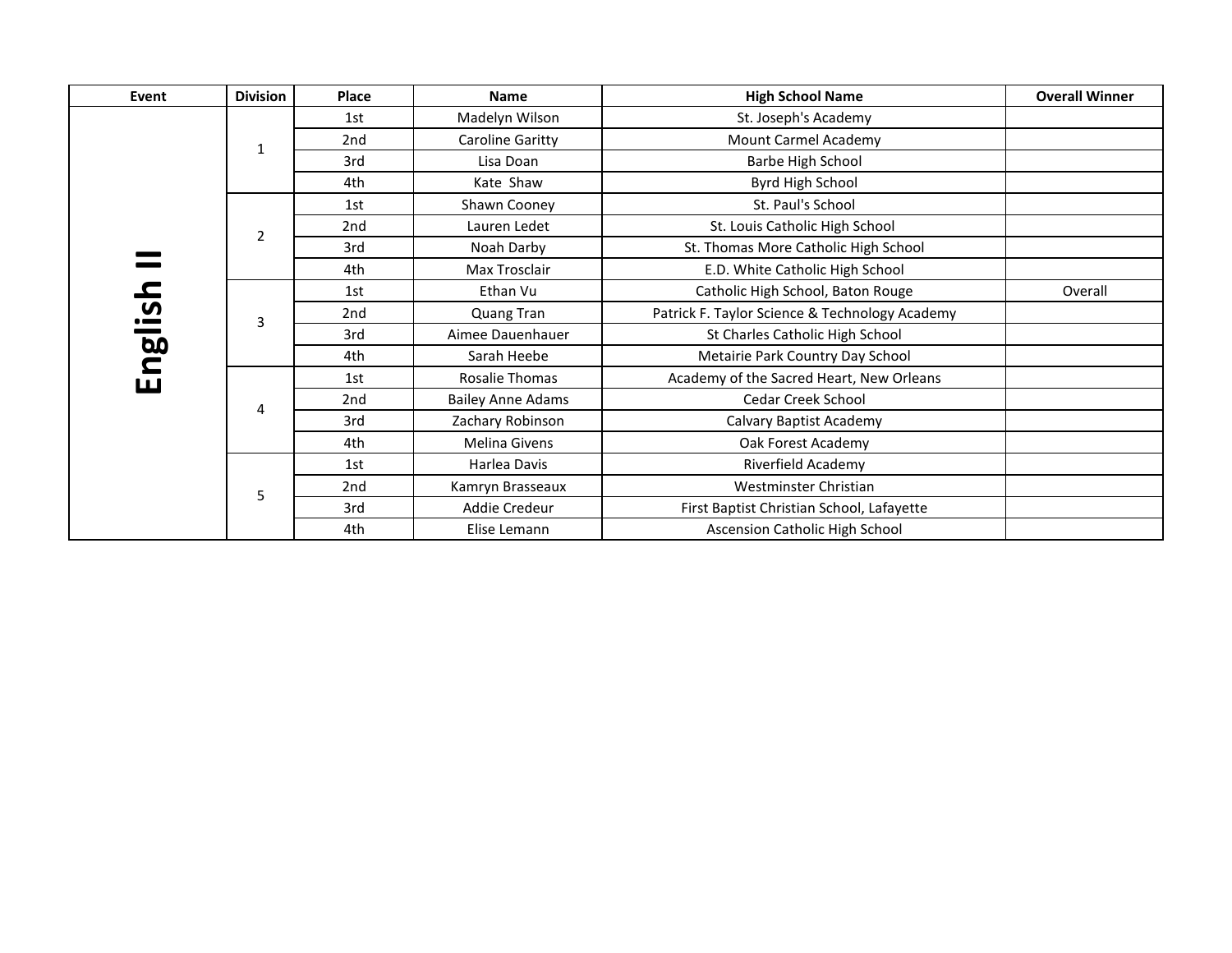| Event   | <b>Division</b> | Place | <b>Name</b>         | <b>High School Name</b>          | <b>Overall Winner</b> |
|---------|-----------------|-------|---------------------|----------------------------------|-----------------------|
|         |                 | 1st   | William Bellott     | Jesuit High School               | Overall               |
|         | 1               | 2nd   | Anabel Saft         | Lafayette High School            |                       |
|         |                 | 3rd   | Mary Jo Dardis      | St. Joseph's Academy             |                       |
|         |                 | 4th   | <b>Brandon West</b> | Ovey Comeaux High School         |                       |
|         |                 | 1st   | Taylor Jones        | <b>Grant High</b>                |                       |
|         | $\overline{2}$  | 2nd   | John Palmer         | St. Paul's School                |                       |
|         |                 | 3rd   | Wyatt Audler        | Holy Cross School                |                       |
|         |                 | 4th   | Laura Seibert       | Vandebilt Catholic High School   |                       |
|         |                 | 1st   | Natalie Conravey    | <b>LSMSA</b>                     |                       |
|         | 3               | 2nd   | Payton Scoskie      | D'Arbonne Woods Charter School   |                       |
|         |                 | 3rd   | Sarah Delacerda     | Holy Savior Menard               |                       |
|         |                 | 4th   | Kaylen Marbry       | Academy Of Our Lady              |                       |
| English |                 | 1st   | <b>Emily Waits</b>  | Northwood-Lena High School       |                       |
|         | 4               | 2nd   | Jonah Cryer         | <b>Evangel Christian Academy</b> |                       |
|         |                 | 3rd   | Tatum Walker        | Silliman Institute               |                       |
|         |                 | 4th   | Mason Bosch         | Cedar Creek School               |                       |
|         |                 | 1st   | Ben Hamm            | Evans High School                |                       |
|         | 5               | 2nd   | Sarah Mosley        | Glenbrook School                 |                       |
|         |                 | 3rd   | Julia Martin        | Westminster Christian            |                       |
|         |                 | 4th   | Linnea Joanen       | Christ Episcopal School          |                       |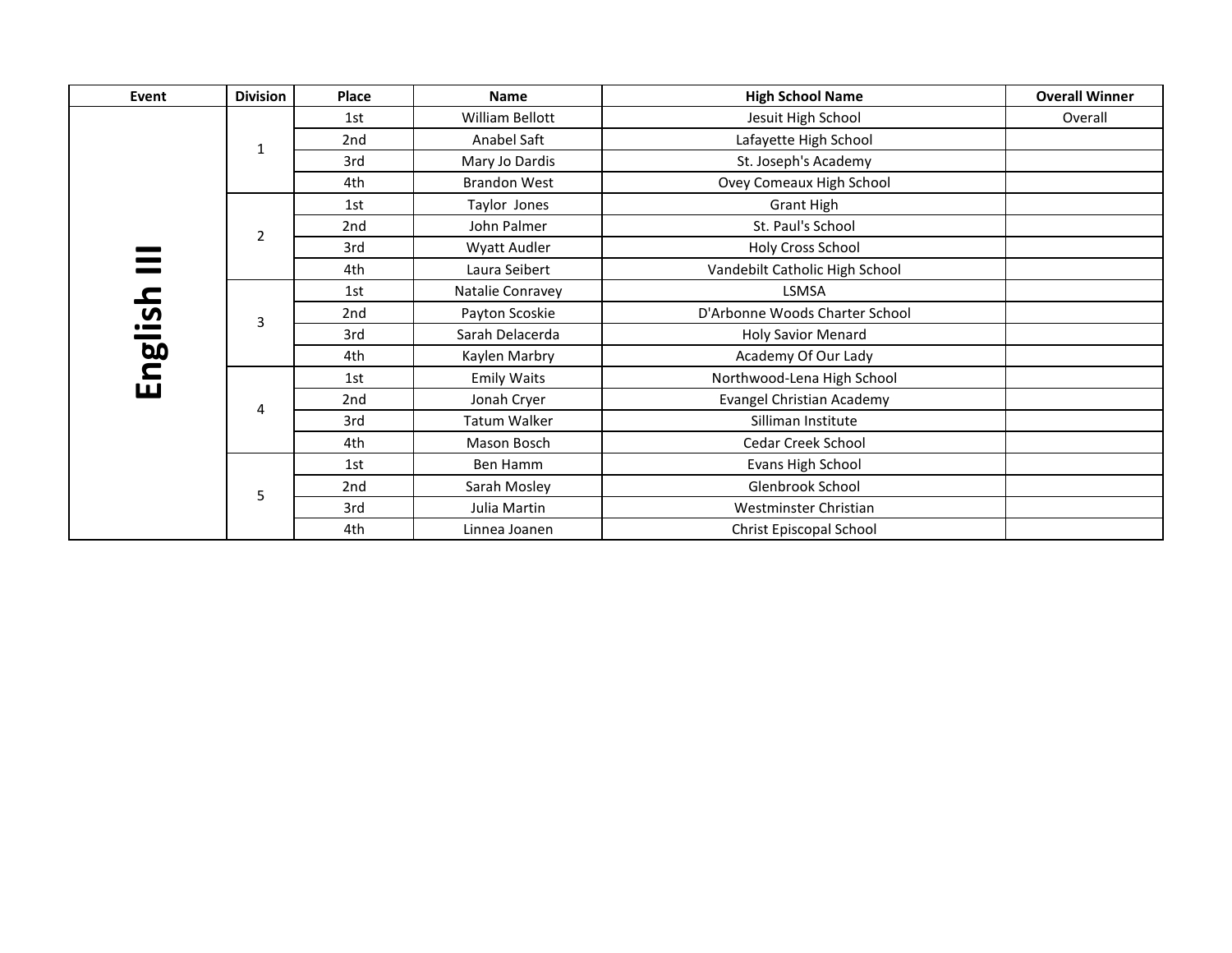| Event   | <b>Division</b> | Place           | <b>Name</b>             | <b>High School Name</b>               | <b>Overall Winner</b> |
|---------|-----------------|-----------------|-------------------------|---------------------------------------|-----------------------|
|         |                 | 1st             | Lauren Chumbley         | Baton Rouge High School               | Overall               |
|         | 1               | 2nd             | Ella Daigle             | Sulphur High School                   |                       |
|         |                 | 3rd             | Sagan Rousse            | South Lafourche High School           |                       |
|         |                 | 4th             | Jael Ruiz               | Sam Houston High School               |                       |
|         |                 | 1st             | Rebecca Cagle           | Vandebilt Catholic High School        |                       |
|         | $\overline{2}$  | 2 <sub>nd</sub> | <b>Brooke Babin</b>     | St. Mary's Dominican High School      |                       |
|         |                 | 3rd             | Christina Williams      | Morgan City High School               |                       |
|         |                 | 4th             | Julia Miller            | St. Michael The Archangel High School |                       |
|         |                 | 1st             | Anil Cacodcar           | Episcopal School of Acadiana          |                       |
|         | 3               | 2 <sub>nd</sub> | Nikolaus Vice           | Notre Dame High School                |                       |
|         |                 | 3rd             | Luke Gibson             | Mangham High School                   |                       |
|         |                 | 4th             | Sydney Boudreaux        | The Dunham School                     |                       |
| English |                 | 1st             | Matthew Davison         | Evangel Christian Academy             |                       |
|         | 4               | 2 <sub>nd</sub> | Ellie Reaux             | Vermilion Catholic High School        |                       |
|         |                 | 3rd             | <b>Emerson Perrault</b> | Catholic Of Pointe Coupee             |                       |
|         |                 | 4th             | Anna Hooker             | Oak Hill High                         |                       |
|         |                 | 1st             | Sophie Gibbs            | Hamilton Christian Academy            |                       |
|         | 5               | 2nd             | Anna Beth Beam          | Riverfield Academy                    |                       |
|         |                 | 3rd             | Ashtyne Monceaux        | Northside Christian School            |                       |
|         |                 | 4th             | Maddalyn Doughtie       | Clairborne Christian School           |                       |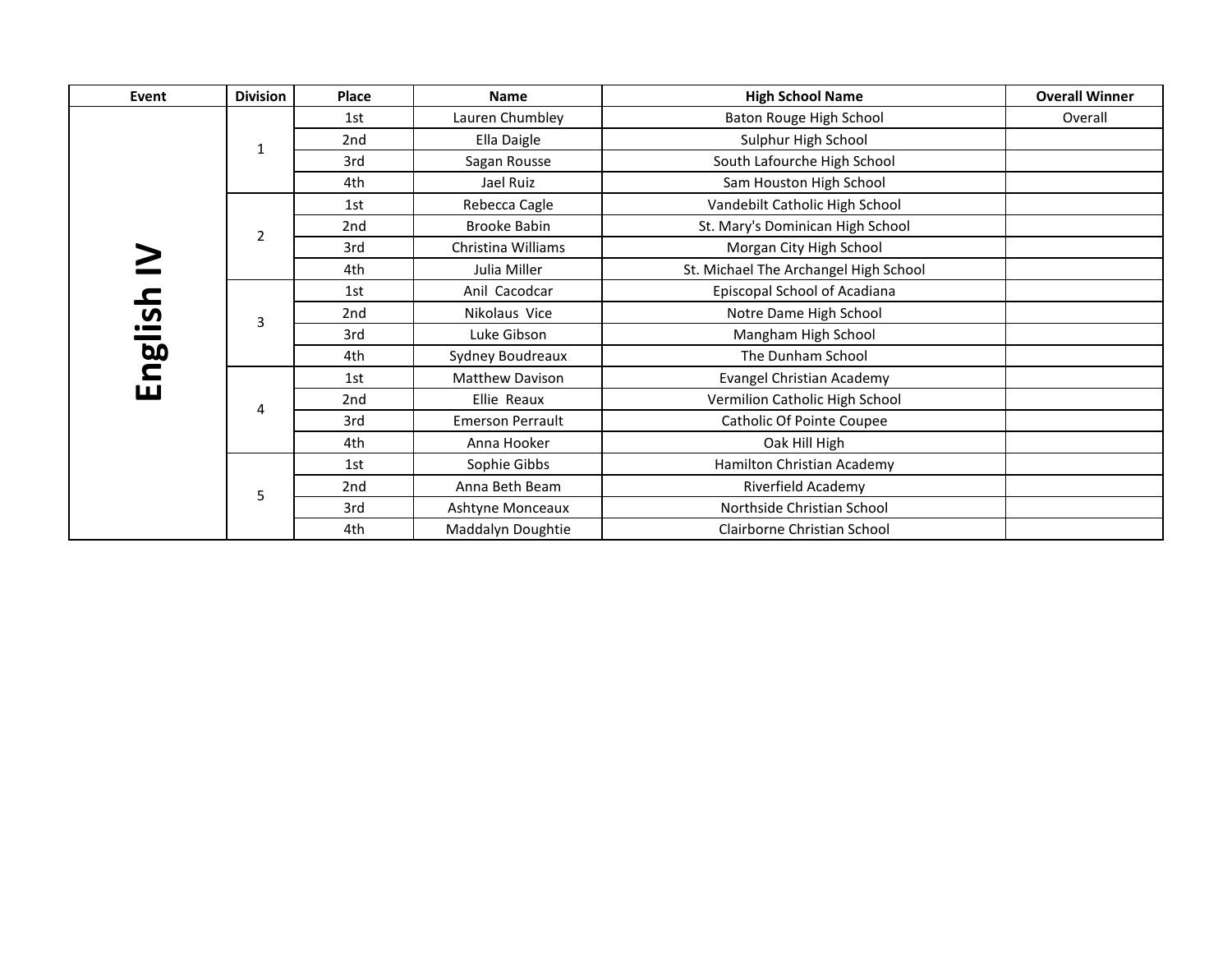| Event          | <b>Division</b> | Place           | Name                     | <b>High School Name</b>                        | <b>Overall Winner</b> |
|----------------|-----------------|-----------------|--------------------------|------------------------------------------------|-----------------------|
|                |                 | 1st             | Harrison Harley          | Jesuit High School                             | Overall               |
| Φ              | 1               | 2 <sub>nd</sub> | Alexander Wei            | Baton Rouge High School                        |                       |
| $\mathbf C$    |                 | 3rd             | John Paul                | Lafayette High School                          |                       |
|                |                 | 4th             | Emma Leblanc             | St. Amant High School                          |                       |
|                |                 | 1st             | Mandy Belgard            | <b>Buckeye High School</b>                     |                       |
| Scien          | $\overline{2}$  | 2nd             | Abigail Mcleod           | St. Michael The Archangel High School          |                       |
|                |                 | 3rd             | Coleman Zeringue         | St. Louis Catholic High School                 |                       |
|                |                 | 4th             | Shannon Weiss            | Archbishop Chapelle High School                |                       |
| nta            |                 | 1st             | Everett Wappler          | Archbishop Shaw High School                    |                       |
|                | 3               | 2 <sub>nd</sub> | Nathan Cao               | Patrick F. Taylor Science & Technology Academy |                       |
| $\mathbf{v}$   |                 | 3rd             | Gase Broussard           | Episcopal School of Acadiana                   |                       |
|                |                 | 4th             | Trey Daly                | Ascension Episcopal School                     |                       |
|                |                 | 1st             | Aiden Blackmon           | Anacoco High School                            |                       |
|                | 4               | 2nd             | Colton Kent              | Cedar Creek School                             |                       |
|                |                 | 3rd             | Kevin Peace              | North Caddo Magnet                             |                       |
|                |                 | 4th             | Victor Thenekhamsyharath | Glenmora High School                           |                       |
| nvironm        |                 | 1st             | Kristina Scoggins        | Magnet Academy of Cultural Arts                |                       |
|                | 5               | 2nd             | <b>Brandon Stephens</b>  | Mount Hermon High School                       |                       |
| $\blacksquare$ |                 | 3rd             | Simeon Davy              | Westminster Christian                          |                       |
|                |                 | 4th             | Lagan Monot              | Acadiana Christian School                      |                       |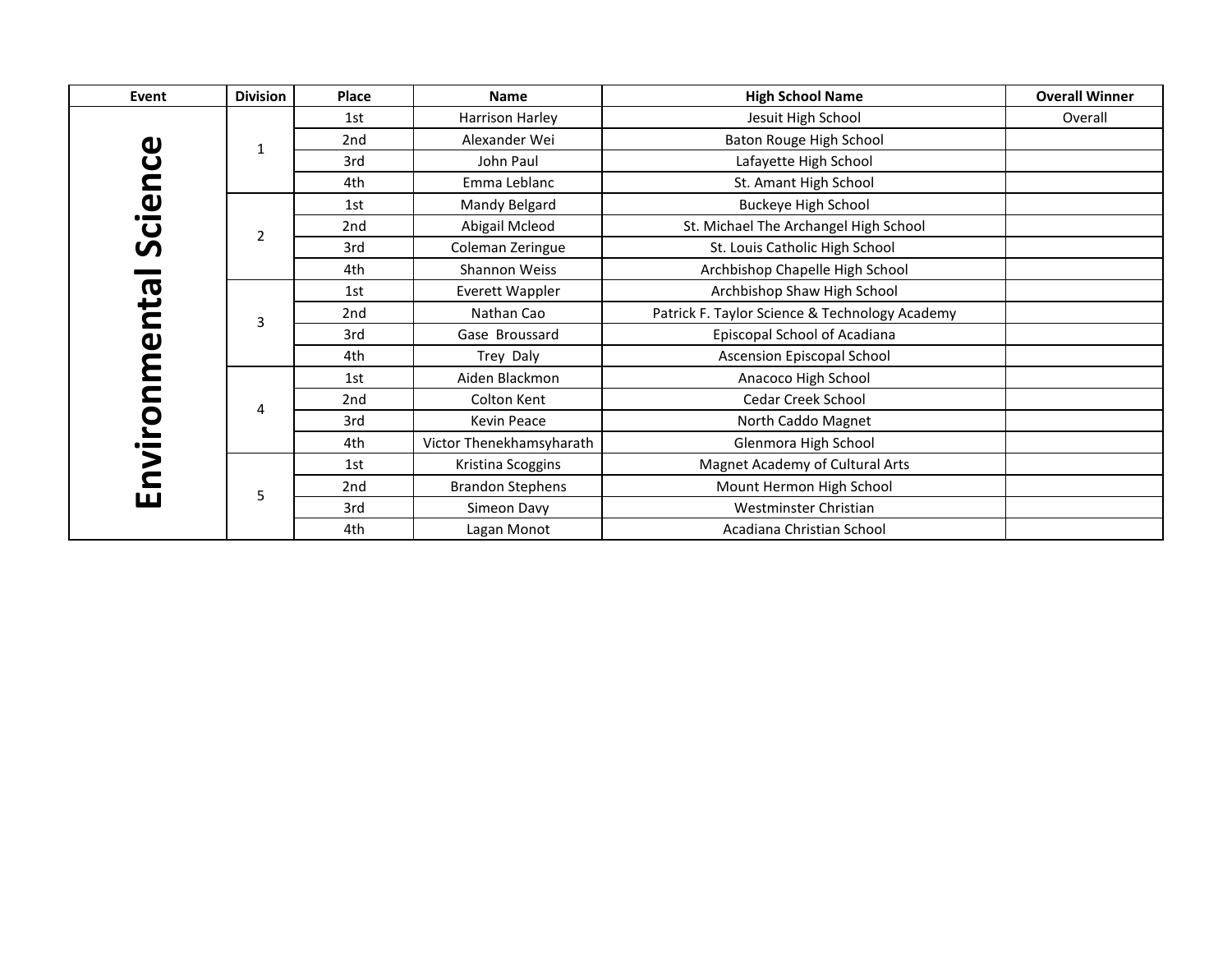| Event                   | <b>Division</b> | Place | <b>Name</b>             | <b>High School Name</b>                  | <b>Overall Winner</b> |
|-------------------------|-----------------|-------|-------------------------|------------------------------------------|-----------------------|
|                         |                 | 1st   | Audrey Fuqua            | Sulphur High School                      |                       |
|                         | $\mathbf{1}$    | 2nd   | Kaylie Brantley         | Southwood High School                    |                       |
|                         |                 | 3rd   | Avery Gamble            | St. Joseph's Academy                     |                       |
|                         |                 | 1st   | Samantha Kendrick       | <b>Buckeye High School</b>               | Overall               |
|                         | $\overline{2}$  | 2nd   | Laura Naquin            | St. Louis Catholic High School           |                       |
|                         |                 | 3rd   | <b>Allison Miller</b>   | Franklin Parish High School              |                       |
|                         |                 | 1st   | Ernest Tapia, Jr.       | Archbishop Shaw High School              |                       |
|                         | 3               | 2nd   | Aeris Ladday            | Berwick High School                      |                       |
|                         |                 | 3rd   | Kate Eggers             | East Beauregard High School              |                       |
| Family &                |                 | 1st   | Isabella Bourque        | Hathaway High School                     |                       |
| <b>Consumer Science</b> | 4               | 2nd   | Mylee Buford            | Centerville High School                  |                       |
|                         |                 | 3rd   | Kensley Gregory         | Oak Grove High School                    |                       |
|                         |                 | 1st   | Celia Denham            | <b>Ascension Catholic High School</b>    |                       |
|                         | 5               | 2nd   | McKinna Hutson          | <b>Starks High School</b>                |                       |
|                         |                 | 3rd   | Emma Earnhardt          | Glenbrook School                         |                       |
|                         |                 |       |                         |                                          |                       |
| Event                   | <b>Division</b> | Place | <b>Name</b>             | <b>High School Name</b>                  | <b>Overall Winner</b> |
|                         |                 | 1st   | Will Stevenson          | Southside High School                    |                       |
|                         | $\mathbf{1}$    | 2nd   | Kelsie Kershaw          | Sulphur High School                      |                       |
|                         |                 | 3rd   | <b>Madison Thebault</b> | Mandeville High School                   |                       |
|                         |                 | 1st   | Cameron Badeaux         | Vandebilt Catholic High School           | Overall               |
|                         | $\overline{2}$  | 2nd   | Katie Dupre             | <b>Bolton High School</b>                |                       |
|                         |                 | 3rd   | Nathan Mouton           | Kaplan High School                       |                       |
|                         |                 | 1st   | Vincent Winston         | Beekman Charter School                   |                       |
|                         | 3               | 2nd   | Tyler Wilson            | Rosepine High School                     |                       |
| Financial Literacy      |                 | 3rd   | Caleb Stamper           | D'Arbonne Woods Charter School           |                       |
|                         |                 | 1st   | Ethan Mistrot           | Opelousas Catholic                       |                       |
|                         | 4               | 2nd   | Devron Barreca          | Academy of the Sacred Heart, New Orleans |                       |
|                         |                 | 3rd   | Morgan Byrnes           | Cedar Creek School                       |                       |
|                         |                 | 1st   | Kaiser Landry           | Acadiana Christian School                |                       |
|                         | 5               | 2nd   | Devin Miller            | Hornbeck High School                     |                       |
|                         |                 | 3rd   | <b>Alex Rivers</b>      | Lutheran High School                     |                       |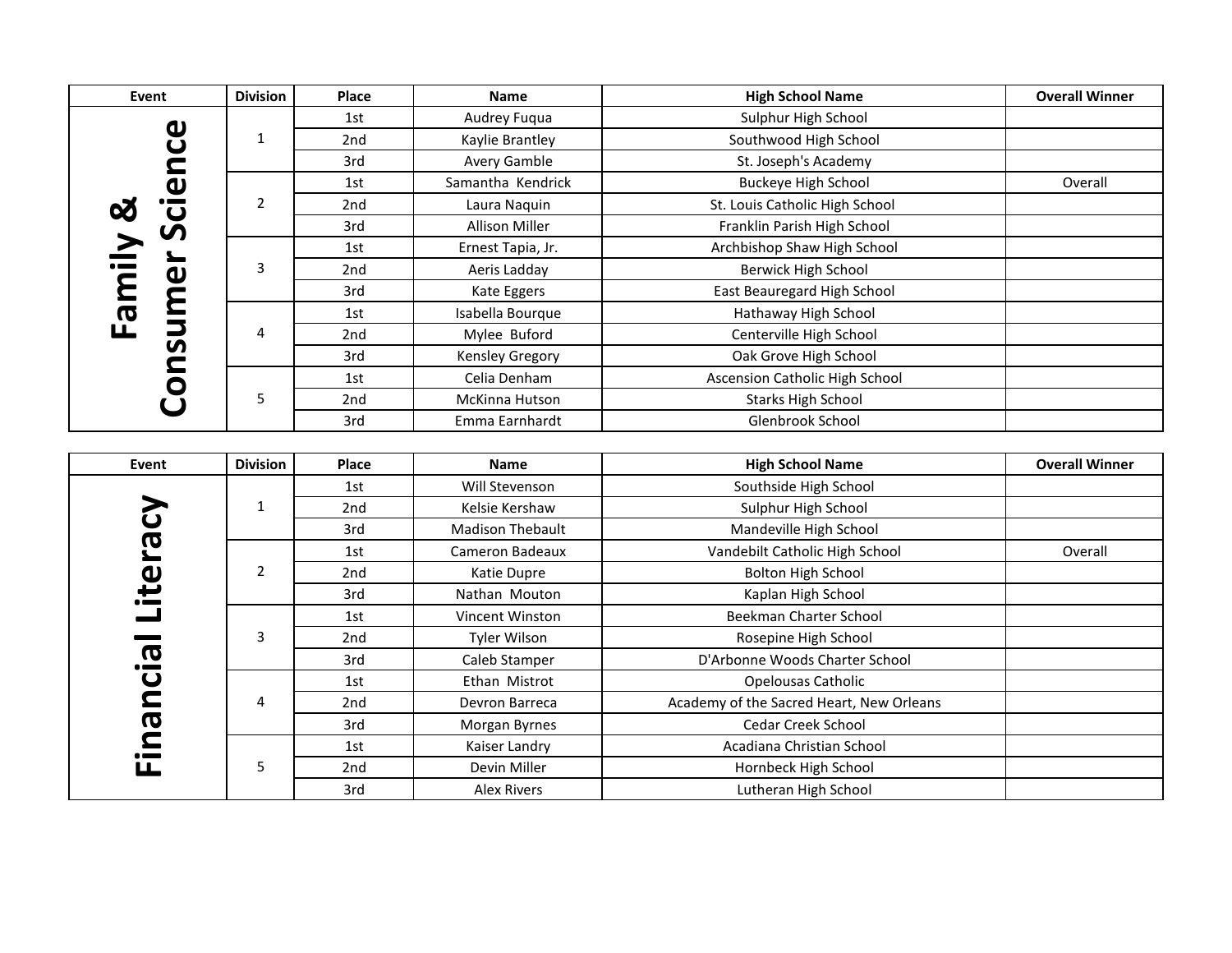| Event                    | <b>Division</b> | <b>Place</b> | <b>Name</b>          | <b>High School Name</b>               | <b>Overall Winner</b> |
|--------------------------|-----------------|--------------|----------------------|---------------------------------------|-----------------------|
|                          |                 | 1st          | Christian Fuselier   | Lafayette High School                 | Overall               |
|                          | 1               | 2nd          | Victoria Grass       | Mandeville High School                |                       |
| $\widetilde{\mathbf{e}}$ |                 | 3rd          | Alexis Gray          | Mount Carmel Academy                  |                       |
|                          |                 | 1st          | Mary Blanchard       | <b>Teurlings Catholic High School</b> |                       |
|                          | $\overline{2}$  | 2nd          | Natalie Pellegrini   | St. Scholastica Academy               |                       |
| コ<br>ທ                   |                 | 3rd          | Josie Fowler         | Grant High                            |                       |
|                          |                 | 1st          | Jacqueline Price     | <b>Ouachita Christian School</b>      |                       |
| <u>ပ</u>                 | 3               | 2nd          | Kaitlyn Joshua       | Cabrini High                          |                       |
|                          |                 | 3rd          | Mia Armato           | De La Salle High School               |                       |
| ⊄                        |                 | 1st          | Jennifer Wright      | Delhi Charter School                  |                       |
|                          | 4               | 2nd          | Layton Pruitt        | Oak Grove High School                 |                       |
| <b>O</b>                 |                 | 3rd          | Dylan Carver         | Anacoco High School                   |                       |
| $\bullet$ and $\bullet$  |                 | 1st          | Morgan Killgore      | Glenbrook School                      |                       |
| ய                        | 5               | 2nd          | Katherine Fruge      | St. Edmund                            |                       |
|                          |                 | 3rd          | <b>Memarie Cuske</b> | Hornbeck High School                  |                       |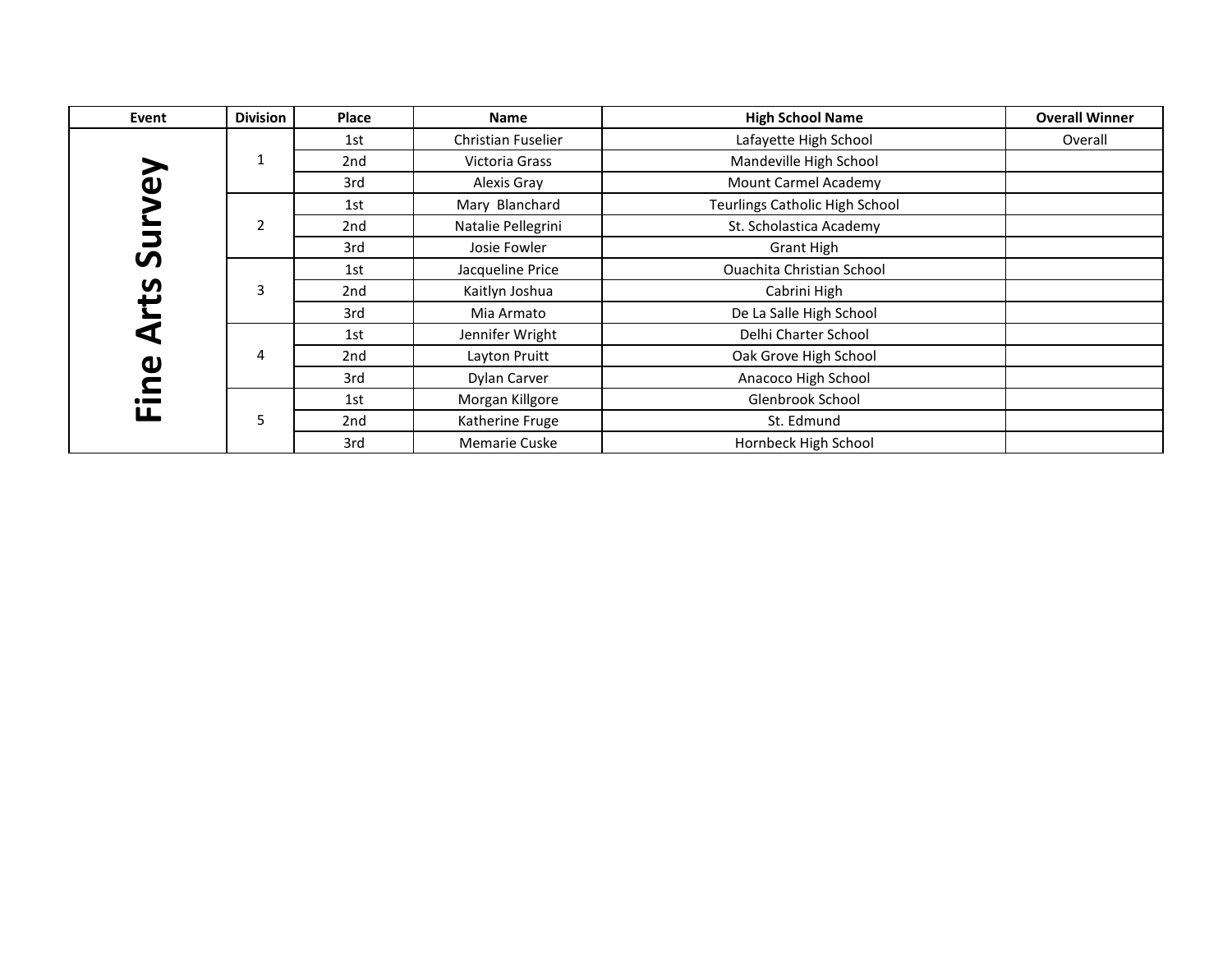| Event             | <b>Division</b> | Place           | <b>Name</b>           | <b>High School Name</b>                 | <b>Overall Winner</b> |
|-------------------|-----------------|-----------------|-----------------------|-----------------------------------------|-----------------------|
|                   |                 | 1st             | Katherine Howat       | Mount Carmel Academy                    |                       |
|                   | 1               | 2nd             | <b>Khoursed Shahd</b> | Southside High School                   |                       |
|                   |                 | 3rd             | Kiley Hill            | New Iberia Senior High School           |                       |
|                   |                 | 1st             | Carolina Alvarez      | St. Michael The Archangel High School   |                       |
|                   | $\overline{2}$  | 2nd             | <b>Brady Naquin</b>   | E.D. White Catholic High School         |                       |
| $\mathbf{\Omega}$ |                 | 3rd             | Rihanna Valle         | Archbishop Chapelle High School         |                       |
|                   |                 | 1st             | Siyeon Joo            | Episcopal School of Acadiana            |                       |
| Frenci            | 3               | 2 <sub>nd</sub> | Corey Keller          | <b>LSMSA</b>                            |                       |
|                   |                 | 3rd             | Anais Young           | Academy Of Our Lady                     |                       |
|                   |                 | 1st             | Allie Jones           | Cedar Creek School                      |                       |
|                   | 4               | 2nd             | Ilda Lopez            | Rapides High School                     |                       |
|                   |                 | 3rd             | Emma Broussard        | Vermilion Catholic High School          |                       |
|                   |                 | 1st             | Ellen Anne Sumich     | Louise S. Mcgehee                       | Overall               |
|                   | 5               | 2nd             | Mary Grace Thompson   | Academy of the Sacred Heart             |                       |
|                   |                 | 3rd             | Avery Waldmeier       | Westminster Christian Academy Lafayette |                       |

| Event     | <b>Division</b> | Place | <b>Name</b>             | <b>High School Name</b>                  | <b>Overall Winner</b> |
|-----------|-----------------|-------|-------------------------|------------------------------------------|-----------------------|
|           |                 | 1st   | Frank Young             | Jesuit High School                       | Overall               |
|           | 1               | 2nd   | Samuel Juneau           | Baton Rouge High School                  |                       |
|           |                 | 3rd   | Ruth Jules              | Benjamin Franklin High School            |                       |
|           |                 | 4th   | Jailynn Evans           | Barbe High School                        |                       |
|           |                 | 1st   | <b>Blaise Fox</b>       | St. Michael The Archangel High School    |                       |
|           | $\overline{2}$  | 2nd   | Joy Patten              | E.D. White Catholic High School          |                       |
|           |                 | 3rd   | William Lejeune         | Iota High School                         |                       |
| nc        |                 | 4th   | Annabella Morgan        | Archbishop Chapelle High School          |                       |
|           |                 | 1st   | Tadgh Bowman            | <b>LSMSA</b>                             |                       |
| <u>ပု</u> | 3               | 2nd   | <b>Charles Antis</b>    | Metairie Park Country Day School         |                       |
|           |                 | 3rd   | Alex Smith              | The Dunham School                        |                       |
|           |                 | 1st   | Demi Kilburn            | St. Martin's Episcopal School-Metairie   |                       |
|           | 4               | 2nd   | Harper Nguyen           | Cedar Creek School                       |                       |
|           |                 | 3rd   | <b>Emery Nolan</b>      | Academy of the Sacred Heart, New Orleans |                       |
|           | 5               | 1st   | Julia Durbin            | Academy of the Sacred Heart              |                       |
|           |                 | 2nd   | <b>Eddie Paul Bearb</b> | Berchmans Academy                        |                       |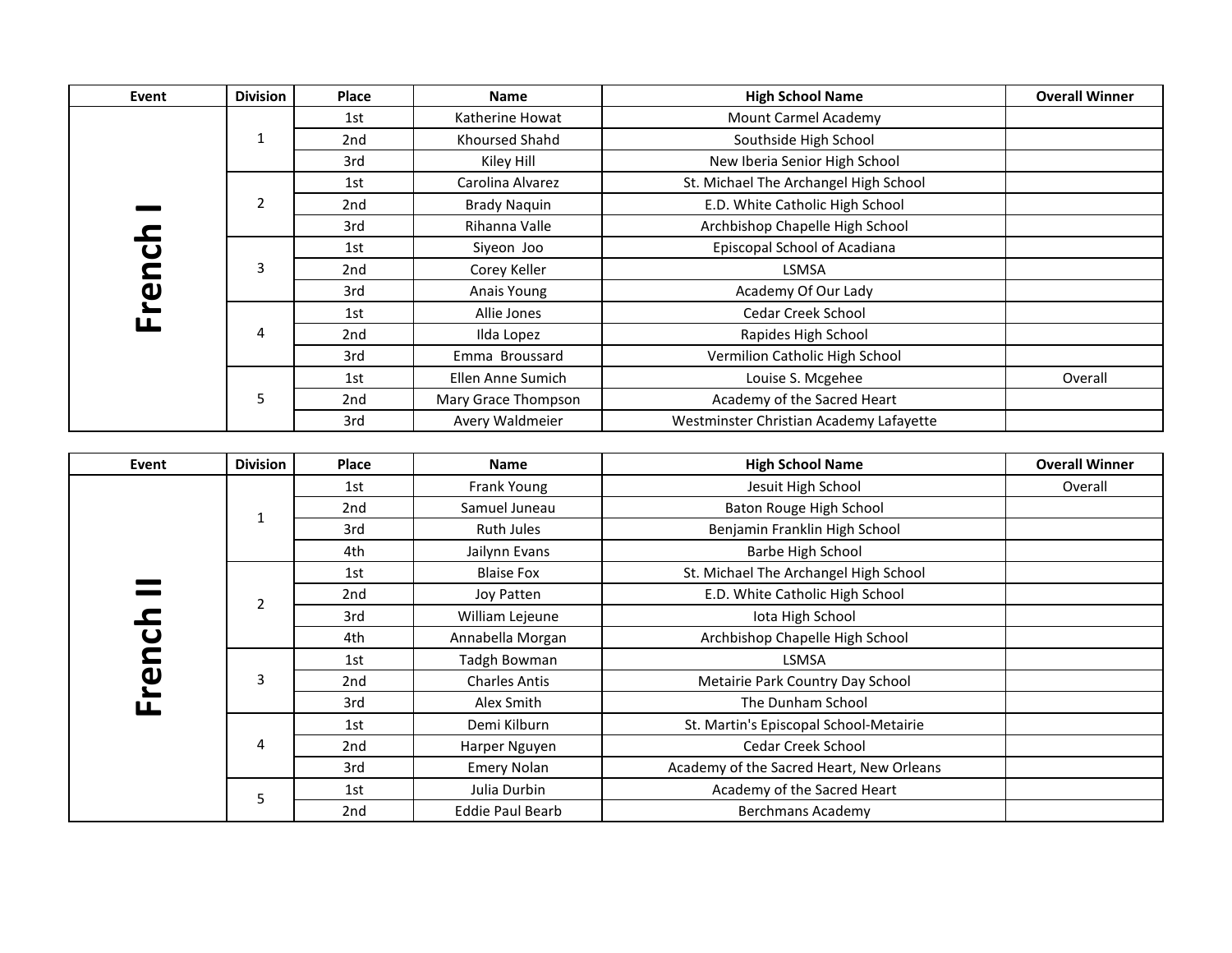| Event                   | <b>Division</b> | Place           | <b>Name</b>           | <b>High School Name</b>                  | <b>Overall Winner</b> |
|-------------------------|-----------------|-----------------|-----------------------|------------------------------------------|-----------------------|
|                         |                 | 1st             | Piper Thompson        | Benjamin Franklin High School            | Overall               |
|                         |                 | 2 <sub>nd</sub> | Corbyn Thonn          | Jesuit High School                       |                       |
| $\equiv$                |                 | 3rd             | <b>Andrew Messina</b> | Baton Rouge High School                  |                       |
|                         |                 | 1st             | <b>Bennett Blank</b>  | St. Michael The Archangel High School    |                       |
|                         |                 | 2nd             | Amelie Szapary        | St. Mary's Dominican High School         |                       |
| $\mathbf \omega$        | 3               | 1st             | Moira Franks          | <b>LSMSA</b>                             |                       |
| $\mathbf{\mathsf{\Xi}}$ |                 | 2nd             | Josephine Bourgeois   | Ascension Episcopal School               |                       |
| ပ္                      |                 | 3rd             | Sydney Loughlin       | Episcopal School of Acadiana             |                       |
|                         | 4               | 1st             | <b>Emilie Saucier</b> | Academy of the Sacred Heart, New Orleans |                       |
|                         |                 | 2nd             | Jeremy Jung           | Riverside Academy                        |                       |
|                         |                 | 1st             | Lauren Wiltz          | Academy of the Sacred Heart              |                       |
|                         |                 | 2nd             | Reagan Daskalova      | Christ Episcopal School                  |                       |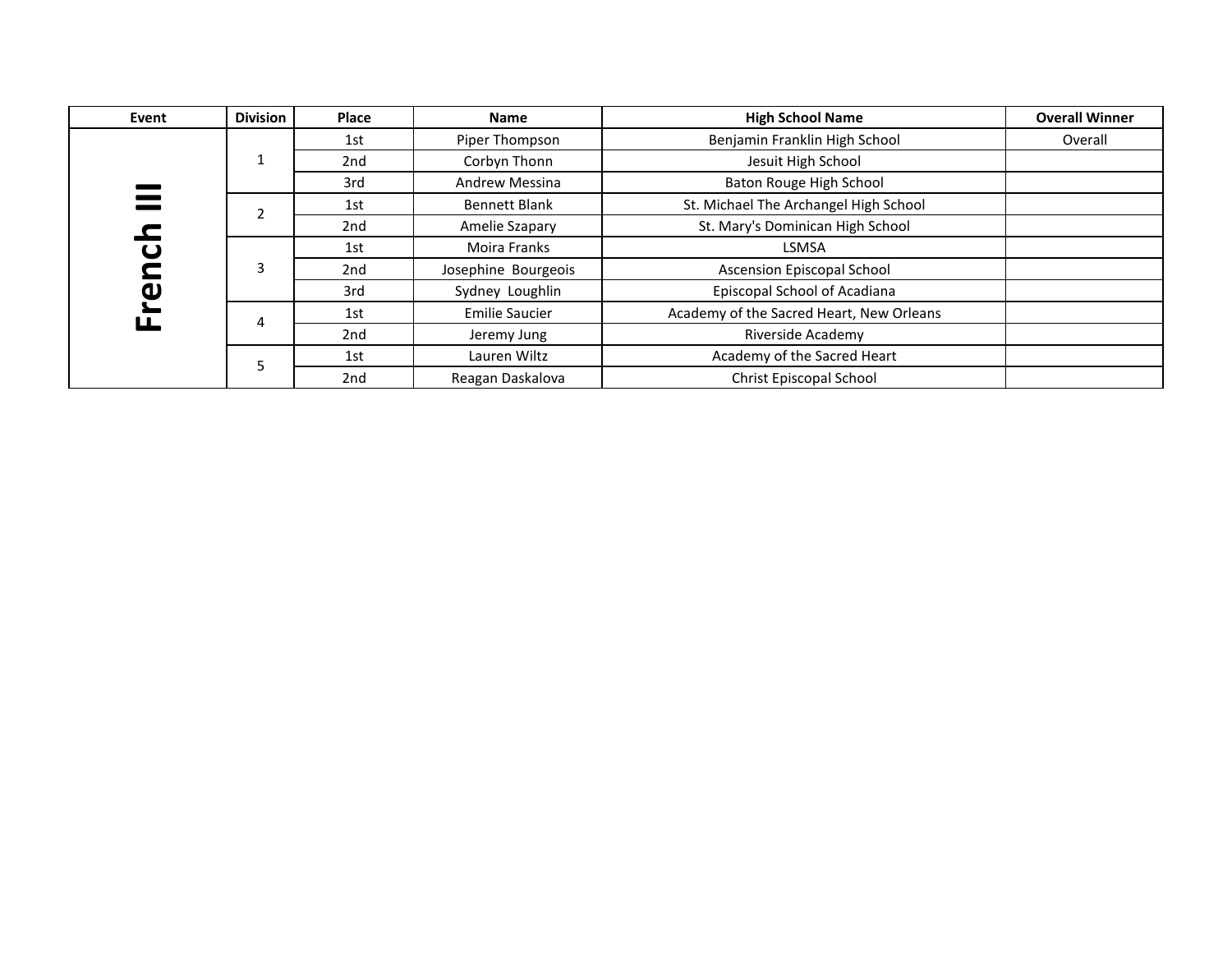| Event    | <b>Division</b> | <b>Place</b> | <b>Name</b>         | <b>High School Name</b>                  | <b>Overall Winner</b> |
|----------|-----------------|--------------|---------------------|------------------------------------------|-----------------------|
|          |                 | 1st          | Nicholas Carr       | Byrd High School                         |                       |
|          | 1               | 2nd          | Minjoo Lee          | Mount Carmel Academy                     |                       |
|          |                 | 3rd          | Callista Labauve    | St. Joseph's Academy                     |                       |
|          |                 | 4th          | Andrew Duncan       | Jesuit High School                       |                       |
|          |                 | 1st          | Nate Mclean         | Episcopal High School                    |                       |
|          | $\overline{2}$  | 2nd          | Ethan Potier        | St. Thomas More Catholic High School     |                       |
|          |                 | 3rd          | William Salvaggio   | Archbishop Rummel High School            |                       |
| Geometry |                 | 4th          | Sofia Zhu           | Louisiana State University Lab School    |                       |
|          |                 | 1st          | Aiden Fee           | The Dunham School                        | Overall               |
|          | 3               | 2nd          | JD Prentice         | <b>Holy Savior Menard</b>                |                       |
|          |                 | 3rd          | Victor Bellosta     | Lafayette Christian Academy              |                       |
|          |                 | 4th          | Rudra Karadkhelkar  | Paul Breaux Middle School                |                       |
|          |                 | 1st          | Wesley Maidoh       | Houma Christian School                   |                       |
|          | 4               | 2nd          | Payton LeMieux      | Anacoco High School                      |                       |
|          |                 | 3rd          | Lindsay Kane        | Academy of the Sacred Heart, New Orleans |                       |
|          |                 | 4th          | Annalise Deshotel   | Avoyelles Public Charter                 |                       |
|          |                 | 1st          | <b>Ethan Daigle</b> | St. Edmund                               |                       |
|          | 5               | 2nd          | <b>Macy Harris</b>  | Louise S. Mcgehee                        |                       |
|          |                 | 3rd          | <b>Ryder Clark</b>  | Christ Episcopal School                  |                       |
|          |                 | 4th          | Peyton Moschell     | First Baptist Christian School, Slidell  |                       |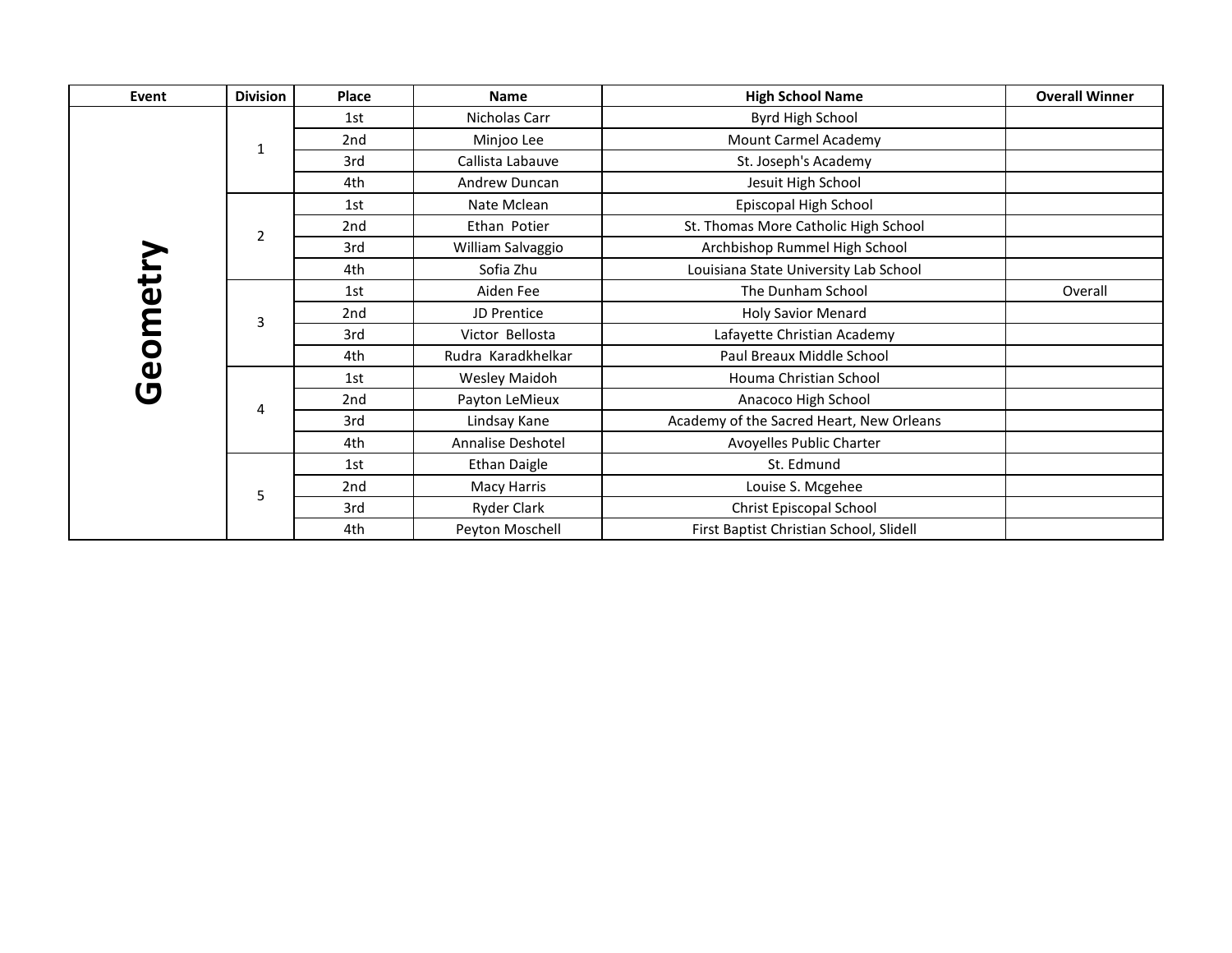| Event                        | <b>Division</b> | <b>Place</b> | Name                     | <b>High School Name</b> | <b>Overall Winner</b> |
|------------------------------|-----------------|--------------|--------------------------|-------------------------|-----------------------|
| $ \sim$ $\sim$ $\sim$ $\sim$ |                 | 1s1          | Nicole Baumgartner       | Baton Rouge High        | N/A                   |
|                              |                 | 2nd          | Keely<br><b>Harrigan</b> | <br>Benjamin Franklin   |                       |

| Event | ---<br><b>Division</b> | <b>Place</b> | Name         | .<br>⊦School Name<br>High | <b>Overall Winner</b> |
|-------|------------------------|--------------|--------------|---------------------------|-----------------------|
| M     |                        | ، ب د        | illi Ziegler | Benjmanin Franklin        | N/A                   |

| Event                   | Division | <b>Place</b> | <b>Name</b>        | <b>High School Name</b> | <b>Overall Winner</b> |
|-------------------------|----------|--------------|--------------------|-------------------------|-----------------------|
| $\mathbf{  }$<br>uprmar |          | ا - ۱<br>ᅩJ  | Angela Kamratowski | Benjamin Franklin       | N/A                   |
|                         |          | 2nd          | Alvin Tran         | Baton Rouge High        |                       |

| Event                 | <b>Division</b> | Place           | <b>Name</b>                | <b>High School Name</b>                  | <b>Overall Winner</b> |
|-----------------------|-----------------|-----------------|----------------------------|------------------------------------------|-----------------------|
|                       |                 | 1st             | Keller Roberson            | Central High School                      | Overall               |
|                       | $\mathbf 1$     | 2nd             | Naomi Dela Pena            | Alexandria High School                   |                       |
| پ                     |                 | 3rd             | <b>Taylor Stokes</b>       | Mount Carmel Academy                     |                       |
| 2                     |                 | 4th             | Chloe Delee                | Zachary High School                      |                       |
| $\mathbf 0$           |                 | 1st             | Joshua Blake               | Lakeshore High School                    |                       |
| Ε                     | $\overline{2}$  | 2 <sub>nd</sub> | Katherine Gomez            | St. Mary's Dominican High School         |                       |
|                       |                 | 3rd             | <b>Matthew Pellittieri</b> | Archbishop Hannan High School            |                       |
|                       | 3               | 1st             | Aidan Stewart              | Ascension Episcopal School               |                       |
| $\boldsymbol{\omega}$ |                 | 2 <sub>nd</sub> | Jacob Garfunkel            | Loyola College Prep                      |                       |
|                       |                 | 3rd             | Clayton Hebert             | Episcopal School of Acadiana             |                       |
| $\mathsf{S}$          |                 | 1st             | Christian Callendar        | Converse High School                     |                       |
| $\blacksquare$        | 4               | 2 <sub>nd</sub> | Mason Adams                | <b>Ascension Christian High</b>          |                       |
|                       |                 | 3rd             | Ashley Ellis               | Academy of the Sacred Heart, New Orleans |                       |
|                       |                 | 1st             | Ayden Rose                 | Glenbrook School                         |                       |
|                       | כ               | 2nd             | Calyn Dowden               | Hornbeck High School                     |                       |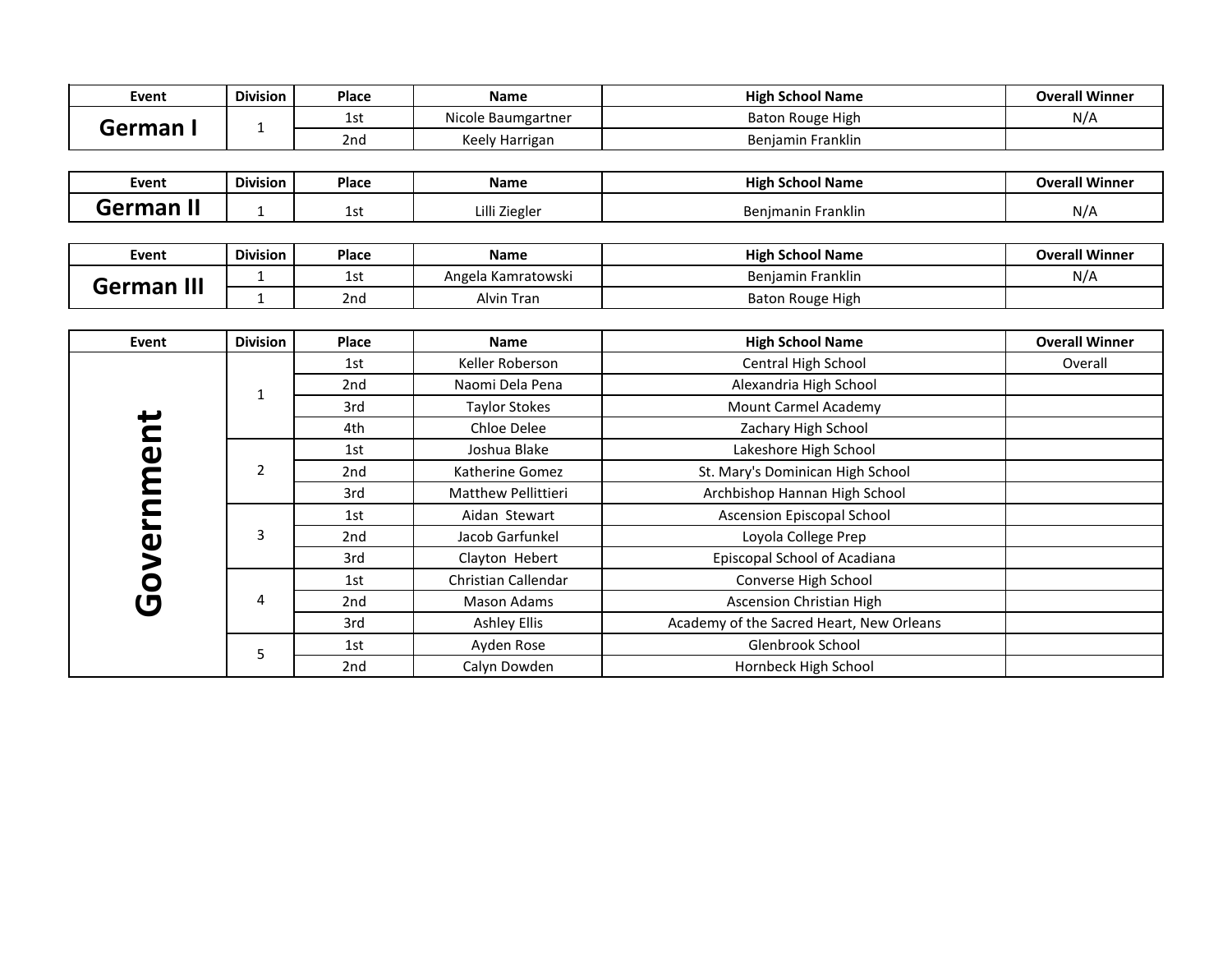| Event  | <b>Division</b> | Place           | <b>Name</b>          | <b>High School Name</b>         | <b>Overall Winner</b> |
|--------|-----------------|-----------------|----------------------|---------------------------------|-----------------------|
|        |                 | 1st             | Brynn Tighe          | Pineville High School           | Overall               |
|        | $\mathbf{1}$    | 2 <sub>nd</sub> | Julia Loken          | Alexandria High School          |                       |
|        |                 | 3rd             | Lukas Hunt           | Dutchtown High School           |                       |
|        |                 | 1st             | Lena Pritchett       | Lakeshore High School           |                       |
|        | 2               | 2nd             | Katie Hedrick        | Archbishop Chapelle High School |                       |
|        |                 | 3rd             | Solomon Gonzales     | Minden High School              |                       |
| Health |                 | 4th             | Celise Crenshaw      | <b>Buckeye High School</b>      |                       |
|        |                 | 1st             | Alexander Bourque    | Early College Academy           |                       |
|        | 3               | 2nd             | <b>William Moore</b> | Rosepine High School            |                       |
|        |                 | 3rd             | Sophia-Raquel Wright | Cabrini High                    |                       |
|        |                 | 1st             | Raylee Green         | Oak Grove High School           |                       |
|        | 4               | 2nd             | Slayter Blake        | Delhi Charter School            |                       |
|        |                 | 3rd             | Kara Kersey          | Pickering High School           |                       |
|        |                 | 1st             | Maddie Whitehead     | Glenbrook High School           |                       |
|        | 5               | 2nd             | Ainsley Pinder       | Montgomery High                 |                       |
|        |                 | 3rd             | Jillian Garriet      | Hamilton Christian Academy      |                       |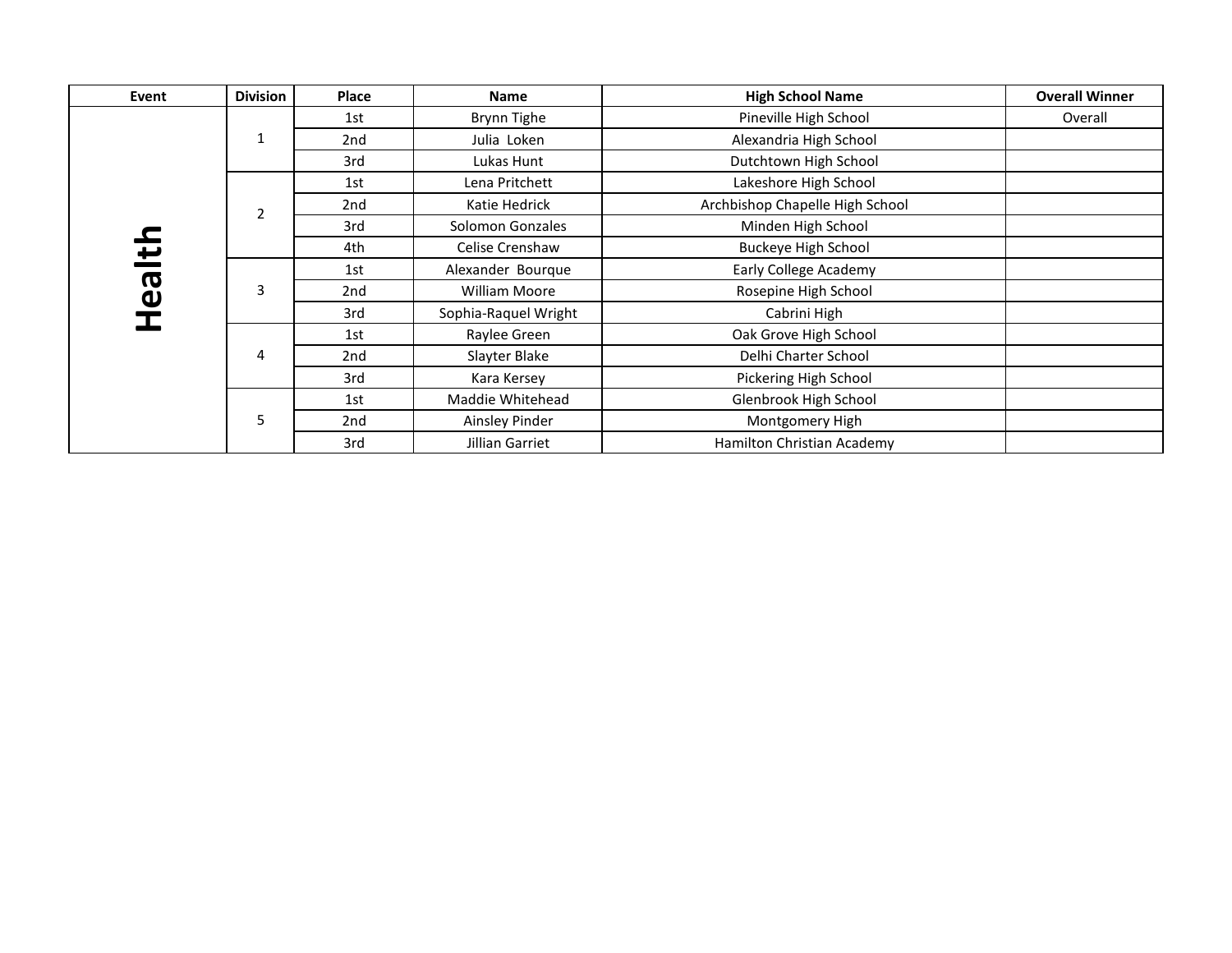|                   | Event                                                    | <b>Division</b> | Place | <b>Name</b>             | <b>High School Name</b>        | <b>Overall Winner</b> |
|-------------------|----------------------------------------------------------|-----------------|-------|-------------------------|--------------------------------|-----------------------|
|                   |                                                          |                 | 1st   | <b>Taylor Phillpott</b> | Mandeville High School         |                       |
|                   | $\boldsymbol{\omega}$                                    | 1               | 2nd   | Zander Revels           | Ruston High School             |                       |
|                   |                                                          |                 | 3rd   | Ava Pitarro             | Walker High School             |                       |
|                   | S                                                        |                 | 1st   | Kade LeJeune            | Jennings                       |                       |
|                   | Ω                                                        | 2               | 2nd   | William Seeling         | <b>Bolton High School</b>      |                       |
| $\mathbf{\Omega}$ | Q                                                        |                 | 3rd   | Edie Stickell           | St. Louis Catholic High School |                       |
|                   | $\bullet$ and $\bullet$<br>$\overline{\phantom{a}}$<br>O |                 | 4th   | Kyn'Daija Phillips      | Northside High School          |                       |
| <u> ፲</u>         | ത                                                        | 3               | 1st   | Christopher Derouen     | Welsh High School              | Overall               |
| コ                 | $\bullet$                                                |                 | 2nd   | Layla Carraway          | Lafayette Christian Academy    |                       |
| Ō                 | <b>S</b>                                                 |                 | 3rd   | Evelyn Lambert          | Loreauville High School        |                       |
| С                 | $\mathbf{\Omega}$                                        | 4               | 1st   | John Marshall           | Glenmora High School           |                       |
|                   | Ω                                                        |                 | 2nd   | <b>Matthew Breaux</b>   | Midland                        |                       |
|                   | sines<br>a<br>മ്മ                                        |                 | 3rd   | Jelania Hopes           | Jeanerette High School         |                       |
|                   |                                                          |                 | 1st   | Rayann Mahaffey         | Doyline High School            |                       |
|                   |                                                          | 5               | 2nd   | Nicolas Diaz            | Prairie View Academy           |                       |
|                   |                                                          |                 | 3rd   | Zachary Farley          | Monterey High                  |                       |

| Event    | <b>Division</b> | Place | <b>Name</b>            | <b>High School Name</b>        | <b>Overall Winner</b> |
|----------|-----------------|-------|------------------------|--------------------------------|-----------------------|
|          |                 | 1st   | Isabelle Boykin        | Pineville High School          |                       |
|          | 1               | 2nd   | Grace Reynolds         | St. Joseph's Academy           |                       |
|          |                 | 3rd   | Alexis Foster          | Southside High School          |                       |
|          |                 | 1st   | Grace Youngblood       | North DeSoto High School       | Overall               |
|          | 2               | 2nd   | Kristen Goodly         | St. Louis Catholic High School |                       |
| <u>ဖ</u> |                 | 3rd   | Samuel Gold            | St. Paul's School              |                       |
| Œ        |                 | 1st   | Ella Dupuie            | Ascension Episcopal School     |                       |
|          | 3               | 2nd   | Daniel Wilkerson       | Beekman Charter School         |                       |
|          |                 | 3rd   | Kayla Demers           | De La Salle High School        |                       |
| コ        |                 | 1st   | Kate Myers             | Cedar Creek School             |                       |
| O        | 4               | 2nd   | Abigail Guin           | Oak Forest Academy             |                       |
|          |                 | 3rd   | Rafael Villarreal, Jr. | Riverside Academy              |                       |
|          | 5               | 1st   | Kadyn McKinney         | Glenbrook School               |                       |
|          |                 | 2nd   | Jayda James            | Hornbeck High School           |                       |
|          |                 | 3rd   | Renae Adams            | Dodson High School             |                       |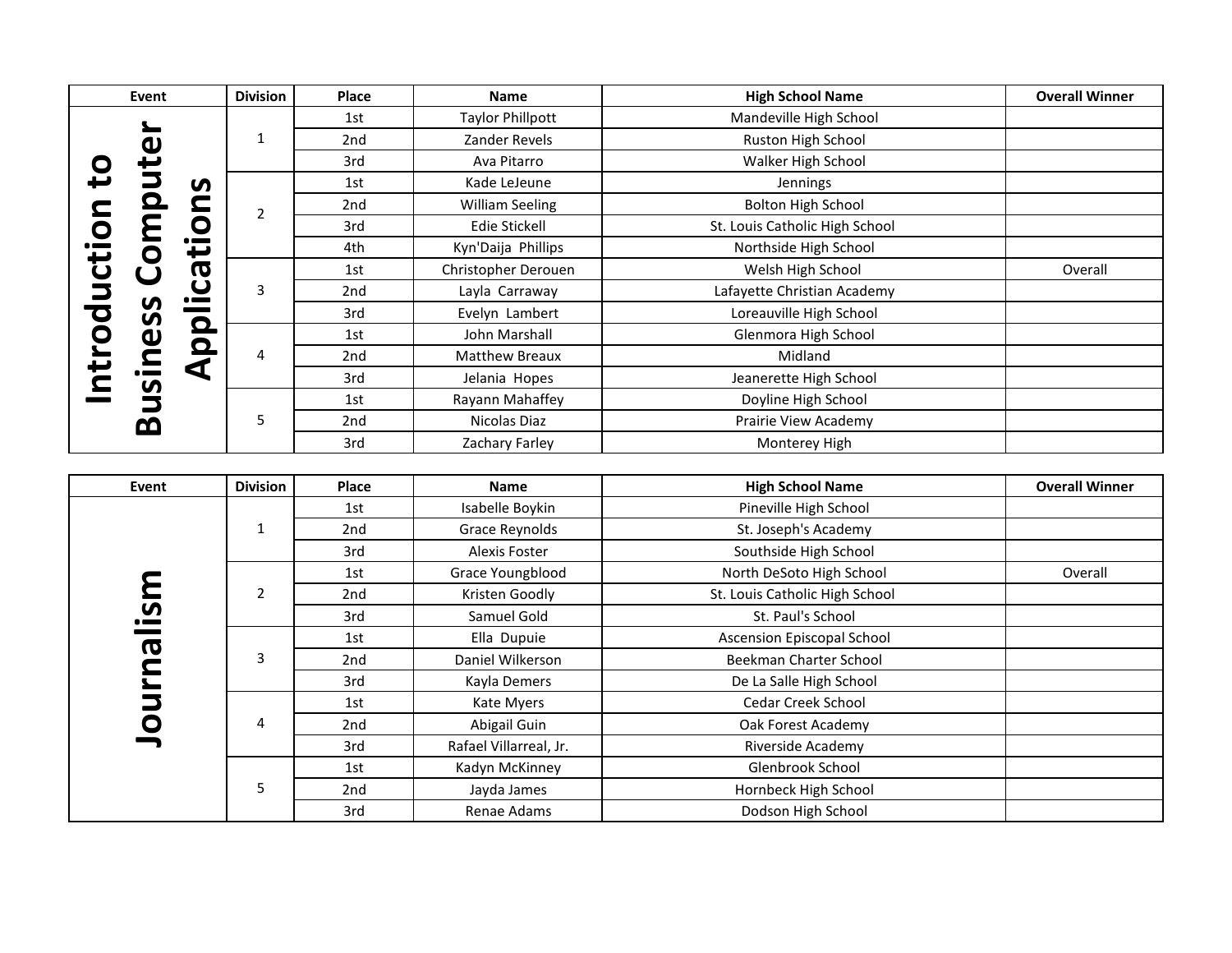| <b>Event</b> | <b>Division</b> | Place           | <b>Name</b>           | <b>High School Name</b>                          | <b>Overall Winner</b> |
|--------------|-----------------|-----------------|-----------------------|--------------------------------------------------|-----------------------|
|              |                 | 1st             | <b>Kennedy Graves</b> | <b>Mount Carmel Academy</b>                      | N/A                   |
|              | 1               | 2nd             | Hannah Lim            | Baton Rouge High School                          |                       |
|              |                 | 3rd             | Andrew Frey           | Jesuit High School                               |                       |
|              |                 | 1st             | Noah Truax            | Archbishop Rummel High School                    |                       |
|              | $\overline{2}$  | 2nd             | Grace Chategnier      | St. Mary's Dominican High School                 |                       |
|              |                 | 3rd             | Anastasia Redmann     | St. Mary's Dominican High School                 |                       |
| nita-        |                 | 1st             | Kate Long             | Louisiana School for Math, Science, and the Arts |                       |
|              | 3               | 2nd             | <b>Harrison Stout</b> | Parkview Baptist School                          |                       |
|              |                 | 3rd             | Dinah Holland         | <b>Ursuline Academy</b>                          |                       |
|              | 4               | 1st             | No participants       |                                                  |                       |
|              |                 | 2nd             |                       |                                                  |                       |
|              |                 | 1st             | <b>Tessa Pease</b>    | Westminster Christian Academy Lafayette          |                       |
|              | 5               | 2 <sub>nd</sub> | <b>Meredith Nezat</b> | Westminster Christian Academy                    |                       |
|              |                 |                 |                       |                                                  |                       |
| Event        | <b>Division</b> | Place           | <b>Name</b>           | <b>High School Name</b>                          | <b>Overall Winner</b> |
|              |                 | 1st             | Brayden Laurent       | Jesuit High School                               | N/A                   |
|              | 1               | 2nd             | Andrew Duncan         | Jesuit High School                               |                       |
|              |                 | 3rd             | Emma Groetsch         | Mount Carmel Academy                             |                       |
|              |                 | 1st             | Caleb Downs           | Archbishop Rummel High School                    |                       |
|              | $\overline{2}$  | 2nd             | Harper Griffin        | St. Mary's Dominican High School                 |                       |
|              |                 | 3rd             | Sarah Owen            | St. Louis Catholic High School                   |                       |
| Latin        |                 | 1st             | Judah White           | Parkview Baptist School                          |                       |
|              | 3               | 2nd             | Isabella Le           | Louisiana School for Math, Science, and the Arts |                       |
|              |                 |                 |                       |                                                  |                       |
|              |                 | 3rd             | Joseph Chustz         | Catholic High School                             |                       |
|              |                 | 1st             | no participants       |                                                  |                       |
|              | 4               | 2nd             |                       |                                                  |                       |
|              | 5               | 1st             | <b>Madeline Riles</b> | Westminster Christian Academy                    |                       |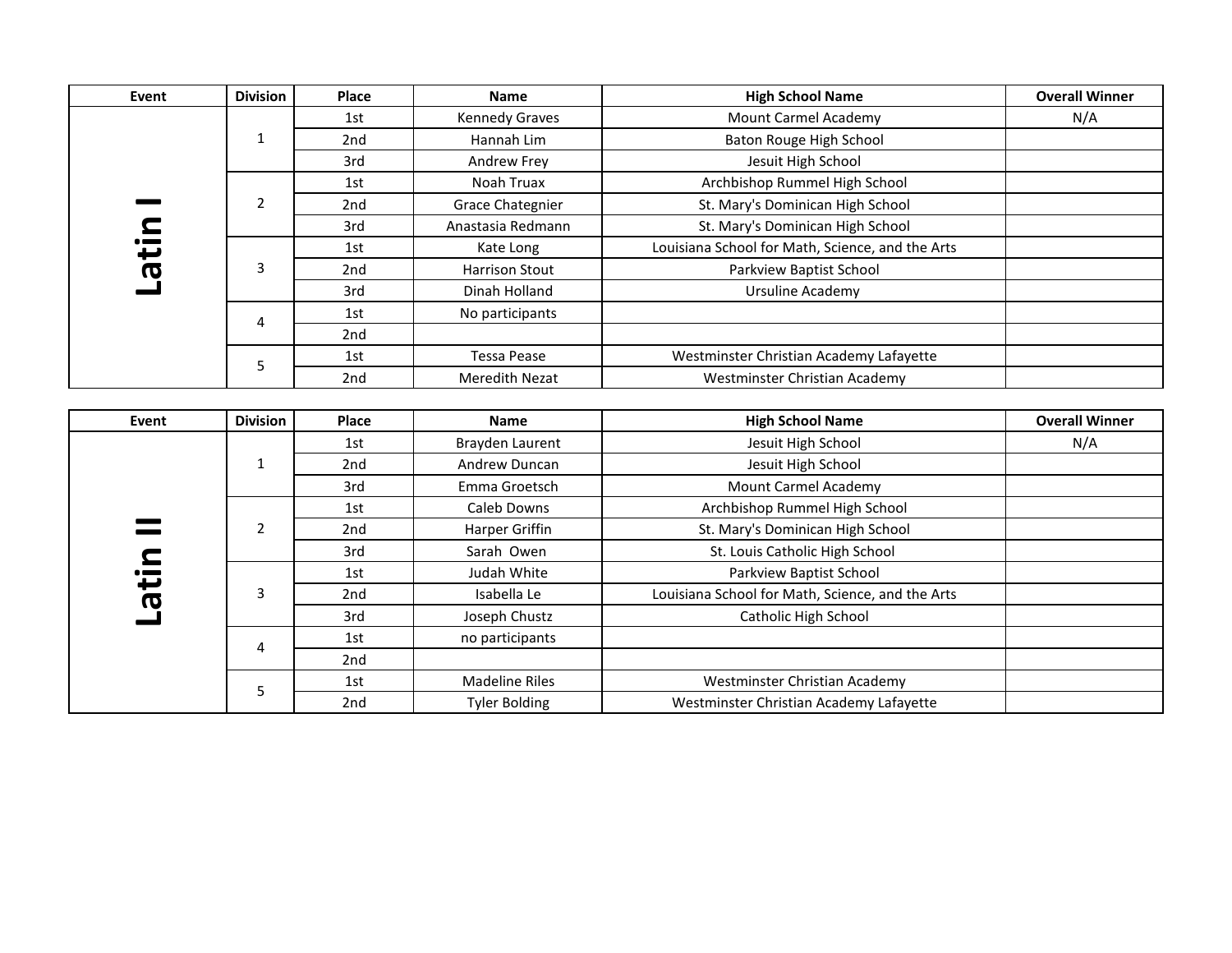| Event      | <b>Division</b> | Place | <b>Name</b>           | <b>High School Name</b>         | <b>Overall Winner</b> |
|------------|-----------------|-------|-----------------------|---------------------------------|-----------------------|
| $\bullet$  |                 | 1st   | Zoe Boudreaux         | Mandeville High School          | Overall               |
| 0<br>0     | 1               | 2nd   | Maci Bergeron         | Hahnville High School           |                       |
|            |                 | 3rd   | Vivian Disalvo        | <b>Mount Carmel Academy</b>     |                       |
| ட          |                 | 1st   | Margaret Dunn         | <b>Brusly High School</b>       |                       |
| O          | $\overline{2}$  | 2nd   | Shelby Ivanoff        | Breaux Bridge High School       |                       |
| <b>ule</b> |                 | 3rd   | <b>Gracie Templet</b> | E.D. White Catholic High School |                       |
|            |                 | 1st   | Micah Montgomery      | Beekman Charter School          |                       |
|            | 3               | 2nd   | Seth Leonards         | Notre Dame High School          |                       |
|            |                 | 3rd   | <b>Nelly Gonzalez</b> | Grand Lake High School          |                       |
| ició       |                 | 1st   | Jacoreia Hicks        | Simsboro High School            |                       |
|            | 4               | 2nd   | Rachel Fontenot       | Vermilion Catholic High School  |                       |
| ے          |                 | 3rd   | Ryleigh LeCompte      | Hathaway High School            |                       |
| ちこ         |                 | 1st   | Chris Griffith        | Georgetown High                 |                       |
|            | 5               | 2nd   | MyKiya Nash           | <b>Starks High School</b>       |                       |
|            |                 | 3rd   | Allison Jeter         | Hicks High School               |                       |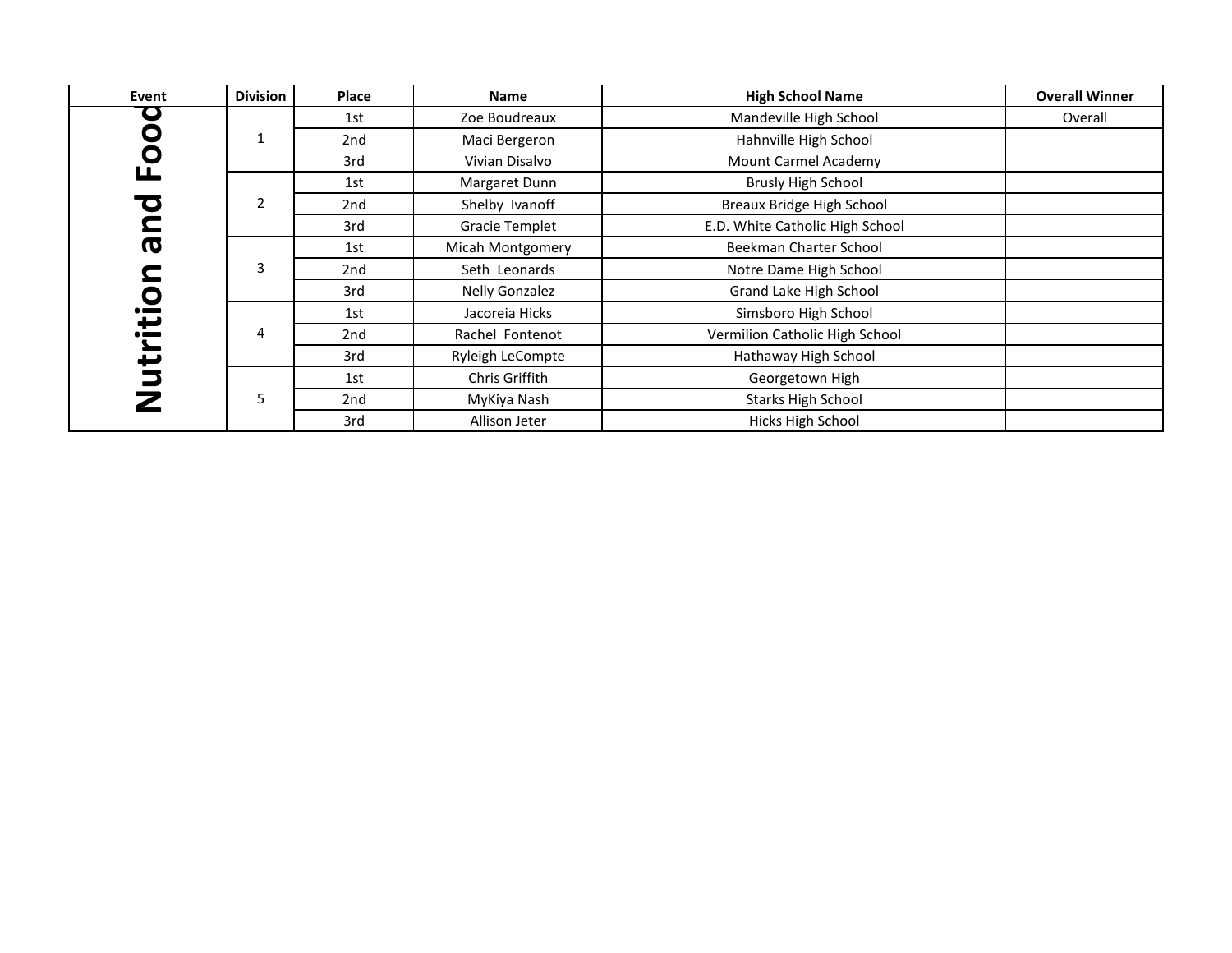| Event                 | <b>Division</b> | Place           | <b>Name</b>        | <b>High School Name</b>              | <b>Overall Winner</b> |
|-----------------------|-----------------|-----------------|--------------------|--------------------------------------|-----------------------|
|                       |                 | 1st             | Peyton Walker      | Barbe High School                    | Overall               |
|                       | 1               | 2nd             | Ethan Kitzinger    | Fontainebleau High School            |                       |
|                       |                 | 3rd             | Nicholas Gondron   | Catholic High School, New Iberia     |                       |
|                       |                 | 4th             | Elizabeth Holden   | Mount Carmel Academy                 |                       |
| $\boldsymbol{\omega}$ |                 | 1st             | Autumn Baldridge   | Episcopal High School                |                       |
|                       | $\overline{2}$  | 2nd             | Joshua Adams       | Holy Cross School                    |                       |
| Scienc                |                 | 3rd             | Matthew Broussard  | St. Thomas More Catholic High School |                       |
|                       |                 | 4th             | Tyler Tucker       | Breaux Bridge High School            |                       |
|                       |                 | 1st             | Aiden Leonards     | Notre Dame High School               |                       |
|                       | 3               | 2nd             | Joshua Wilson      | Northlake Christian School           |                       |
|                       |                 | 3rd             | Jackson Willis     | D'Arbonne Woods Charter School       |                       |
| Physica               |                 | 4th             | Meredith Becker    | Ursuline Academy                     |                       |
|                       |                 | 1st             | Joey Glaubitz      | Rapides High School                  |                       |
|                       | 4               | 2 <sub>nd</sub> | Nolan Martin       | <b>Cedar Creek School</b>            |                       |
|                       |                 | 3rd             | Wesley Lacour      | Avoyelles Public Charter             |                       |
|                       |                 | 4th             | Logan Mayo         | Evangel Christian Academy            |                       |
|                       |                 | 1st             | <b>Grant Beard</b> | Gueydan                              |                       |
|                       | 5               | 2nd             | Evan Dupre         | V.B. Glencoe Charter                 |                       |
|                       |                 | 3rd             | Henry Nicholson    | Highland Baptist Christian School    |                       |
|                       |                 | 4th             | Zane Lewis         | Faith Training Christian Academy     |                       |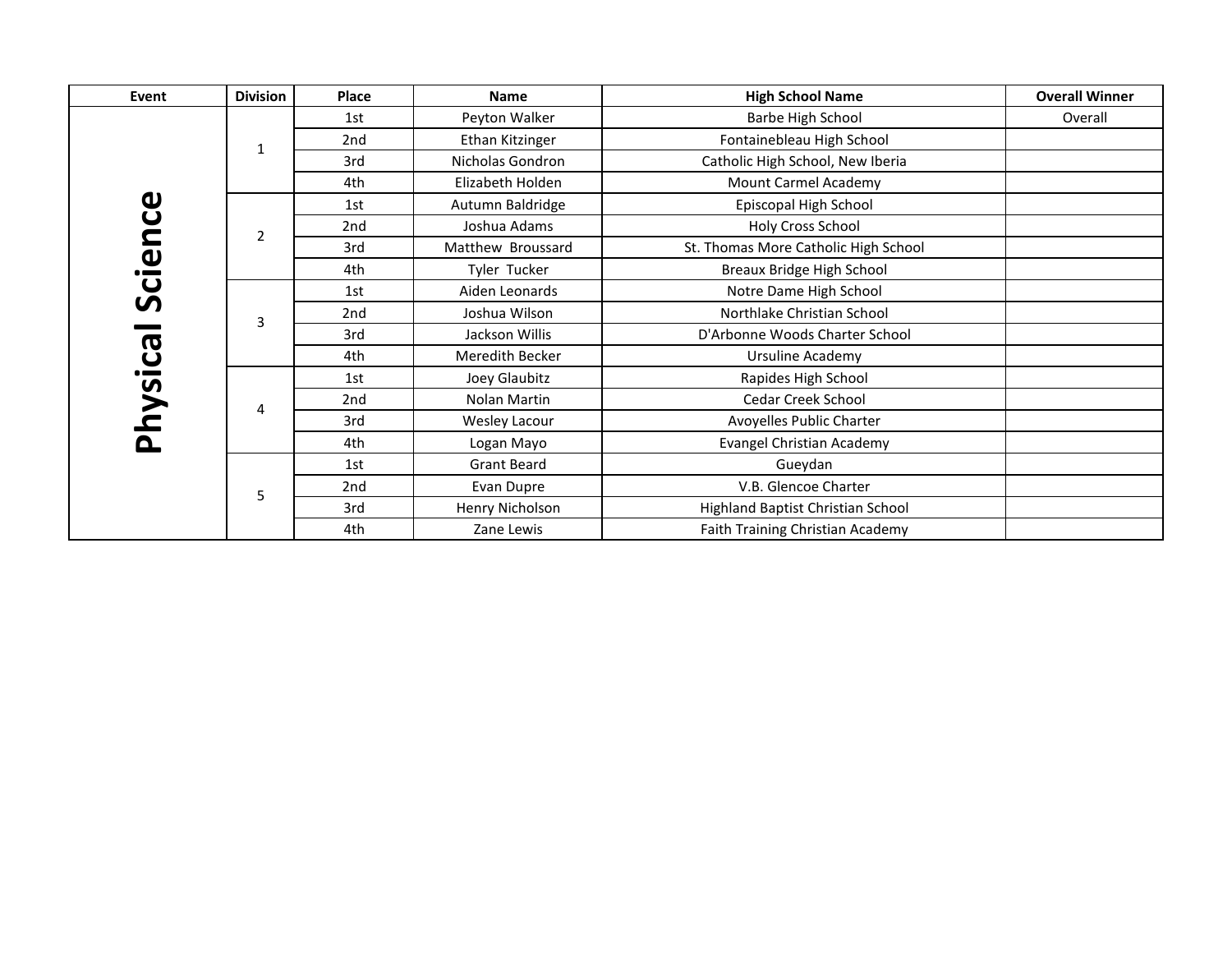| Event   | <b>Division</b> | Place           | <b>Name</b>       | <b>High School Name</b>               | <b>Overall Winner</b> |
|---------|-----------------|-----------------|-------------------|---------------------------------------|-----------------------|
|         |                 | 1st             | Matthew Vuong     | Jesuit High School                    | Overall               |
|         | 1               | 2nd             | Nateli Ferguson   | Mount Carmel Academy                  |                       |
|         |                 | 3rd             | Veda Devireddy    | Baton Rouge High School               |                       |
|         |                 | 4th             | Wesley Bynog      | Haughton High School                  |                       |
|         |                 | 1st             | Emile Olivier     | <b>Teurlings Catholic High School</b> |                       |
|         | $\overline{2}$  | 2nd             | Laurel Bourg      | Louisiana State University Lab School |                       |
| Physics |                 | 3rd             | Cole Broussard    | lota                                  |                       |
|         |                 | 4th             | Sacha Dernoncourt | Episcopal High School                 |                       |
|         |                 | 1st             | Jackson Ford      | The Dunham School                     |                       |
|         | 3               | 2nd             | Jake Slaton       | St. Thomas Aquinas High               |                       |
|         |                 | 3rd             | Michael Goss      | Notre Dame High School                |                       |
|         |                 | 1st             | Cale Trahan       | Vermilion Catholic High School        |                       |
|         | 4               | 2 <sub>nd</sub> | Holden W Wells    | Cedar Creek School                    |                       |
|         |                 | 3rd             | John Sibley       | Avoyelles Public Charter              |                       |
|         |                 | 1st             | Casey Markham     | Claiborne Academy                     |                       |
|         | 5               | 2 <sub>nd</sub> | Craig Sheppard    | LA Virtual Academy                    |                       |
|         |                 | 3rd             | Ben Chandler      | Christ Episcopal School               |                       |

| Event                                                                                                      | <b>Division</b> | Place | <b>Name</b>             | <b>High School Name</b>               | <b>Overall Winner</b> |
|------------------------------------------------------------------------------------------------------------|-----------------|-------|-------------------------|---------------------------------------|-----------------------|
|                                                                                                            |                 | 1st   | Elizabeth Hebert        | Southside High School                 |                       |
|                                                                                                            |                 | 2nd   | Olivia Orduna           | New Iberia Senior High School         |                       |
| $\overline{\mathbf{c}}$                                                                                    |                 | 3rd   | <b>Ethan Spikes</b>     | Sulphur High School                   |                       |
| S                                                                                                          |                 | 1st   | <b>Melanie Morris</b>   | Louisiana State University Lab School | Overall               |
| 5<br>S                                                                                                     | $\overline{2}$  | 2nd   | <b>Trinity Hamilton</b> | Minden High School                    |                       |
| $\overline{\mathbf{v}}$<br>ω<br>$\blacksquare$<br><u>َم</u><br>S<br>$\tilde{\mathbf{C}}$<br>മ<br>$\bullet$ |                 | 3rd   | Kaiden Klebba           | St. Paul's School                     |                       |
|                                                                                                            | з               | 1st   | Samantha Torres         | Union Parish High School              |                       |
|                                                                                                            |                 | 2nd   | Jax Lee                 | Parkview Baptist School               |                       |
|                                                                                                            | 4               | 1st   | Jaren St. Clair         | Opelousas Catholic                    |                       |
|                                                                                                            |                 | 2nd   | Angelle Rochon          | Jeanerette High School                |                       |
|                                                                                                            |                 | 3rd   | <b>Bryce Rushing</b>    | Cedar Creek School                    |                       |
|                                                                                                            | 5               | 1st   | Mckenzie Fountain       | Mount Hermon High School              |                       |
|                                                                                                            |                 | 2nd   | Devyn Sharp             | Hornbeck High School                  |                       |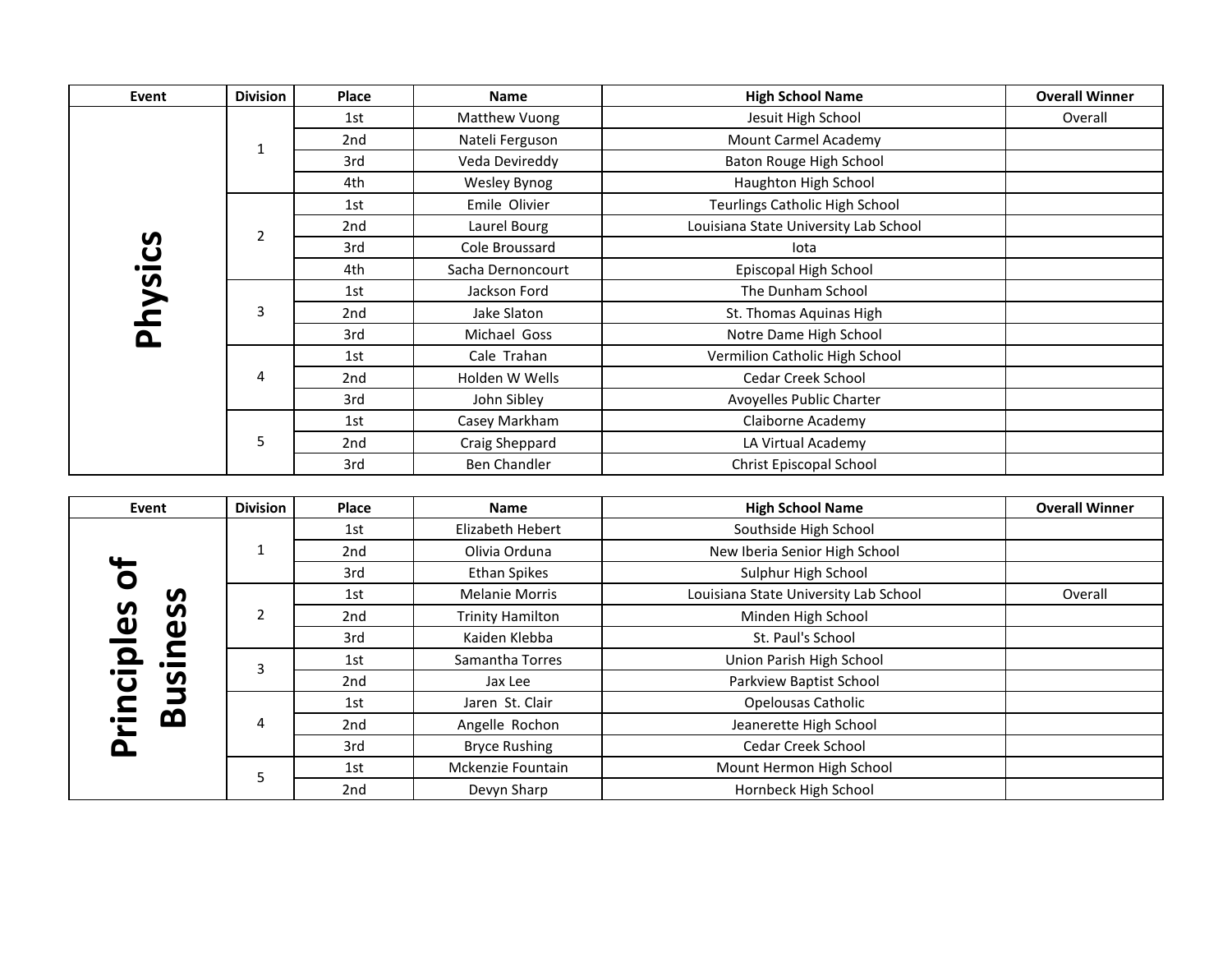| Event       | <b>Division</b> | Place | <b>Name</b>      | <b>High School Name</b>                  | <b>Overall Winner</b> |
|-------------|-----------------|-------|------------------|------------------------------------------|-----------------------|
|             |                 | 1st   | Hannah Mottram   | Mount Carmel Academy                     | Overall               |
|             | 1               | 2nd   | Daniel Ralph     | Jesuit High School                       |                       |
|             |                 | 3rd   | Jordan Calcote   | Walker High School                       |                       |
|             |                 | 4th   | Halie Beeler     | Sulphur High School                      |                       |
|             |                 | 1st   | Cindy Nguyen     | St. Mary's Dominican High School         |                       |
|             | $\overline{2}$  | 2nd   | Katherine Ray    | St. Louis Catholic High School           |                       |
|             |                 | 3rd   | Ella Locke       | <b>Buckeye High School</b>               |                       |
| Vaolou      |                 | 1st   | Sophie Brodtmann | Cabrini High                             |                       |
|             | 3               | 2nd   | Annabelle Jones  | Loyola College Prep                      |                       |
| <b>Sycl</b> |                 | 3rd   | Nadia Jatoi      | <b>Holy Savior Menard</b>                |                       |
|             |                 | 1st   | Sophia Saleme    | Central Catholic High School             |                       |
| O.          | 4               | 2nd   | Lyden Bland      | Academy of the Sacred Heart, New Orleans |                       |
|             |                 | 3rd   | Nicholas Soriez  | Vermilion Catholic High School           |                       |
|             |                 | 1st   | Jase Mayfield    | Georgetown High                          |                       |
|             | 5               | 2nd   | Conner Shows     | Delta Charter                            |                       |
|             |                 | 3rd   | Joshua Joubert   | Hamilton Christian Academy               |                       |

| Event              | <b>Division</b> | Place | <b>Name</b>          | <b>High School Name</b>               | <b>Overall Winner</b> |
|--------------------|-----------------|-------|----------------------|---------------------------------------|-----------------------|
|                    |                 | 1st   | Emma Delee           | Live Oak High School                  | Overall               |
|                    |                 | 2nd   | Chris Martin         | Alexandria High School                |                       |
|                    |                 | 3rd   | Lily Forsyth         | St. Amant High School                 |                       |
| <u> 양</u>          |                 | 1st   | Morgan Daigle        | <b>Teurlings Catholic High School</b> |                       |
| O<br>O<br><b>S</b> |                 | 2nd   | Ivan Trejo           | Lakeshore High School                 |                       |
|                    |                 | 3rd   | Lauryn Ricks         | Archbishop Chapelle High School       |                       |
|                    | 3               | 1st   | Caroline Caubarreaux | <b>Holy Savior Menard</b>             |                       |
|                    |                 | 2nd   | Sophia Carlini       | De La Salle High School               |                       |
|                    | 4               | 1st   | Hunter Brumley       | Converse High School                  |                       |
|                    |                 | 2nd   | <b>Hilary Bates</b>  | Ringgold High School                  |                       |
|                    |                 | 1st   | Avery Adams          | Hanson Memorial High School           |                       |
|                    |                 | 2nd   | Victoria Burnley     | Hornbeck High School                  |                       |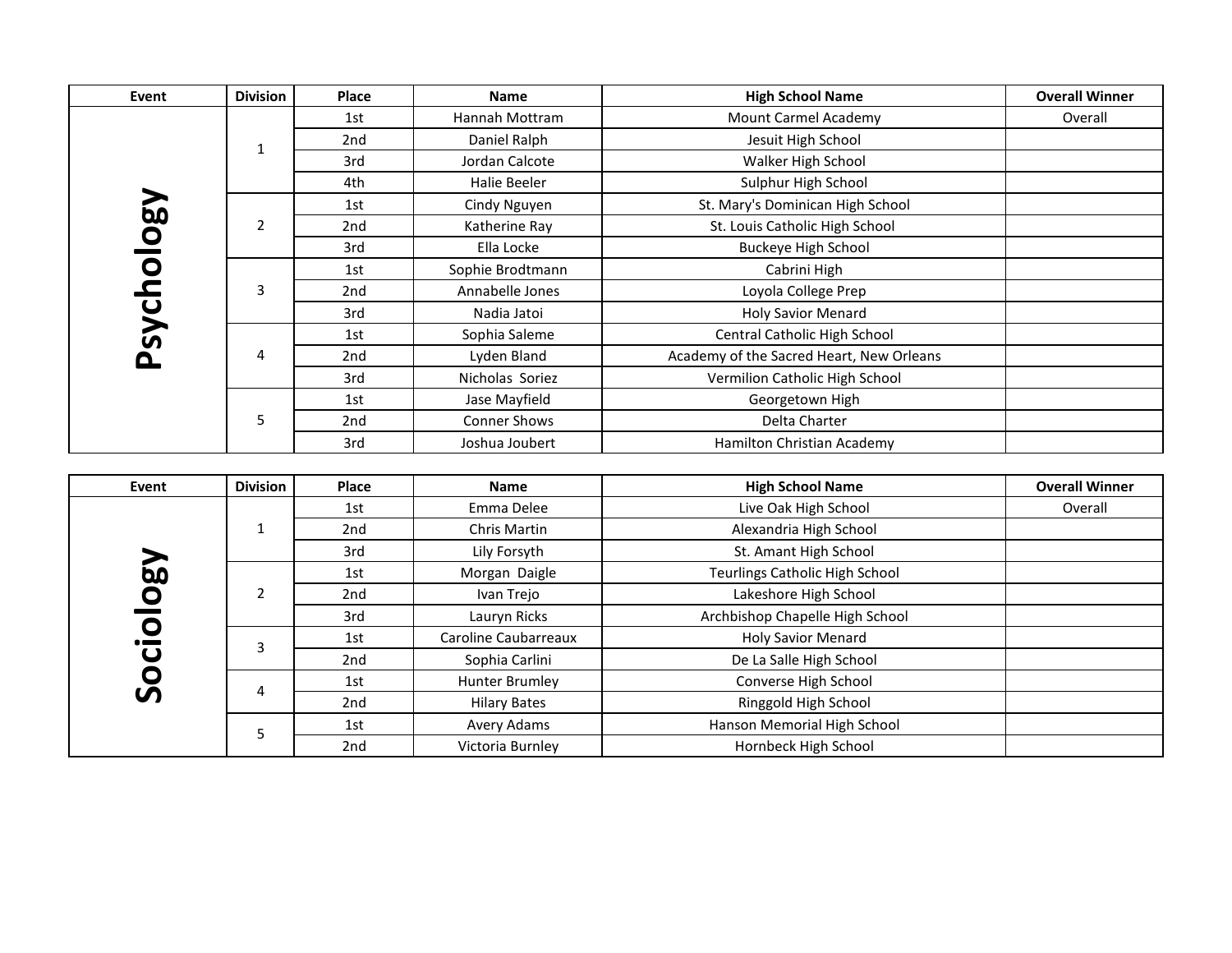| Event        | <b>Division</b> | Place           | <b>Name</b>           | <b>High School Name</b>                  | <b>Overall Winner</b> |
|--------------|-----------------|-----------------|-----------------------|------------------------------------------|-----------------------|
|              |                 | 1st             | Hannah Rimmer         | Walker High School                       |                       |
|              | 1               | 2nd             | Luiza Dos Santos      | Alexandria High School                   |                       |
|              |                 | 3rd             | Diana Martinez        | Northwood High School                    |                       |
|              |                 | 4th             | Andi Hayes            | St. Joseph's Academy                     |                       |
|              |                 | 1st             | Nicholas Wadsack      | West Feliciana High                      |                       |
|              | $\overline{2}$  | 2 <sub>nd</sub> | Caroline Guillot      | Louisiana State University Lab School    |                       |
|              |                 | 3rd             | Connor Tran           | Archbishop Rummel High School            |                       |
|              |                 | 4th             | Jaden Broussard       | David Thibodaux STEM Magnet Academy      |                       |
| usi.         |                 | 1st             | <b>Riley Baptiste</b> | Ursuline Academy                         |                       |
|              | 3               | 2 <sub>nd</sub> | Christian Boagni      | Early College Academy                    |                       |
|              |                 | 3rd             | Allie Efferson        | <b>Central Private School</b>            |                       |
|              |                 | 4th             | Natalie Cortez        | Northlake Christian School               |                       |
| <b>Iueds</b> |                 | 1st             | John Javellana        | Evangel Christian Academy                | Overall               |
|              | 4               | 2 <sub>nd</sub> | Raquel Herrera        | Houma Christian School                   |                       |
|              |                 | 3rd             | Eleanore Habetz       | Academy of the Sacred Heart, New Orleans |                       |
|              |                 | 4th             | Avery Fore            | Calvary Baptist Academy                  |                       |
|              |                 | 1st             | Charlotte Kruse       | Academy of the Sacred Heart              |                       |
|              | 5               | 2nd             | Juan Jeronimo         | Prairie View Academy                     |                       |
|              |                 | 3rd             | Amya Edouard          | Faith Training Christian Academy         |                       |
|              |                 | 4th             | Saul Landry           | <b>Berchmans Academy</b>                 |                       |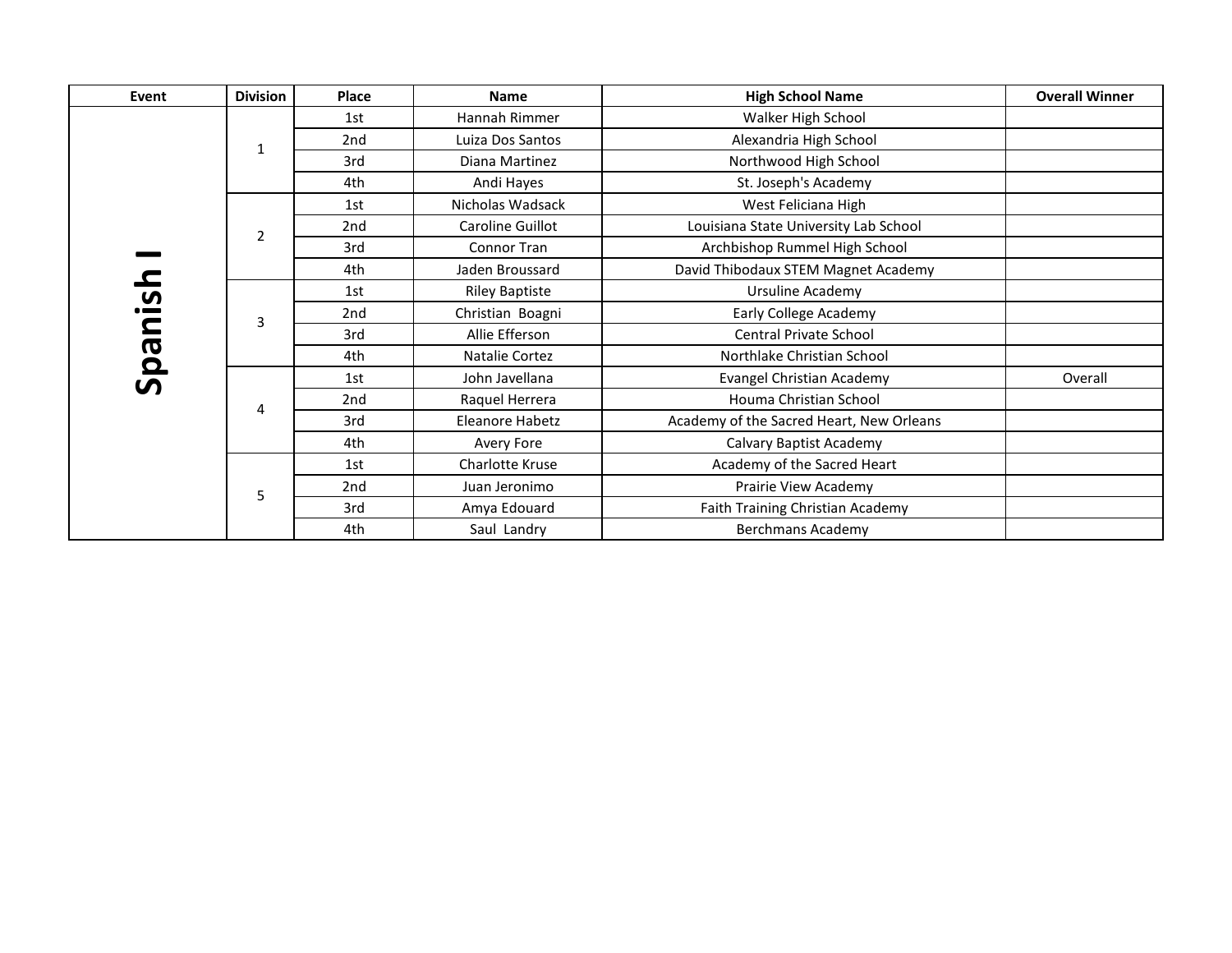| Event                   | <b>Division</b> | Place           | <b>Name</b>           | <b>High School Name</b>                  | <b>Overall Winner</b> |
|-------------------------|-----------------|-----------------|-----------------------|------------------------------------------|-----------------------|
|                         |                 | 1st             | Samuel Yuratich       | Brother Martin High School               |                       |
|                         | $\mathbf{1}$    | 2 <sub>nd</sub> | Nicole Poindexter     | Live Oak High School                     |                       |
|                         |                 | 3rd             | Caroline Tullier      | St. Joseph's Academy                     |                       |
|                         |                 | 4th             | Jordan Jones          | Ruston High School                       |                       |
|                         |                 | 1st             | Gabriela Munoz        | St. Mary's Dominican High School         | Overall               |
|                         | $\overline{2}$  | 2nd             | Elisa Ambrosi         | Tioga High                               |                       |
|                         |                 | 3rd             | <b>Genesis Flores</b> | Northwest                                |                       |
|                         |                 | 4th             | Glenn Evans           | Archbishop Rummel High School            |                       |
| usi.                    |                 | 1st             | Reggie Sipes          | Loyola College Prep                      |                       |
| $\overline{\mathbf{C}}$ | $\overline{3}$  | 2nd             | Anderson Frank        | Episcopal School of Acadiana             |                       |
|                         |                 | 3rd             | Savana Guill          | Academy Of Our Lady                      |                       |
| <b>sqs</b>              |                 | 4th             | Reese Fitzhugh        | St. Thomas Aquinas High                  |                       |
|                         |                 | 1st             | Carolina Khatib       | Academy of the Sacred Heart, New Orleans |                       |
|                         | 4               | 2nd             | Cameron Grice         | Choudrant High School                    |                       |
|                         |                 | 3rd             | Logan Hebert          | <b>Catholic Of Pointe Coupee</b>         |                       |
|                         |                 | 1st             | Joselin Diaz          | Ascension Catholic High School           |                       |
|                         | 5               | 2nd             | Nyla Terry            | Westminster Christian Academy Lafayette  |                       |
|                         |                 | 3rd             | Anna Accousti         | Louise S. Mcgehee                        |                       |
|                         |                 | 4th             | Meleah Johnson        | Evans High School                        |                       |

| Event                        | <b>Division</b> | <b>Place</b>    | <b>Name</b>           | <b>High School Name</b>                        | <b>Overall Winner</b> |
|------------------------------|-----------------|-----------------|-----------------------|------------------------------------------------|-----------------------|
|                              |                 | 1st             | Isabella Spears       | Fontainebleau High School                      |                       |
|                              |                 | 2 <sub>nd</sub> | Mayen Skillman        | Baton Rouge High School                        |                       |
|                              |                 | 3rd             | Shakira Carmouche     | Lafayette High School                          |                       |
|                              |                 | 1st             | <b>Edward Summitt</b> | West Feliciana High                            |                       |
|                              | $\overline{2}$  | 2nd             | Josie Sanders         | St. Mary's Dominican High School               |                       |
|                              |                 | 3rd             | Chelsea Palacio       | Archbishop Chapelle High School                |                       |
| <u>ှိ</u>                    |                 | 1st             | Penelope Blondiau     | Patrick F. Taylor Science & Technology Academy | Overall               |
|                              | 3               | 2nd             | Hailey Britton        | Episcopal School of Acadiana                   |                       |
| Œ                            |                 | 3rd             | Marcia Quispe         | Cabrini High                                   |                       |
| $\overline{\mathbf{Q}}$<br>ທ | 4               | 1st             | Ashley Gaspard        | St. Martin's Episcopal School-Metairie         |                       |
|                              |                 | 2nd             | <b>Connor Norris</b>  | <b>Cedar Creek School</b>                      |                       |
|                              |                 | 1st             | Daniel Sauer          | Pitkin High School                             |                       |
|                              | 5               | 2 <sub>nd</sub> | Ajalynn Crum          | Hamilton Christian Academy                     |                       |
|                              |                 | 3rd             | Gabriel Paddock       | <b>Berchmans Academy</b>                       |                       |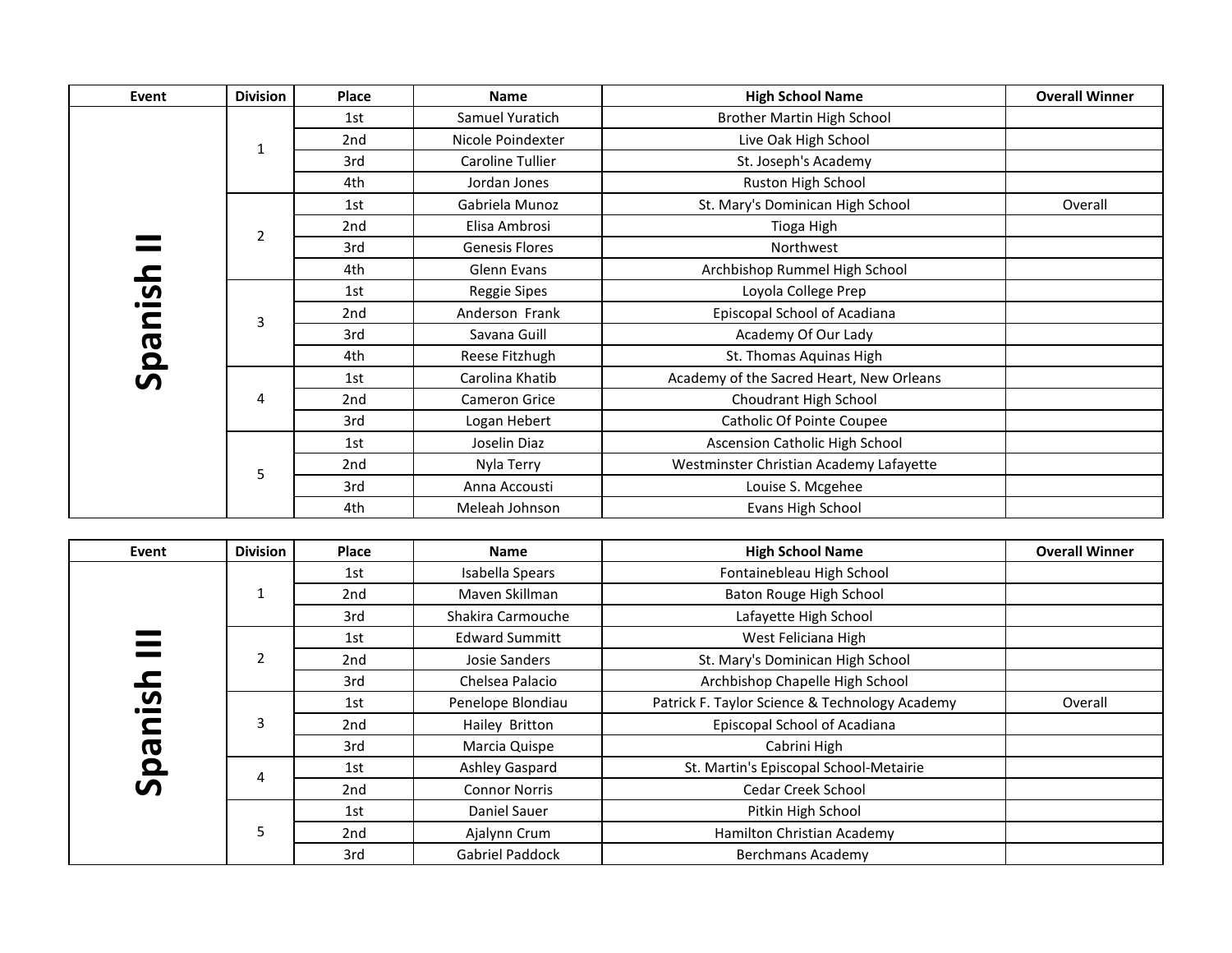| Event             | <b>Division</b> | Place | <b>Name</b>          | <b>High School Name</b>                | <b>Overall Winner</b> |
|-------------------|-----------------|-------|----------------------|----------------------------------------|-----------------------|
|                   |                 | 1st   | Owen Moseley         | Lusher Charter School                  |                       |
|                   | $\mathbf{1}$    | 2nd   | Nicolas Kapusta      | Jesuit High School                     |                       |
|                   |                 | 3rd   | Parker Ramirez       | Dutchtown High School                  |                       |
|                   |                 | 1st   | Josh Gonzaga         | <b>Buckeye High School</b>             | Overall               |
|                   | $\overline{2}$  | 2nd   | Maya Adams           | Louisiana State University Lab School  |                       |
| $\mathbf{\Omega}$ |                 | 3rd   | Isabella Cordova     | St. Mary's Dominican High School       |                       |
| <u>ပ</u>          |                 | 1st   | Declan Chmielewski   | Loyola College Prep                    |                       |
|                   | 3               | 2nd   | <b>Travis Elmore</b> | <b>LSMSA</b>                           |                       |
|                   |                 | 3rd   | Adam Gombos          | Episcopal School of Acadiana           |                       |
| Бq                |                 | 1st   | Joshua Beadle        | Riverside Academy                      |                       |
| ທ                 | 4               | 2nd   | Margaret Willoz      | St. Martin's Episcopal School-Metairie |                       |
|                   |                 | 3rd   | Sophia Parkman       | <b>Cedar Creek School</b>              |                       |
|                   | 5               | 1st   | Hugh Penton          | Christ Episcopal School                |                       |
|                   |                 | 2nd   | Stella Powell        | Glenbrook School                       |                       |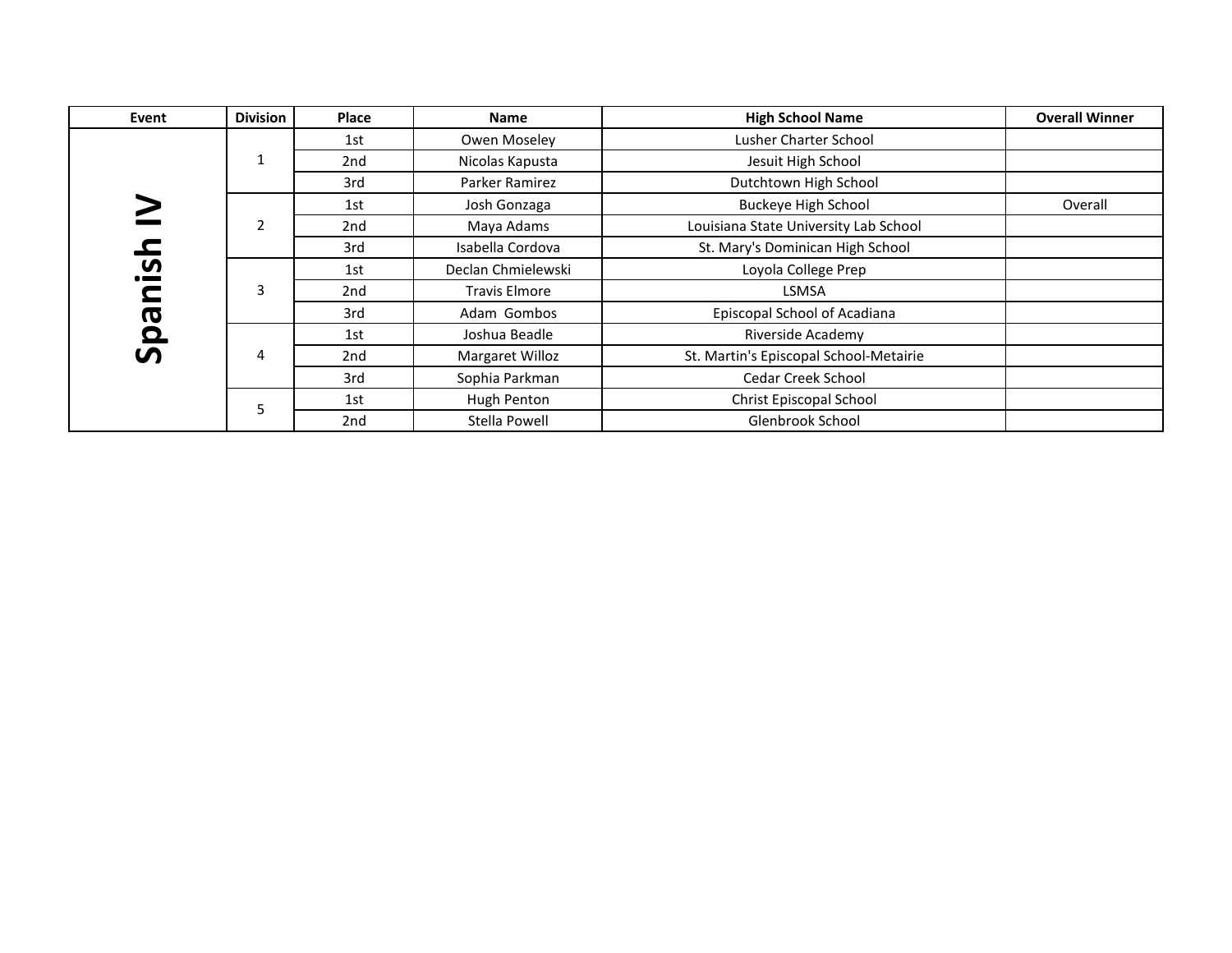| Event  | <b>Division</b> | Place           | <b>Name</b>               | <b>High School Name</b>              | <b>Overall Winner</b> |
|--------|-----------------|-----------------|---------------------------|--------------------------------------|-----------------------|
|        |                 | 1st             | Kameron Malbrough         | Dutchtown High School                |                       |
|        | 1               | 2nd             | <b>Charles Garitty</b>    | Jesuit High School                   |                       |
|        |                 | 3rd             | James Stratton            | Byrd HS                              |                       |
|        |                 | 4th             | <b>Hope Norris</b>        | Barbe High School                    |                       |
|        |                 | 1st             | Cody Lyons                | St. Louis Catholic High School       | Overall               |
|        | 2               | 2nd             | Ethan Blanchard           | Vandebilt Catholic High School       |                       |
|        |                 | 3rd             | Andrew Bertrand           | Archbishop Hannan High School        |                       |
| Histor |                 | 4th             | Brenden Daigle            | St. Thomas More Catholic High School |                       |
|        |                 | 1st             | Daniel Welch              | Ouachita Christian High School       |                       |
|        | 3               | 2nd             | James Simmons             | Winnfield High School                |                       |
|        |                 | 3rd             | Lilly LaFleur             | Episcopal School of Acadiana         |                       |
|        |                 | 4th             | <b>Bankston Northcutt</b> | Northlake Christian School           |                       |
| S      |                 | 1st             | Lydia Brown               | Anacoco High School                  |                       |
|        | 4               | 2nd             | Peyton Reynolds           | St. Frederick High School            |                       |
|        |                 | 3rd             | <b>Tristan Smith</b>      | North Central                        |                       |
|        |                 | 4th             | <b>Tate Farrar</b>        | Cedar Creek School                   |                       |
|        |                 | 1st             | Conner Coker              | Plainview High                       |                       |
|        | 5               | 2 <sub>nd</sub> | Abigail Williams          | Hicks High School                    |                       |
|        |                 | 3rd             | Caleb Miller              | Negreet High School                  |                       |
|        |                 | 4th             | Luke Driver               | Forest High School                   |                       |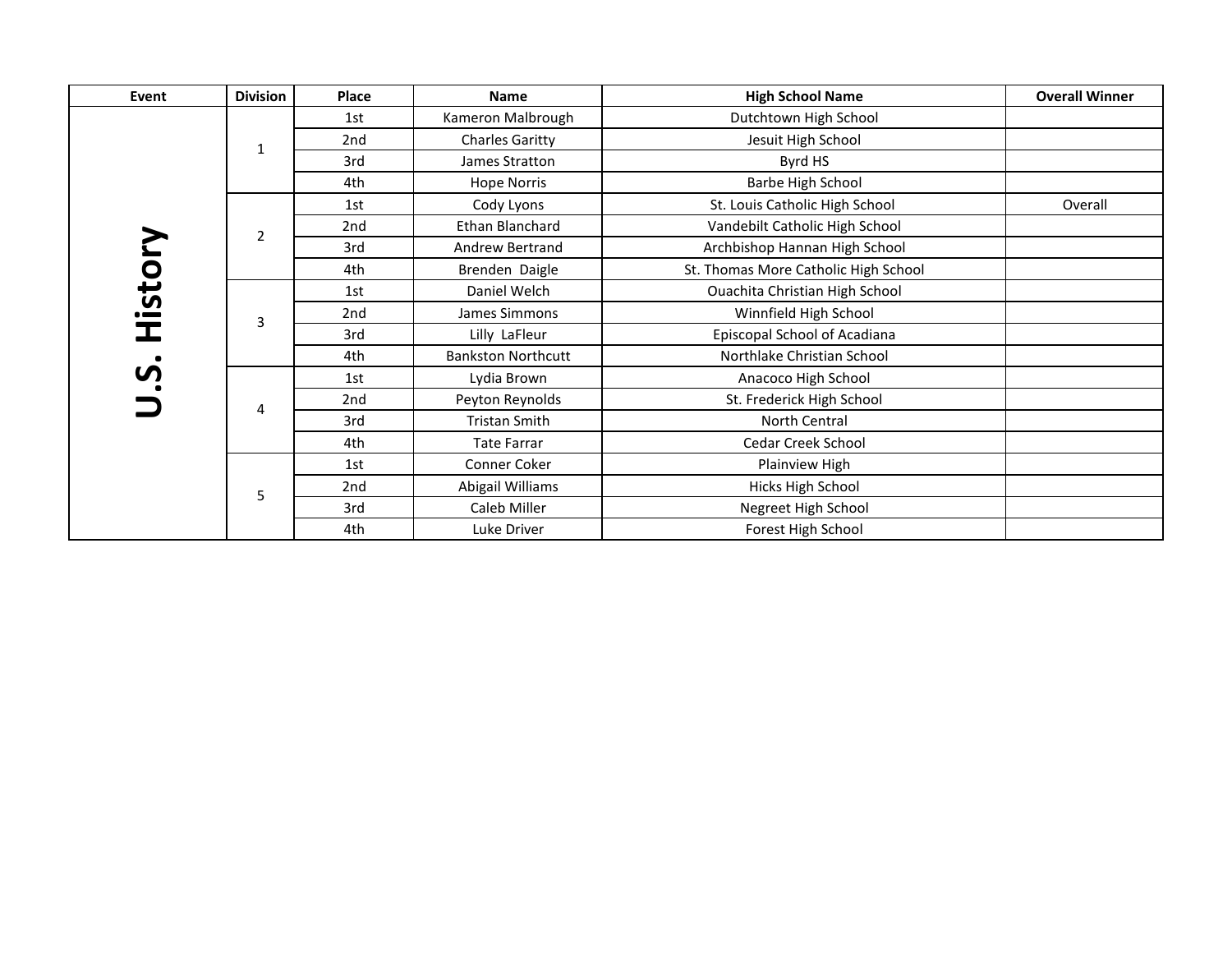| Event    | <b>Division</b> | Place           | Name                 | <b>High School Name</b>                        | <b>Overall Winner</b> |
|----------|-----------------|-----------------|----------------------|------------------------------------------------|-----------------------|
|          |                 | 1st             | Rohan Joshi          | Baton Rouge High School                        | Overall               |
|          | 1               | 2nd             | Aaron Coker          | Sam Houston High School                        |                       |
|          |                 | 2nd             | George Pesch         | Catholic High School, Baton Rouge              |                       |
|          |                 | 3rd             | Sydnie Orgeron       | Mount Carmel Academy                           |                       |
|          |                 | 1st             | Peyton Lerille       | Lakeshore High School                          |                       |
|          | $\overline{2}$  | 2nd             | Antonio Ordaz-Flores | Crowley                                        |                       |
| Geograpi |                 | 3rd             | Finn Fontenot        | Episcopal High School                          |                       |
|          |                 | 4th             | Lydia Cole           | Beau Chêne High School                         |                       |
|          |                 | 1st             | Roan Menard          | Paul Breaux Middle School                      |                       |
|          | 3               | 2nd             | Anne Marie George    | Metairie Park Country Day School               |                       |
|          |                 | 3rd             | Jadon Lieu           | Patrick F. Taylor Science & Technology Academy |                       |
|          |                 | 4th             | Mylee Aguillard      | Mamou                                          |                       |
|          |                 | 1st             | John Brody Mayzel    | <b>Cedar Creek School</b>                      |                       |
|          | 4               | 2nd             | Haydan Michot        | Avoyelles Public Charter                       |                       |
|          |                 | 3rd             | <b>Steel Peart</b>   | Rapides High School                            |                       |
| Norld    |                 | 4th             | Lucas Remedies       | Converse High School                           |                       |
|          |                 | 1st             | Landon Mullins       | Delta Charter                                  |                       |
|          | 5               | 2 <sub>nd</sub> | Owen Spears          | <b>Grace Christian School</b>                  |                       |
|          |                 | 3rd             | Nathan Curry         | Hanson Memorial High School                    |                       |
|          |                 | 4th             | <b>Tyler Madden</b>  | Prairie View Academy                           |                       |